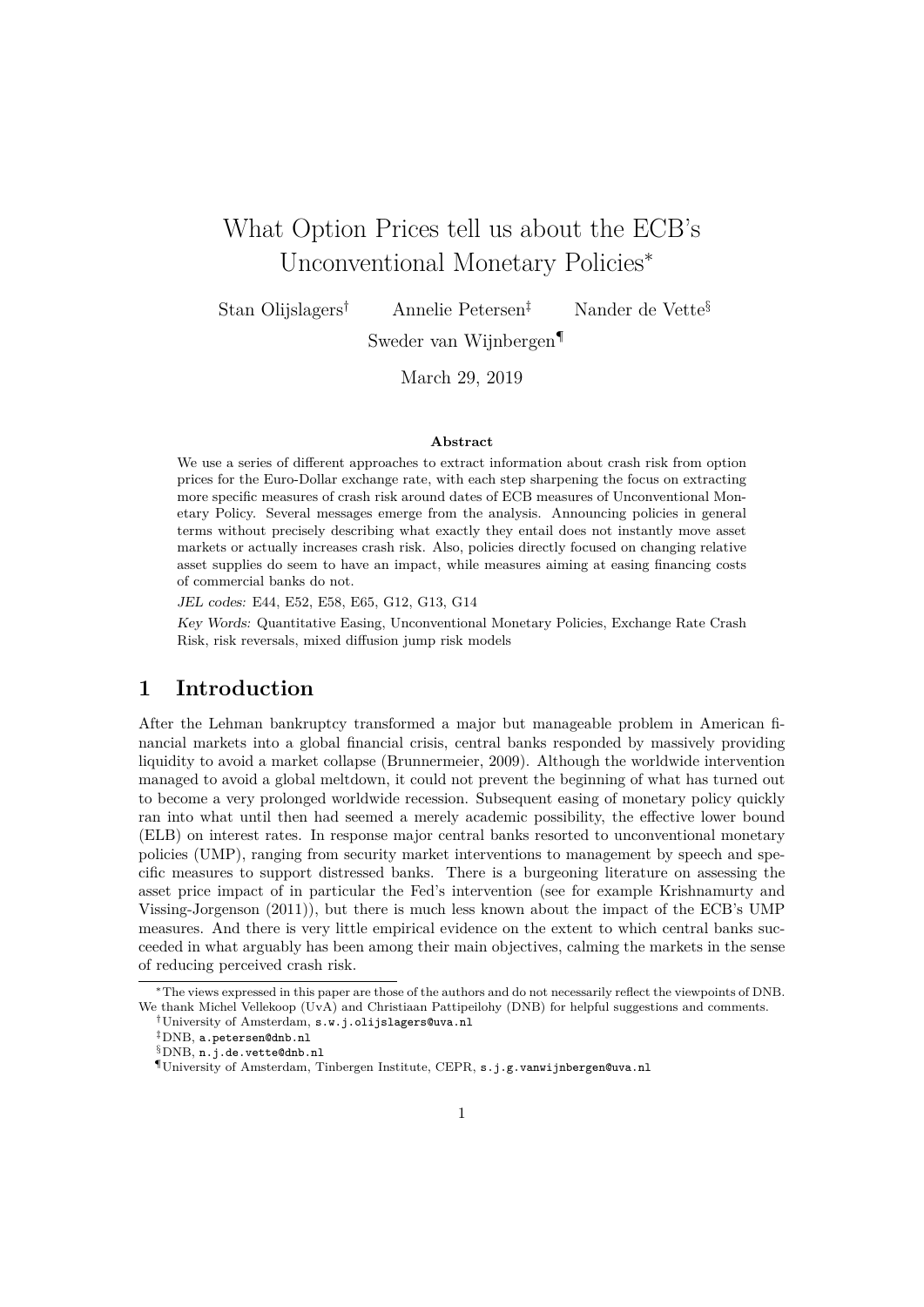Although the ECB has no formal mandate to manage or otherwise influence the Euro-Dollar exchange rate, the survival of the Euro has surely been one of its major concerns (*vide* ECB president Draghi's famous "Whatever it takes"-speech (Draghi, 2012) or Coeure (2017)). A crash of its value would have widely been seen as a precursor of the currency's eventual demise. Although there was no official targeting of the Euro-Dollar rate, policymakers surely kept the exchange rate impact in the back of their minds considering the importance of the exchange rate as one of the main transmission channels of monetary policy (Arteta, Kose, Stocker, and Taskin (2018)). We take an explicitly more limited approach than looking at exchange rate impact in general; instead we focus explicitly on the extent to which unconventional ECB policy measures and announcements have reduced crash risk in the Euro-Dollar exchange rate<sup>1</sup>.

We can classify the large variety of UMP measures the ECB has taken into two groups. In ECB-speak, some target the ECB's *Monetary Stance (MS)* and others target the *Monetary Transmission Channel (MTC)* given the Monetary Stance<sup>2</sup>. The classification does not entirely fit our purpose since some measures fit in both categories. In our empirical work we employ a classification that matches the ECB terminology closely but where the categories are mutually exclusive. We distinguish measures aiming at the cost of funding of commercial banks and policies aiming at changing relative asset supplies (see Appendix A for a listing). Roughly speaking our null-hypothesis is that bank-directed measures should have no mitigating impact on crash risk and that policies aiming to change relative asset supplies should influence crash risk perceptions, hopefully in the right direction. The expected larger mitigating impact of MS-measures on perceived crash risk in the euro area stems from the broader accommodative impact on financial conditions. Hence the calming effect is expected to be larger than for measures that only aim at relieving stress for banks as linking pin between central banks and the real economy.

We use a series of different approaches to extract information about crash risk from option prices, with each step sharpening the focus on extracting specific measures of crash risk. We start by documenting changes in the skew of the empirical distribution underlying FX options derived from price data by considering so called risk reversals (see section 4.3.3 for the definition). We present both graphic and econometric analysis documenting the impact of ECB UMP measures on skewness, where we attribute a reduction of skew as triggered by a decline in crash-related tail risk. Since these summary measures based on two points from the volatility surface seem promising, we then extract the entire (risk neutral) distribution from FX derivative contracts. The underlying procedure is based on the seminal work of Breeden and Litzenberger (1978) and associated numerical procedures outlined in Malz (2014) and present direct estimates of tail risk based on those procedures. Hattori, Schrimpf, and Sushko (2016) follow a similar procedure in their analysis of the impact of the Fed's UMP measures.

Using the entire volatility smile instead of two (equal delta) implied volatilities yields sharper results by giving us a better measure of tail risk. But a disadvantage of this procedure is that the numerical interpolation procedure used to derive the density function, through its smoothness requirements and endpoint clamping, does not allow us to distinguish crash risks from the regular stochastic process driving the exchange rate in normal times. And yet that is obviously the type of crash risk Draghi had in mind in his famous "Whatever it takes"-speech(Draghi, 2012). To capture that sort of risk we take the analytical approach substantially beyond the procedures outlined in Malz (2014) and base our analysis on an explicit mixed jump-diffusion model driving the process underlying the derivative contracts analyzed and explicitly estimate the jump risk parameter from the option price data. We derive an explicit closed form solution to the resulting FX option pricing problem using the double exponential jump distribution introduced by Kou

<sup>&</sup>lt;sup>1</sup>Even if the ECB does not officially target the exchange rate, the changing attractiveness of the euro versus the dollar is still an important consideration in the transmission of monetary policy.

<sup>&</sup>lt;sup>2</sup>We thank Christiaan Pattipeilohy (DNB) for introducing the ECB-jargon.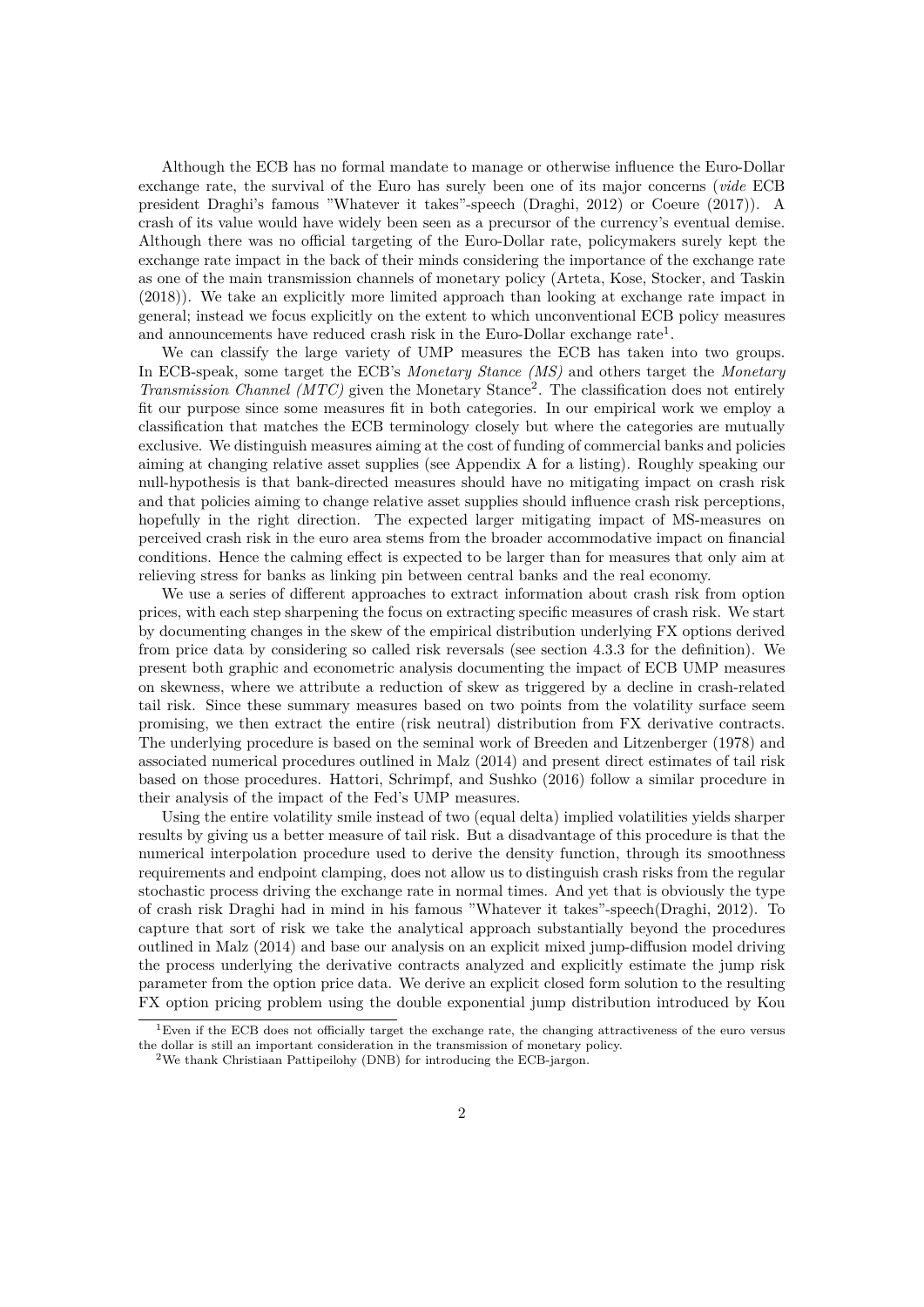(2002). We calibrate the resulting model by using Non-linear Least Squares estimation to fit it to option price data surrounding the events we want to analyse for changes in jump probabilities.

A number of general results emerge from the analysis. Announcing policies in general terms without precisely describing what exactly they entail does not instantly move asset markets or even moves them in the wrong direction. We find UMP announcements directly focused on changing relative asset supplies do seem to have an impact, while measures more generally aiming at easing financing costs of the commercial banks do not. Moreover, we find *MS* announcements significantly reduced crash risk by an average of 17 percent. Similarly, the perceived likelihood of a jump in the exchange rate significantly declined for most of the UMP announcements we take into consideration. However, one remarkable finding is that all our measures point to an increase in tail risk surrounding the announcement of the Securities Markets Programme (SMP).

The remainder of this paper is organized as follows. In Section 2 we provide an overview of the ECB's UMP measures. Section 3 reviews related literature while Section 4 covers data and gives some useful definitions. Section 5 deals with methodology. There we first describe the event window regressions used in the first part of our analysis; we then present the analytical solution to the mixed diffusion-jump process option pricing model and explain the estimation procedures used to calibrate the model and test for event related changes in its parameters (i.e. the methods used to estimate changes in crash risk probabilities). The results are presented and discussed in section 6. Finally, section 7 concludes.

# **2 Unconventional Monetary Policy Measures by the ECB**

Since the eruption of the global financial crisis in 2007, central banks of hard-hit advanced economies dropped policy rates towards an effective effective lower bound until they could meaningfully ease no further using the policy rate instrument. However, market stress still remained high, whilst the main policy transmission tools had been exhausted. When the crisis progressed and intensified, special instruments and facilities were introduced for refinancing both banks and sovereigns under severe stress (Falagiarda  $\&$  Reitz, 2015). Early on in the crisis the ECB undertook steps in order to support the interbank money market in the euro area, among which:

- i. Unrestricted liquidity provision through Fixed Rate Tenders with Full Allotment (FRFA), which allowed banks to get unlimited access to central bank liquidity at the main refinancing rate, contingent on proper collateral.
- ii. Extension of the list of acceptable collateral assets for refinancing operations. (COLL)
- iii. Extension of the maturity of Long-Term Refinancing Operations (LTRO) in order to remove uncertainty and enhance liquidity operations for banks.

In May 2009 the ECB extended its operations to the covered bond market. The first Covered Bond Purchase Programme (CBPP1) involved the outright purchase of covered bonds and was complemented in November 2011 by CBPP2. In December 2011, the ECB decided to complement the Eurosystem's regular open market operations by announcing two longer-term refinancing operations, also known as the Main Refinancing Operations (MRO), which mainly served to both steer short-term interest rates and signal the monetary policy stance, along with the management of liquidity (ECB, 2016). Banks hereby obtained full allotment loans against a variety of collateral, with a collateral-specific haircut schedule. Later on in the crisis the Governing Council announced the Securities Market Programme (SMP) which involved the direct purchase of unspecified amounts of euro area sovereign debt of distressed countries. While the SMP announcement stated that purchases might include both private and sovereign debt, only the latter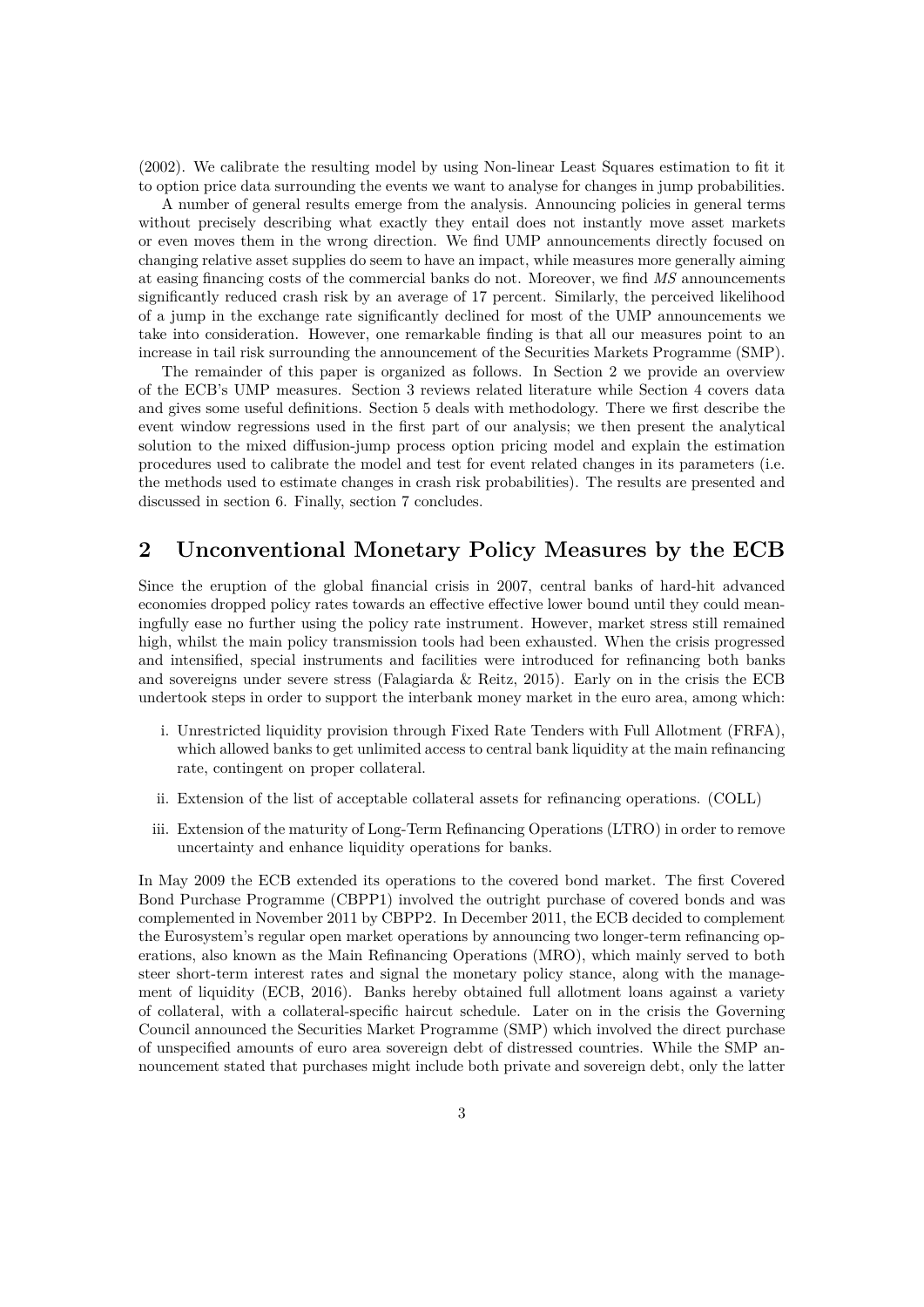were purchased. SMP operations have been carried out in two big waves. During the first phase (May 2010–April 2011) the program consisted of purchases of Greek, Irish and Portuguese debt. The second wave covered the period from August 2011 until February 2012 after market perceptions concerning the creditworthiness of Italy and Spain deteriorated. In September 2012, the ECB discontinued the SMP and substituted it by the Outright Monetary Transactions (OMT) program whereby the ECB would intervene for unspecified and unrestrained amounts in secondary sovereign-bond markets if the Governing Council would consider that redenomination risk was impairing Monetary Transmission to an unacceptable degree. The countries affected would have to agree to an economic reform programme (conditionality principle) as a necessary precondition for an OMT intervention. The OMT has never been tested but was introduced with great publicity by ECB president Mario Draghi in his speech with the by now famous line:

### *"Within our mandate, the ECB is ready to do whatever it takes to preserve the euro. And believe me, it will be enough."* (Draghi, 2012)

In a way the OMT was communication without intervention, contrary to the SMP, which mainly entailed intervention with little transparent communication. In July 2013 the ECB embraced forward guidance (FWG) as a new monetary communication strategy order to avoid surprises that might disrupt financial markets. When all this was deemed insufficient, the ECB announced additional measures in the form of a Credit Easing Package (CEP) based on two pillars:

- i. A series of targeted longer-term refinancing operations (TLTRO) designed to enhance bank lending to the non-financial private sector of the euro area;
- ii. Outright purchases of asset-backed securities (ABSPP) in parallel with a new covered bond purchase programme (CBPP3).

Against the threat of deflation, the ECB adopted in January 2015 the Asset Purchase Programme (APP), which complemented the private sector programmes (CBPP3 and ABSPP) by a purchase programme for public sector securities (PSPP). In particular, under the PSPP the ECB purchased sovereign bonds of euro area countries based on their respective share in the capital key to restore the transmission mechanism of monetary policy and curb soaring risk premia. In June 2016 the Eurosystem started to buy corporate sector bonds under the corporate sector purchase programme (CSPP) which aimed at further strengthening the pass-through of the Eurosystem's asset purchases to financing conditions of the real economy.

Even before the start of the APP, the Governing Council decided to cut the interest rate on the deposit facility with 10 basis points (bps) into negative territory for the first time in history. Every policy rate cut hereafter contained 10 bps as opposed to earlier policy rate decisions which entailed steps of 25 bps. The lowering of the deposit facility rate stopped at the level of -0.4%. A glossary of all program abbreviations is given in Appendix A.

# **3 Related Literature**

Since the ECB embraced these unconventional monetary policy (UMP) actions, there has been a growing body of empirical literature to analyse its transmission mechanisms. The focus has been on four different channels: the exchange rate channel, signaling, portfolio-rebalancing and market functioning (De Pooter, Rebecca, Martin, & Pruitt, 2015; Falagiarda & Reitz, 2015; Hattori et al., 2016):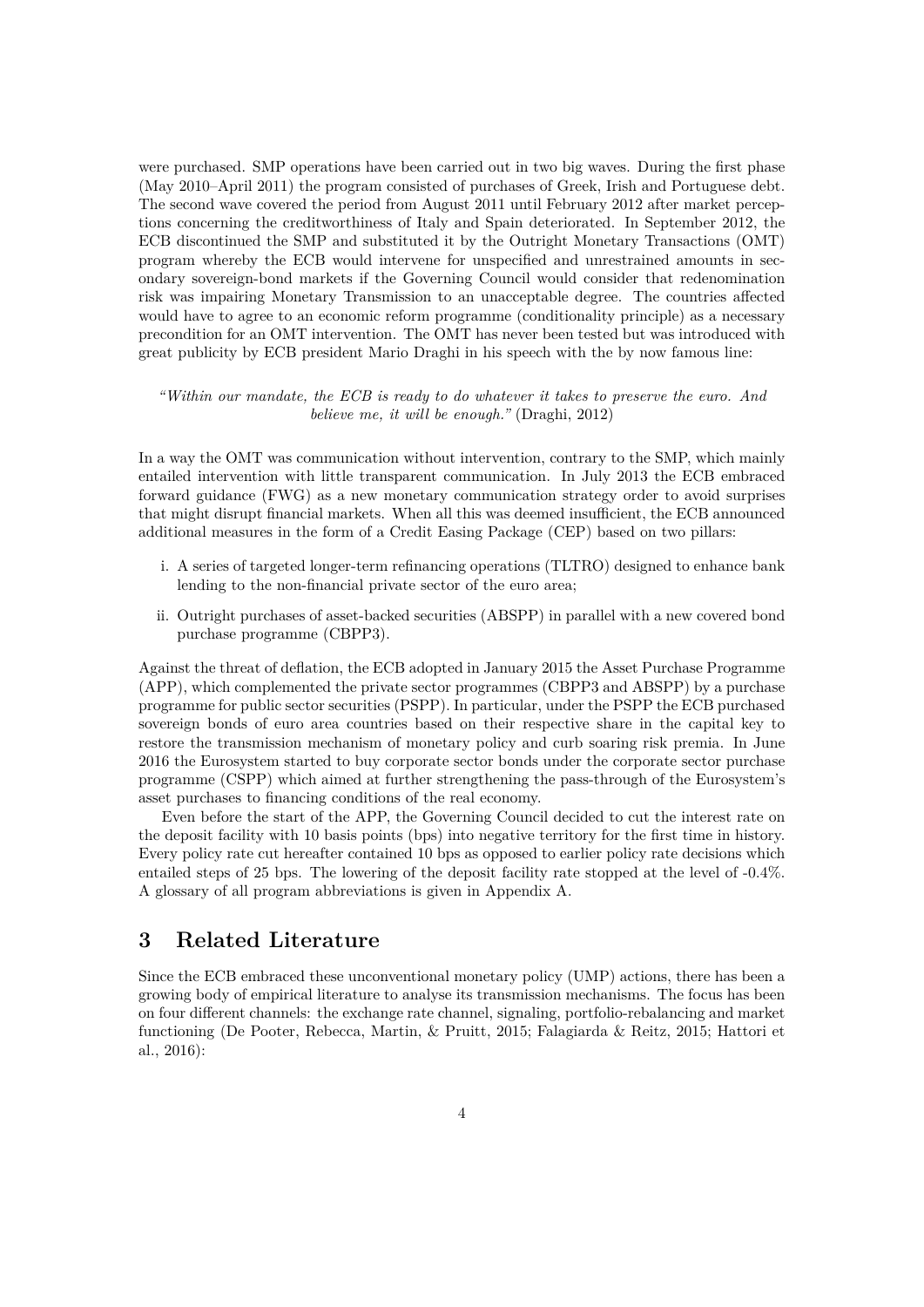- I. The exchange rate channel is assumed to be one of the main transmission channels within the euro area (Georgiadis & Gräb, 2016). The exchange rate is one of the intermediate policy variables through which monetary policy is transmitted to the larger economy. Lower interest rates as a result of asset purchase programs weaken the domestic currency (i.e. depreciating euro) which in turn makes euro area exports cheaper to foreign buyers, thereby inducing higher competition in domestic markets. The increased demand from foreign buyers leads ceteris-paribus to upward price pressures.
- II. Via the signaling channel central bank announcements can signal commitment to monetary stimulus, which will lower the expected path of future short-term rates. Through this channel the central bank enhances the credibility of policy rates staying low for long. This channel is closely related to the forward guidance communication strategies, particularly through the ECB's earlier communicated commitment of "keeping key interest rates to remain at their present levels for an extended period of time, and well past the horizon of our net asset purchases". This channel emphasizes the role of private agents' expectations of future economic conditions and policy actions.
- III. In the portfolio-rebalancing channel central banks influence yields by influencing the relative supplies of assets with different maturities. This channel emphasizes the imperfect substitutability among different assets (i.e. assets are not perceived as perfect substitutes by investors) and reflects a degree of market segmentation. Moreover, agents are heterogeneous and hold different portfolios. Consequently, purchases carried out by the central bank will entail a rebalancing of investors' portfolios. Investors with preferences for certain bonds with specific maturities or safety characteristics (i.e. preferred habitat investors) switch to close substitutes of the purchased securities.
- IV. Another important channel of UMP is the liquidity premia channel, also referred to as the market functioning channel. In times of financial panic, markets usually are characterized by poor liquidity which means investors demand a higher risk premia. The presence of a central bank acting as a protagonist in financial markets could substantially enhance market liquidity which therefore leads to lower risk premiums. This new role of the central bank might make investors more willing to behave actively in markets, knowing that they can sell the financial products to the monetary authority if necessary.

Clearly transmission channels are not mutually exclusive and can work in parallel (Fratzscher, Duca, & Straub, 2014). More recent academic work has looked at the broader transmission of monetary policy to other assets and markets via their impact on risk perceptions and financial sector risk-taking (Hattori et al., 2016).

The exchange rate channel has been widely recognized as one of the main transmission channel of the APP – reinforced by negative rate policies (Arteta et al., 2018). In this study we focus on that channel and specifically on the impact of unconventional policies on perceptions of downside tail risk in Euro-Dollar options. In a way this study will test the transmission mechanism of Brunnermeier, Sannikov, et al. (2012) who suggest that central bank purchases can serve as insurance against tail events when combined with clear communication and commitment. In their model the central bank can signal its commitment to redistribute tail risk, which can have an immediate effect on market expectations and pricing of downside risks. This choice of focus also follows the views of the ECB's Mario Draghi:

*"The main aim of the OMT is to remove tail risk to overcome monetary and financial fragmentation of the euro area that would stem from a redenomination risk. And we would do it in a size that would be adequate to achieve its objective."* (Draghi, 2012)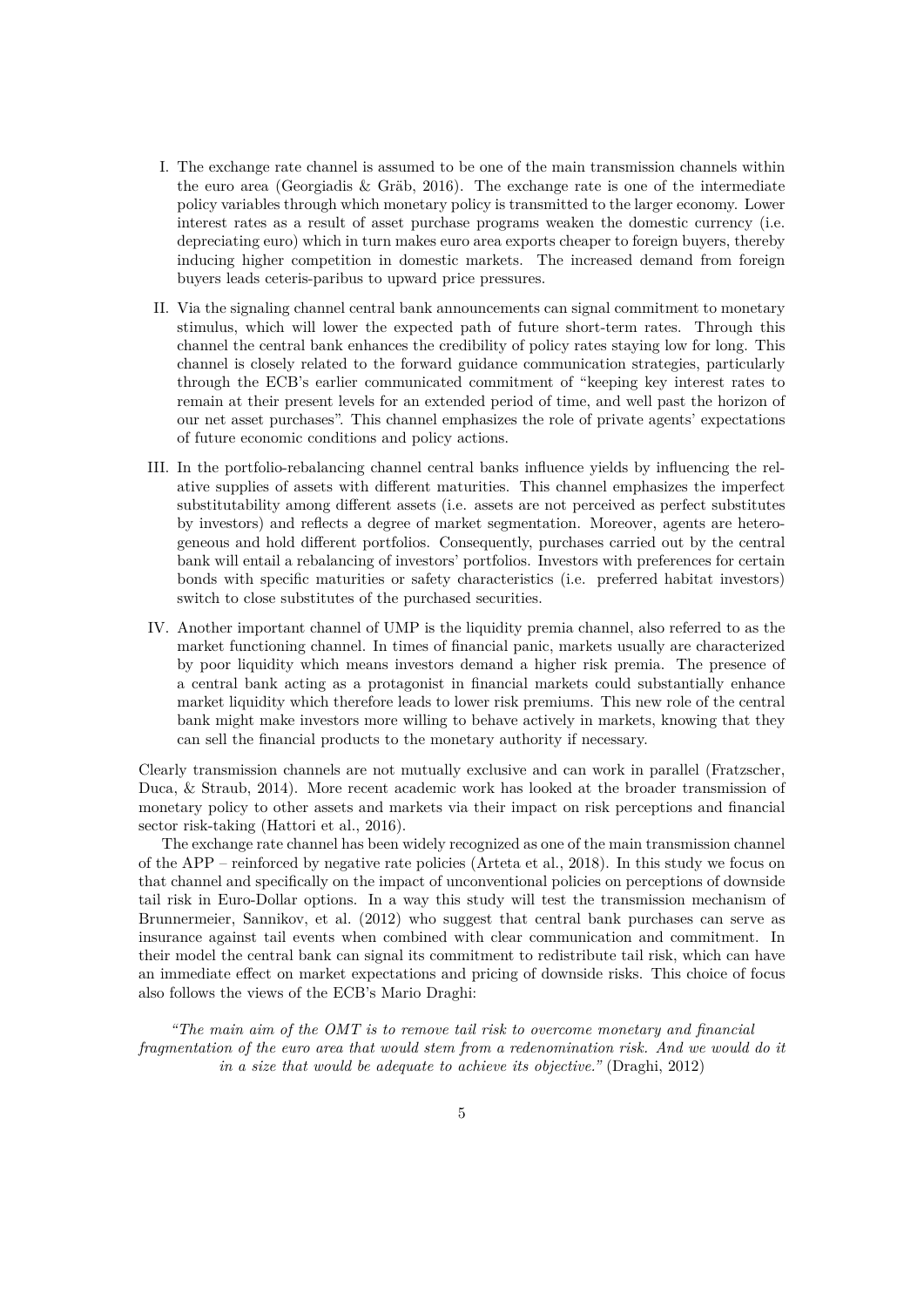# **4 Data and Some Definitions**

# **4.1 Data**

The data is retrieved from Bloomberg. The conventions for quoting prices in the FX options market are different from other markets. For a given maturity, Bloomberg provides the at-themoney (ATM), risk reversal (RR) and butterfly (BF) quotes for different deltas<sup>3</sup>. In order to apply both the Risk Neutral Probability Density Function (RNPD) and Non-linear Least Squares, we need option prices for different strike prices. These are not directly available in Bloomberg but can be calculated from the data Bloomberg provides.

There are different conventions for how to define deltas, ATM and RR. Reiswich and Wystup (2010) give a detailed summary of the different FX quoting conventions. We will briefly discuss the different conventions that are used and which ones apply to the Euro-Dollar exchange rate.

### **4.2 FX option pricing under Black Scholes**

The pricing formula for FX options was first proposed by Garman and Kohlhagen (1983) but is closely related to the option pricing formula derived by Black and Scholes  $(1973)^4$ . We use the following notation:

 $S_t$  = spot exchange rate at time t ( $\epsilon$ /\$)  $K =$ strike price  $\tau =$  time to maturity  $r_{\rm s}$  = domestic interest rate (\$)  $r_{\epsilon}$  = foreign interest rate ( $\epsilon$ )  $\mu = \text{drift}$  of the spot rate  $\sigma$  = volatility of the spot rate  $\Phi(.)$  = Standard normal CDF

Furthermore, the usual assumptions apply: Markets are frictionless (no transaction costs), interest rates are constant and the spot rate follows a Geometric Brownian Motion (GBM):

$$
dS_t = \mu S_t dt + \sigma S_t dW_t \tag{1}
$$

Then the price of a European FX call-option is given by:

$$
C^{\text{BS}}(S,\tau;K,r_{\mathbb{S}},r_{\mathbb{C}},\sigma^2) = e^{-r_{\mathbb{C}}\tau}C(S,\tau;K,r_{\mathbb{S}}-r_{\mathbb{C}},\sigma^2)
$$
\n(2)

Here *C*(*.*) is the usual Black-Scholes option pricing formula. Using Put-Call parity , the price of a put option can then be derived from:

$$
C^{\text{BS}}(S,\tau;K,r_{\text{F}},r_{\text{F}},\sigma^2) + Ke^{-r_{\text{F}}\tau} = P^{\text{BS}}(S,\tau;K,r_{\text{F}},r_{\text{F}},\sigma^2) + Se^{-r_{\text{F}}\tau}
$$
(3)

## **4.3 Some basic definitions**

#### **4.3.1 Delta**

Let us start with the delta of an option. The delta indicates the sensitivity of the value of the option to the price of the underlying. The delta is commonly defined as the spot delta or the

<sup>3</sup>See 4.3.3 and 4.3.4 below for a definition of RR and BF.

<sup>4</sup>The only difference is that the foreign interest rate enters the formula when considering FX options instead of stock options.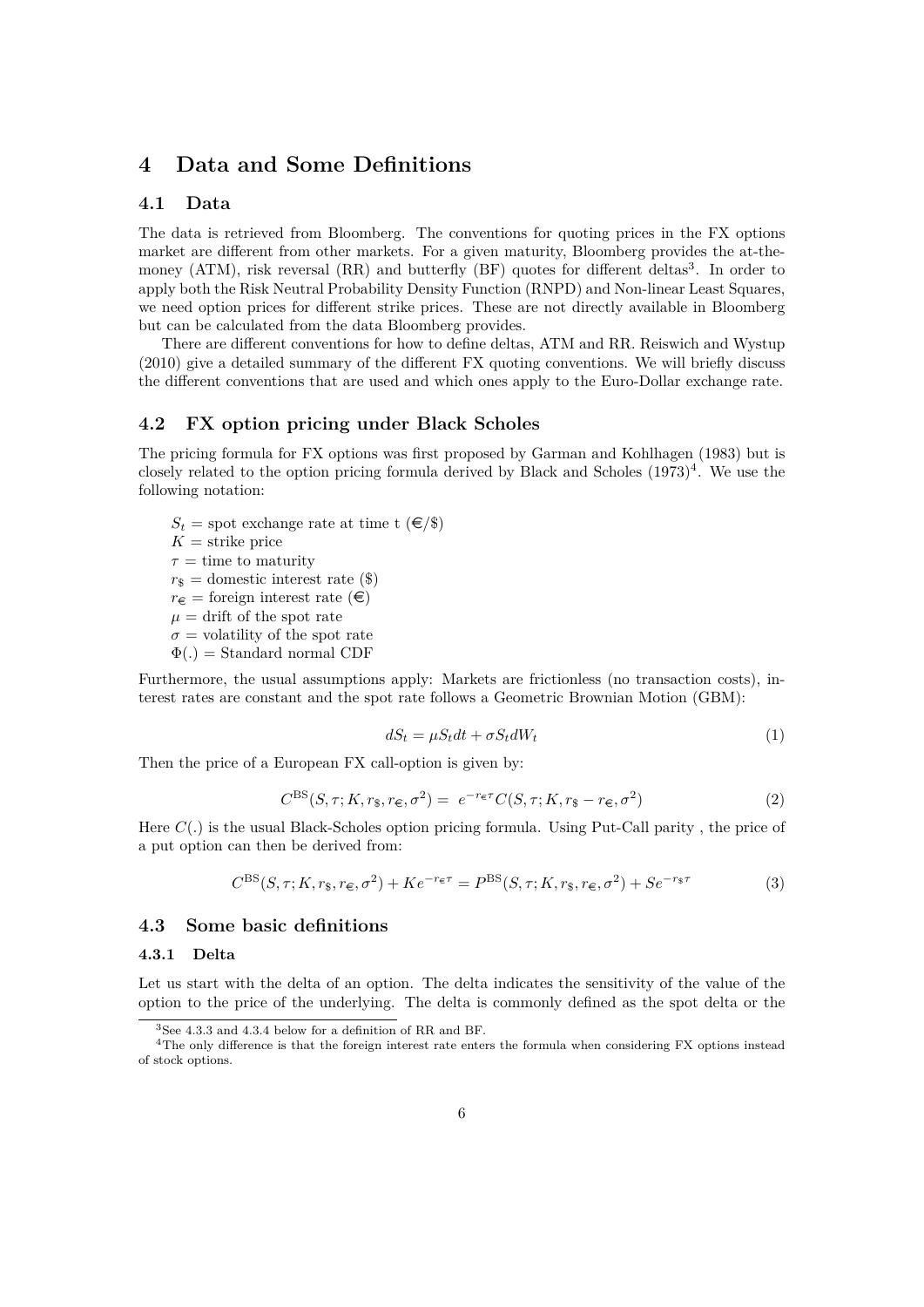forward delta. The spot delta is used for a hedge in the spot market whereas the forward delta is used to hedge in the forward market. Hedging in the forward market also takes interest rate risk into consideration. Therefore, the forward delta is used for longer maturities (*>* 1 year) or for emerging markets (since there the interest differentials are often large). In this paper we look at maturities shorter than one year and therefore we use spot deltas. Second, the delta can be either regular or premium-adjusted, depending on whether the premium is paid in domestic or foreign currency. For the Euro-Dollar pair, regular deltas are used and therefore we do not discuss the premium-adjusted deltas.

The delta of a call option can then be calculated as follows:

$$
\delta^{C} = C_{s} = \frac{\partial}{\partial S} C^{BS}(S, \tau; K, r_{s}, r_{\epsilon}, \sigma^{2}) = e^{-r_{\epsilon}\tau} \Phi(d_{1})
$$
  

$$
d_{1} = \frac{\ln(\frac{S}{K}) + (r_{s} - r_{\epsilon} + \frac{\sigma^{2}}{2})\tau}{\sigma\sqrt{\tau}}
$$
(4)

By rewriting (4) we can obtain *K* as function of  $\delta$ :

$$
K = S \exp((r_{\$} - r_{\epsilon} + \frac{\sigma^2}{2})\tau - \sigma\sqrt{\tau}\Phi^{-1}(e^{r_{\epsilon}\tau}\delta))
$$
\n<sup>(5)</sup>

Lastly, we can calculate the delta of a put option,  $\delta^P$ , using the Put-Call delta parity:

$$
\delta^C + \delta^P = \frac{\partial}{\partial S} C^{\text{BS}}(S, \tau; K, r_{\text{F}}, r_{\text{F}}, \sigma^2) + \frac{\partial}{\partial S} P^{\text{BS}}(S, \tau; K, r_{\text{F}}, r_{\text{F}}, \sigma^2) = e^{-r_{\text{F}}\tau}
$$
(6)

### **4.3.2 At-The-Money Volatility**

In the FX markets, there are different ways to define ATM. ATM can be defined as: (i) an option with a strike price equal to the underlying  $(S = K)$ , (ii) an option with strike price equal to the outright forward rate with similar time to maturity  $(f = K \text{ with } f = Se^{(r\epsilon-r\epsilon)\tau}$ , (iii) and option with a strike price such that a straddle has zero net delta. A straddle is a combination of a long call and a long put with the same strike price and maturity. Bloomberg uses the last ATM definition. We can then derive the strike price corresponding to this definition.

First, from (4) and (6) we find that the delta of a put option equals:

$$
\delta^P = -e^{-r\epsilon\tau}\Phi(-d_1) \tag{7}
$$

Then solving  $\delta^C = \delta^P$  is equivalent to solving  $d_1 = 0$ . This gives:

$$
K = S \exp\left( (r_{\$} - r_{\epsilon} + \frac{\sigma^2}{2})\tau \right) \tag{8}
$$

#### **4.3.3 Risk reversal**

Our dataset contains the ingredients to construct risk reversals for three different deltas ( $\delta$  = 0*.*1*,* 0*.*25*,* 0*.*35). The risk reversal is defined as the difference between the out-of-the-money (OTM) call and put implied volatility's at the same  $\delta$ . It measures the skewness of the implied volatility distribution. When the risk reversal is negative, the implied volatility of an OTM put option is larger than for a call option with the same  $\delta$ . The risk reversal for a given  $\delta$  equals:

$$
RR_{\delta} = \sigma_{\delta}^{C} - \sigma_{\delta}^{P}
$$
\n(9)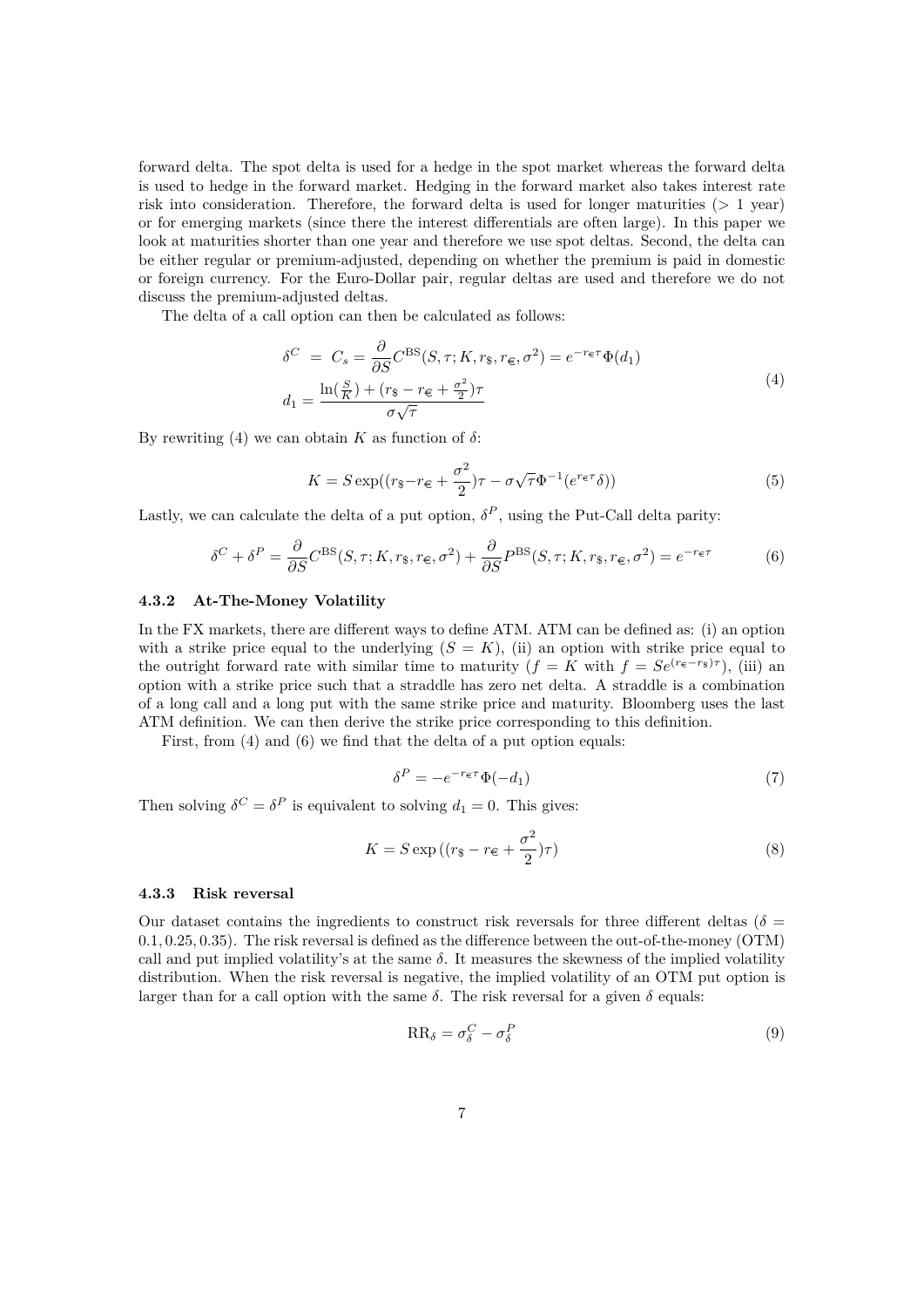In the risk reversal regressions described in the methodology in section 4.3.3 below we actually work with a normalized RR variable by normalizing  $RR_{\delta}$  by the implicit At-The-Money (ATM) volatility:

$$
RR_{\delta}^{n} = (\sigma_{\delta}^{C} - \sigma_{\delta}^{P}) / \sigma_{ATM}
$$
\n(10)

#### **4.3.4 Butterfly**

Furthermore, the dataset contains butterflies for the same three deltas. The butterfly is defined as the average of the volatility of an OTM call and put option with the same delta minus the ATM volatility. It measures the convexity of the volatility smile. For a given  $\delta$ , the butterfly equals:

$$
BF_{\delta} = \frac{\sigma_{\delta}^{C} + \sigma_{\delta}^{P}}{2} - \sigma_{ATM}
$$
\n(11)

#### **4.3.5 Call option prices**

Combining all this information, we can calculate the call option prices for seven different strikes. First, we can obtain seven  $(\sigma, K)$  pairs and then, using the Black Scholes formula we obtain the corresponding call option prices.

The ATM pair is straightforward. We obtain  $\sigma_{ATM}$  from Bloomberg and calculate the corresponding strike price from (8). For each  $\delta$ , we can calculate the implied volatility for an OTM call and put option using the risk reversal and butterfly. From (9) and (11) we obtain:

$$
\sigma_{\delta}^{P} = \sigma_{\text{ATM}} + \text{BF}_{\delta} - \frac{\text{RR}_{\delta}}{2}, \qquad \sigma_{\delta}^{C} = \sigma_{\delta}^{P} + \text{RR}_{\delta}
$$
 (12)

This gives us the implied volatilities of three OTM call options and three OTM put options. We can transform the OTM put options to in-the-money (ITM) call options. Using the Put-Call delta parity (6) we obtain the deltas that correspond to the ITM call options. Lastly, we can use (5) to calculate the strikes that match the deltas.

# **5 Methodology**

We first discuss the procedures we used to extract the Risk Neutral Probability Distribution (RNPD) from option prices and explain the event window regression setup. In the second part of this section we give the analytical solution to the option pricing model when the underlying follows a jump-diffusion process using exponential distributions for the jump risk part; we then present the two different estimation procedures we use to specifically extract and test for (changes in) crash risk.

## **5.1 Part 1: Risk reversals and RNPD**

### **5.1.1 Derivation procedure of implied distributions and RNPD-based crash risk probabilities**

The RNPD is constructed using Euro-Dollar option prices from Bloomberg. The sample consists of daily data between January 2009–2018 and covers option deltas from 10 until 90, hence also covers fairly extreme market states. Breeden and Litzenberger (1978) show that the RNPD of the underlying equals the second derivative of the call price function with respect to the strike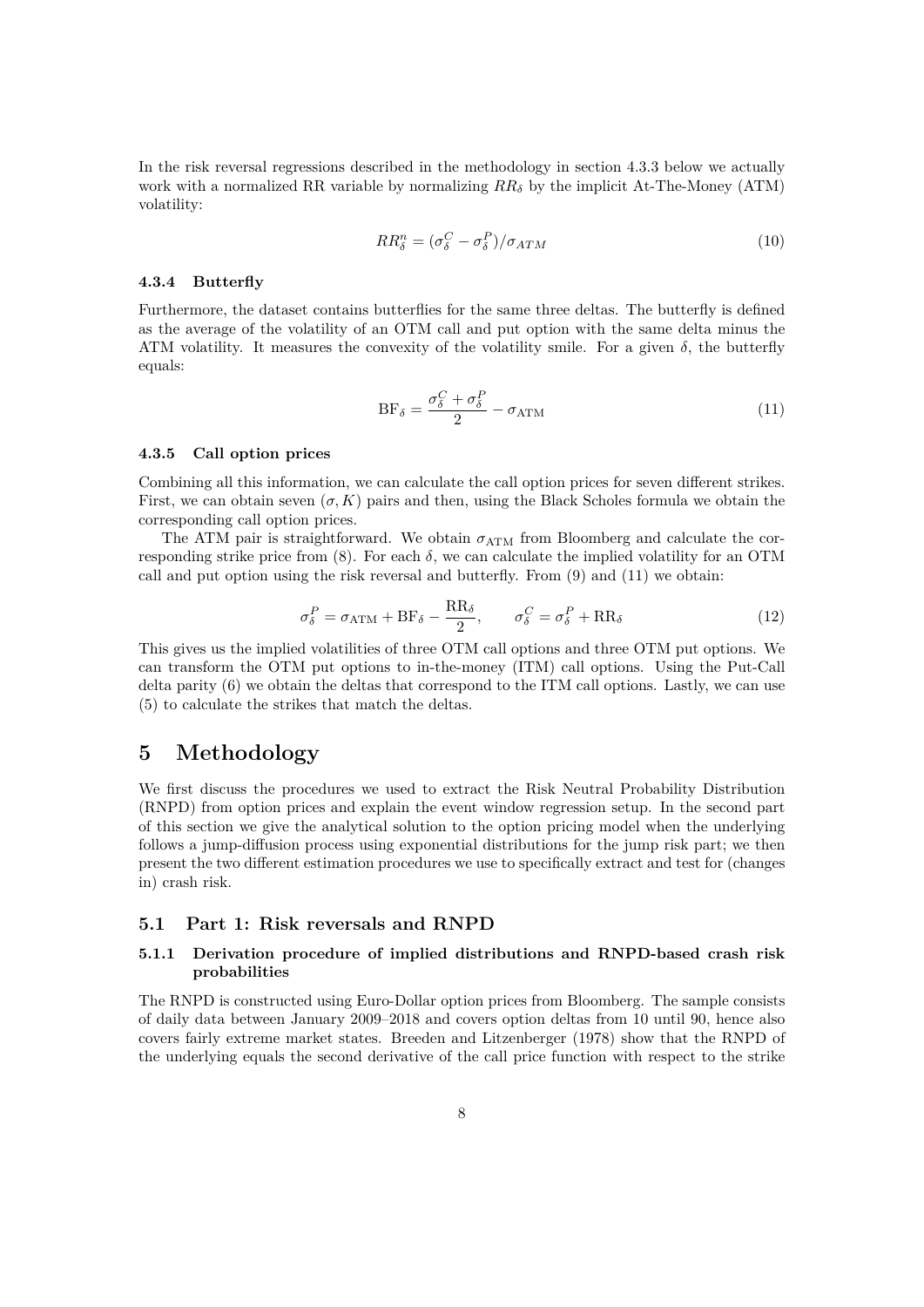price. For European call options at time zero the RNPD is related to the call price function in the following way:  $e^{r_t \tau} \frac{\delta^2}{\delta K^2} C^{BS}(.)$ 

Instead of approximating the call price function directly, Shinko (1993) recommends fitting the volatility smile through the Implied Volatility (IV) points across a universe of strike prices since this procedure reduces the sensitivity of the eventual RNPD to estimation errors. However the Bloomberg data we use is not quoted in strike-volatility space, but in delta-volatility space. Therefore, in our data, the volatility surface of currency options can be seen as a function  $\sigma(t, \delta, \tau)$ (the current date, delta and the time to expiry), instead of as a function of the date, strike price and time to expiry  $\sigma(t, K, \tau)$ . In order to derive the RNPD we need to transform the data into strike-volatility space. We eventually arrive at the RNPD by taking the following steps: First we interpolate the volatility smile in delta-volatility space. This is done by fitting a clamped cubic spline through the data points. In the next step we need the call price as a function in K-space to derive the RNPD. Therefore, the volatilities in delta space need to be transformed from delta into volatilities in strike space. After this is done we can transform the fitted smile into the call price function, from which the RNPD can be derived following Breeden and Litzenberger (1978). However, Bliss and Panigirtzoglou (2004) point out that it is not possible to map directly between the option delta and the underlying strike price of the option, since the implied volatility varies with both the strike and the delta itself. Instead one can transform any *K* into a corresponding *δ<sup>K</sup>* using (4) with *σ* = *σATM* 5 . The fitted implied volatility *σ<sup>K</sup>* can then be evaluated at *δ<sup>K</sup>* using the spline function  $g_i(\delta)$  corresponding to the interval (i,i+1) in which  $\delta_K$  falls. In the last step, the call price  $C^{BS}(.)$  can be calculated using (2) and inserting both *K* and  $\sigma_K$ . The density function then follows from numerically evaluating its second derivative with respect to the strike price  $K^6$ .

#### **5.1.2 Event window regression setup**

For the first part of the analysis we examine the option implied risk reversal and the RNPD for the main ECB unconventional monetary policy announcements (SMP, OMT, PSPP, refinancing operations and negative interest rate policy (NIRP) where the deposit facility rate enters belowzero territory). We use options on the Euro-Dollar to assess whether or not the perceptions of crash risk in the exchange rate reacted on UMP announcements. The empirical analysis for the risk-reversal is similar to the event-study methodology of Hattori et al. (2016) and is based on the following regression:

$$
\Delta 10 \delta_t^{\tau} = \beta \theta_t + C i t i_t + \varepsilon_t \tag{13}
$$

where  $\Delta 10 \delta_t^{\tau}$  refers to the 10*δ* risk reversal.  $\Delta$  is the difference operator.  $\theta_t$  is a dummy equaling one in the 3 days surrounding the announcement (event window) and zero otherwise<sup>7</sup>. The event window  $(T=3)$  is chosen because option markets – although liquid – need some time to digest new information in full. The control variables include contemporaneous macroeconomic data surprises captured by the log difference in the rescaled value of the Citigroup Economic Surprise Index. The Citigroup Index is calculated as the normalized deviation between the actual data release and the market consensus prior to the release and thus captures economic surprises that could interfere with the results.

<sup>5</sup>See Bu and Hadri (2007) for several reasons why the ATM volatility should be used instead of the implied volatilities at the different strike price points.

<sup>&</sup>lt;sup>6</sup>Numerical differentiation requires using a similar procedure to obtain  $C(K \pm h)$ .

<sup>7</sup>We checked whether monetary policy announcements of the FOMC fell within ECB unconventional monetary policy announcements. Hence FOMC announcements did not pollute the results.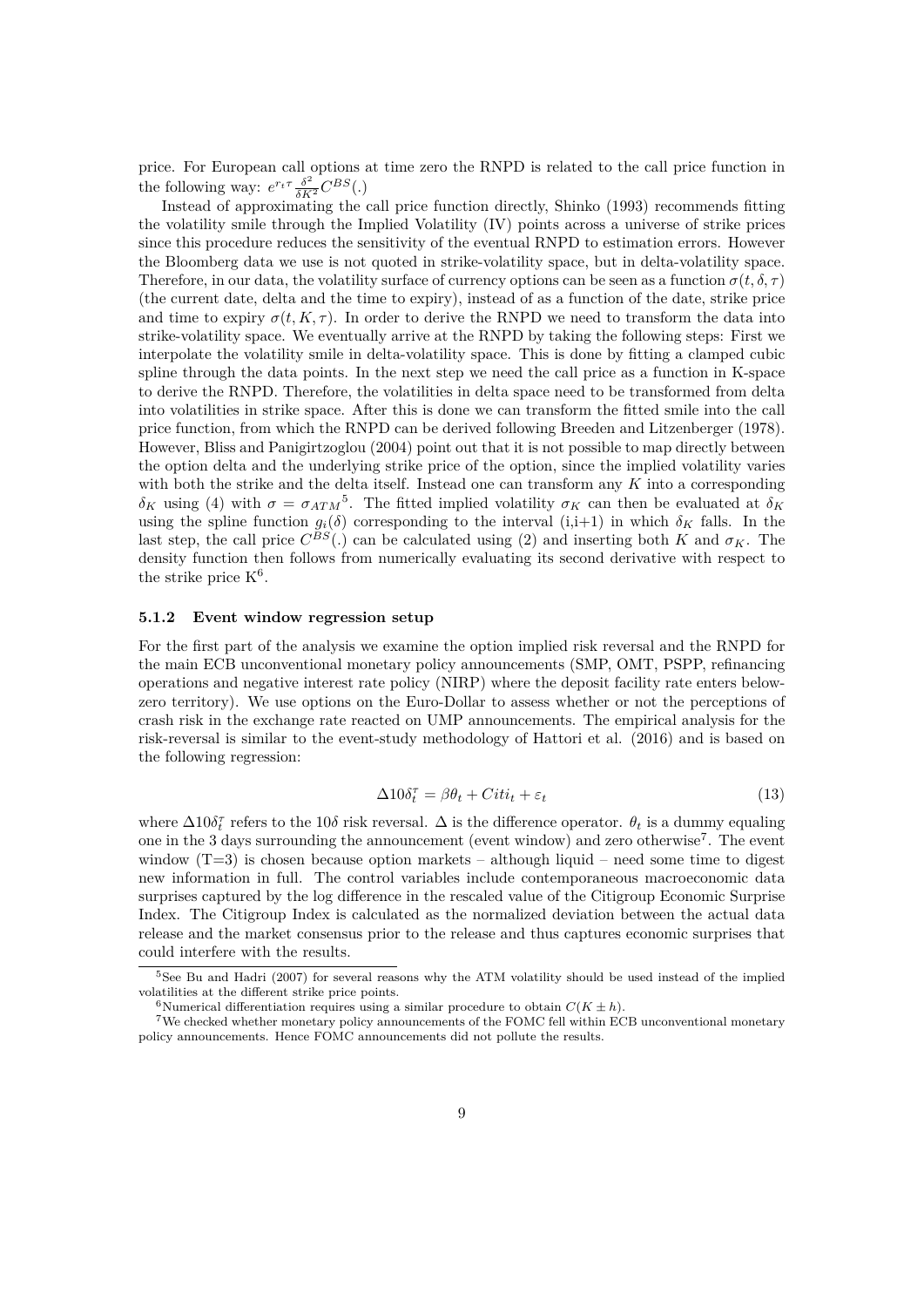In the next step of the analysis, where we use explicit tail probabilities  $F_t(x)$  derived from the RNPD, we use a similar regression, with the tail probability as dependent variable instead of the risk-reversal.

### **5.2 Part 2: Estimation procedures to extract crash risk probabilities.**

### **5.2.1 Option pricing with jump risk**

In order to apply the estimation methods for jump risk, we first need some definitions and option pricing formulas to extract crash risk probabilities if the pricing of the derivative contracts follows a jump-diffusion process.

As is well known, several assumptions of the Black-Scholes model are violated in reality. Bates (1996) proposes to use a model for FX option pricing that incorporates stochastic volatility and jump risk. The model is justified by several empirical observations.<sup>8</sup> First, the distribution of spot rate increments,  $\ln(\frac{S_{t+\Delta}}{S_t})$ , is not normally distributed, but is leptokurtic. In other words, the distribution has a higher peak and fatter tails compared to the normal distribution. Besides, volatility is not constant over time, but is time-varying. Lastly, the Black-Scholes model cannot explain the volatility smile, i.e. if the Black-Scholes assumptions would hold we would observe constant volatility over the strike prices. The volatility smile refers to the implied volatility pattern for different strike prices. Furthermore ITM and OTM options have a higher implied volatility compared to ATM options. The leptokurtic distribution and the volatility smile can be explained by both stochastic volatility and jump risk models.

In this paper we will only focus on incorporating jump risk. We do not incorporate stochastic volatility, since it turns out to be very hard to distinguish between stochastic volatility and jump risk when calibrating the implied distribution. Conceptually, it is also more interesting to look at jump risk since we are interested in whether the ECB announcements reduce the crash risk of the Euro.

Let us now assume that instead of a GBM, the spot rate follows a jump-diffusion process:

$$
dS_t = \left(\mu - \lambda E(V-1)\right) S_t dt + \sigma S_t dW_t + (V-1) S_t dN_t \tag{14}
$$

Here  $S_{t-} = \lim_{h \downarrow 0} S_{t-h}$ ,  $N_t$  is a Poisson process with arrival rate  $\lambda$  and V is a random variable with probability distribution function  $f_V(v)$ .  $V-1$  can be seen as the percentage change of the spot rate after a jump and should be bounded between (−1*,* ∞) such that the exchange rate can never be negative.

#### **5.2.2 The Kou model**

For the jump part of the process we use the double exponential distribution introduced by Kou (2002), for a number of reasons. First, the model leads to an analytic option pricing formula. Second, the exponential distribution of the model has fat tails and is therefore often used to model tail risk. Lastly, with some additional assumptions, we are able to reduce the number of estimation parameters. This will be explained later in this section, after the pricing formula is introduced.<sup>9</sup>

<sup>8</sup>See Bates (1996) for an overview of the empirical literature on exchange rates, this is beyond the scope of this paper.

<sup>9</sup>As a robustness check, we will also perform our analysis using the Merton jump diffusion model in Appendix C.1. The Merton model also has an analytic option pricing formula. However, it has one extra degree of freedom, the jump volatility in the Merton model has to be estimated separately from the expected jump size. This makes the model more flexible and leads to better fits compared to the Kou model, but also increases the chance of overfitting. The possible overfitting of the Merton model is the main reason that we use the Kou model as main model.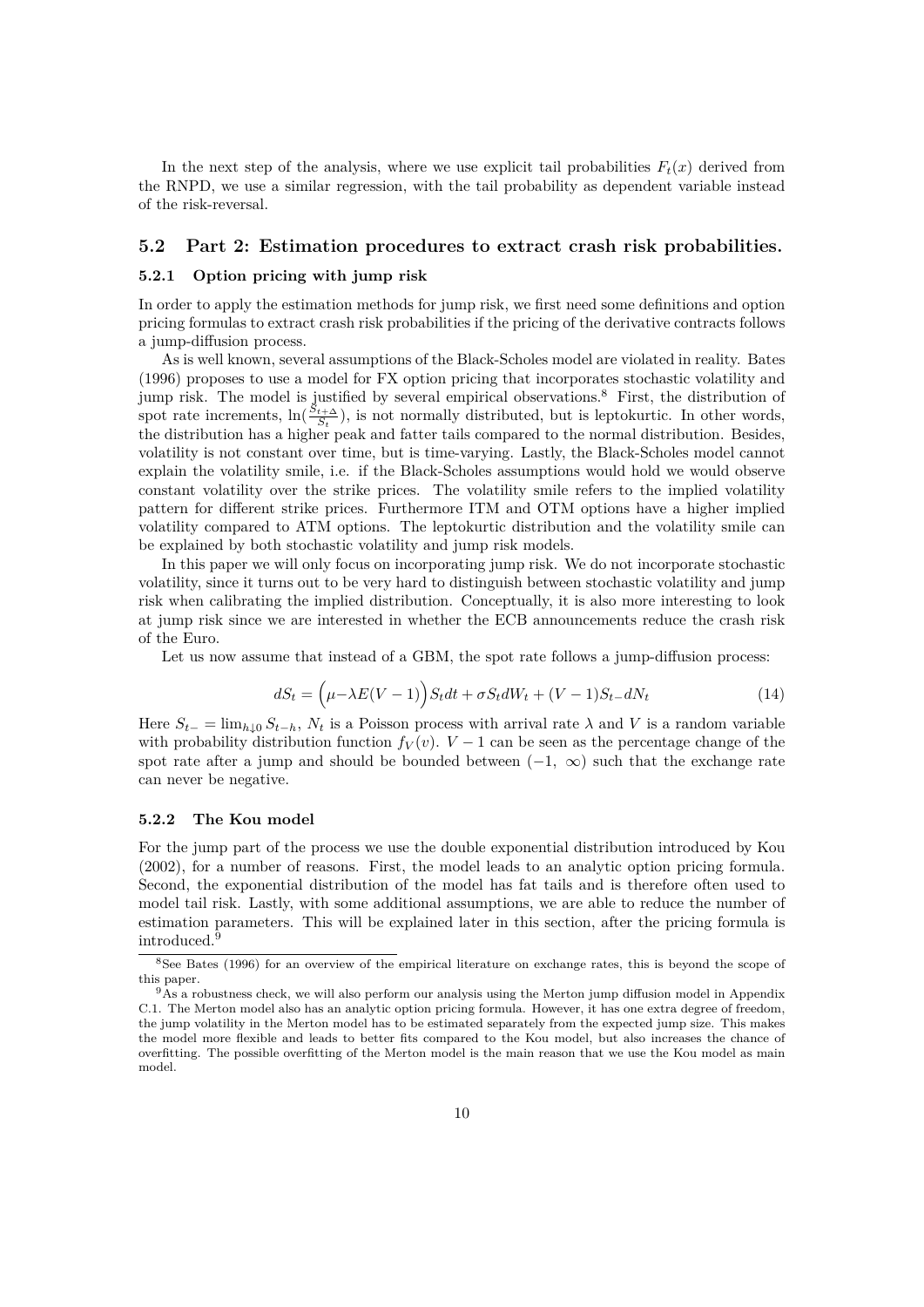Kou (2002) proposes to use a double-exponential distribution to model the jump size distribution. Define  $V = e^Y$ , where Y has the following probability density function (pdf):  $f_Y(y) = p\eta_1 e^{-\eta_1 y} 1_{y \geq 0} + (1 - p)\eta_2 e^{\eta_2 y} 1_{y < 0}, \eta_1 > 1, \eta_2 > 0.$  Here p is the probability of an upward jump and  $1 - p$  the probability of a downward jump.  $\eta_1$  and  $\eta_2$  are the parameters corresponding to respectively an upward and a downward jump.  $E(V) = p \frac{\eta_1}{\eta_1 - 1} + (1 - p) \frac{\eta_2}{\eta_2 + 1}$ . Let  $\lambda^*, \eta_1^*, \eta_2^*$  be the risk-neutral parameters. The price of a European option becomes<sup>10</sup>:

$$
C^{Kou}(S, \tau; K, r_{\$}, r_{\mathfrak{S}}, \sigma, \lambda^*, p, \eta_1^*, \eta_2^*) =
$$
  
\n
$$
S e^{-r\epsilon\tau} \Upsilon \Big( \ln(\frac{K}{S}), \tau; r_{\$} - r_{\mathfrak{S}} + \frac{1}{2}\sigma^2 - \lambda^* \zeta^*, \sigma, \lambda^* (\zeta^* + 1), \frac{p}{1 + \zeta^*} \frac{\eta_1^*}{\eta_1^* - 1}, \eta_1^* - 1, \eta_2^* + 1 \Big)
$$
  
\n
$$
- K e^{-r_{\$}\tau} \Upsilon \Big( \ln(\frac{K}{S}), \tau; r_{\$} - r_{\mathfrak{S}} - \frac{1}{2}\sigma^2 - \lambda^* \zeta^*, \sigma, \lambda^*, p, \eta_1^*, \eta_2^* \Big)
$$
  
\nwhere (15)

where

$$
\zeta^* = p \frac{\eta_1^*}{\eta_1^*-1} + (1-p) \frac{\eta_2^*}{\eta_2^*+1} - 1
$$

The Υ(*.*) function is defined in Kou (2002).

We make two simplifying assumptions. The first assumption is that we assume that within the Kou model, only downward jumps can take place. After all we want to know whether the ECB's UMP actions (and announcements of its future actions), managed to influence the perception of an impending Euro crisis. An upward jump has no place in such a setting. This means that we set the probability of an upward jump (*p*) equal to zero. This reduces the set of estimation parameters to three for the Kou model:  $(\sigma, \lambda^*, \eta_2^*)$ .

Second, we assume that only one jump can take place during the duration of an option. It is not plausible that the Euro will crash more than once within a period of six months. This assumption makes it easier to interpret the arrival rate  $\lambda$ , since we can just transform it into a probability of a jump occurring within a certain time period. This translates into the option pricing formula as follows: instead of having an infinite sum within the Υ(*.*) function (Kou, 2002), we only sum up to and including  $n = 1$ . The probability of having no jumps remains  $\exp(-\lambda^*\tau)$ . The probability of one jump  $(n = 1)$  changes from  $\exp(-\lambda^*\tau)\lambda^*\tau$  to  $1 - \exp(-\lambda^*\tau)$ .

### **5.3 Estimation**

For the estimation of jump risk we want to obtain the distribution implied in the FX option prices. The parameter vector of the Kou model is defined as  $\theta = [\sigma \lambda^* \eta_2^*]$ . Assume we want to calibrate our parameters on a set of options with *n* maturities, *m* strike prices and *T* days. Then we obtain the implied parameters by minimizing the error between the theoretical price of an option and the observed market price *C* ∗ .

$$
\theta = \arg \min \sum_{i=1}^{n} \sum_{j=1}^{m} \sum_{t=1}^{T} \omega_{i,j,t} [C^{Kou}(S_t, \tau_i, K_{i,j,t} | \theta) - C^*(S, \tau_i, K_{i,j,t})]^2
$$
(16)

 $\omega_{i,j,t}$  are weights that determine the relative importance of the different observations. We want to give more liquid options a higher weight since more liquid prices are more reliable. In order to do so, we could define  $\omega_{i,j,t} = \frac{1}{|bid - ask|}$ , where the bid-ask spread determines the liquidity of an option. However, bid-ask spreads are not available in our case.

<sup>&</sup>lt;sup>10</sup>The formula is slightly adjusted for the exchange rate option, since we have both a domestic and foreign interest rate in the option formula.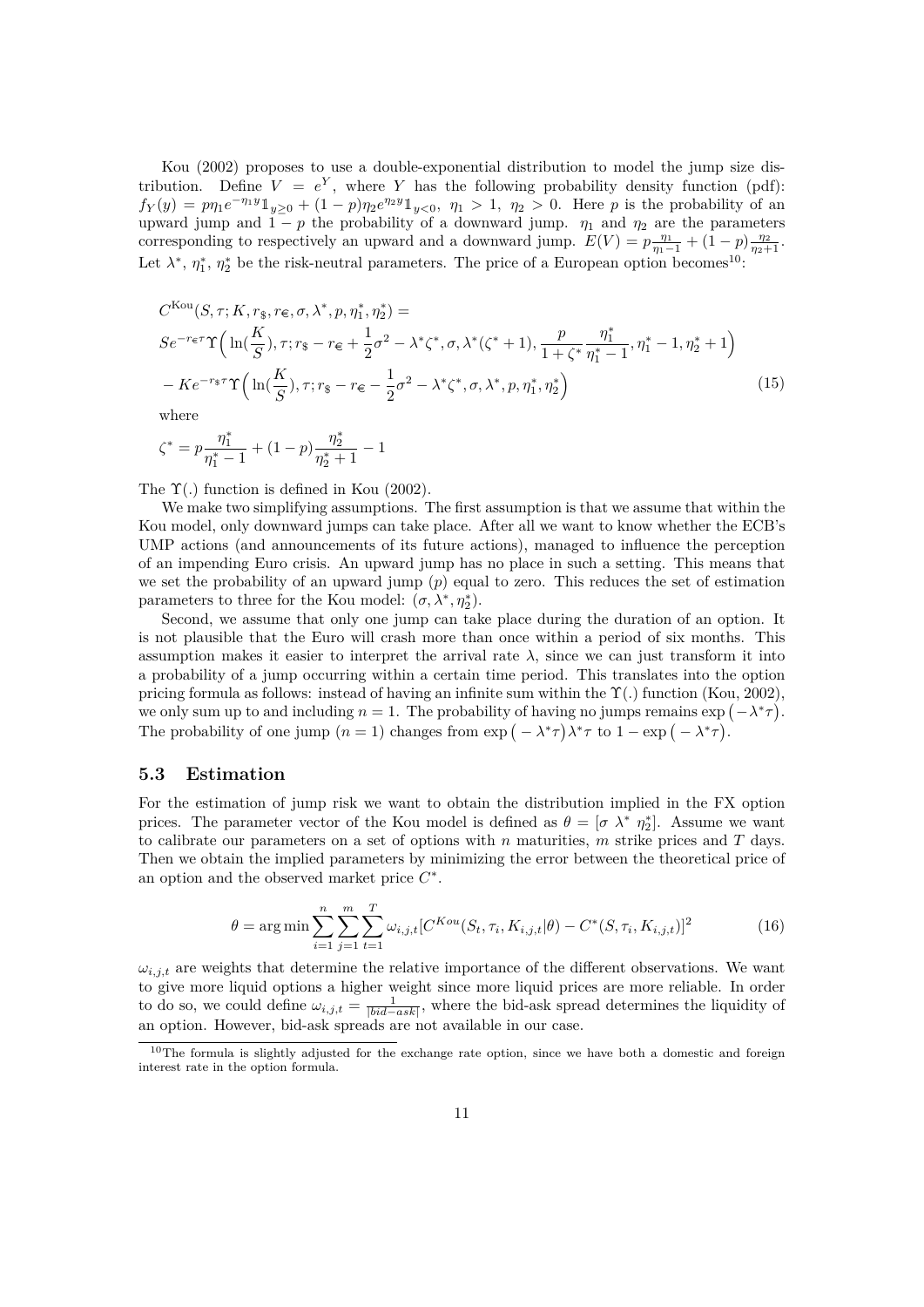It is possible to calibrate our models using implied volatility's instead of option prices. This gives errors proportional to bid-ask spreads (Cont & Tankov, 2002). However, this requires an inversion of the Black-Scholes formula in every step of the estimation and is therefore costly in terms of computation time. Following Cont and Tankov (2002) we use that minimizing the errors using implied volatilities is approximately equal to minimizing the errors using option prices with weights equal to:  $\omega_{i,j,t} = \frac{1}{V e g a_{i,j,t}^2}$ . Here *Vega* equals the Black-Scholes Vega (first derivative with respect to the volatility):  $Vega_{i,j,t} = S\phi(d_1)\sqrt{\tau}$  where  $\phi(.)$  is the standard-normal pdf. The √ weights are normalized to sum up to one.

### **5.4 Identification problem**

It turns out to be very hard to distinguish between diffusion risk and jump risk. We illustrate this identification problem using an example. The data for this example consists of seven call option prices with 6 month maturity from January 2, 2015. (16) is minimized using a solver (fmincon in Matlab) that locates the local minimum of a function<sup>11</sup>. The estimation yields the following parameter vector:  $\theta = [\sigma \lambda^* \eta_2^*] = [0.080 \ 0.207 \ 9.97]$ . Figure 1 below shows that the model can quite accurately produce the volatility smile that is observed in the market.

Figure 1: Volatility smile of the Kou model



Implied volatility smile observed in market (blue dots) and the smile generated by the calibrated Kou model.

Figure 2 is obtained by varying  $\sigma$  and  $\lambda$  after the estimation, leaving the other parameters equal to their calibrated value. It can be seen that the error function is not very convex (almost a flat line). This implies that several parameter combinations can give a good fit. The outcome of the estimation can depend on the starting point of the optimization problem. Especially the contour plot shows that there can be multiple local minima. Increasing the sample of options does not solve this problem.

To tackle the identification problem between diffusion risk and jump risk, we choose to fix the volatility  $\sigma$  before the estimation based on time series information from before the crisis, when perceptions of an impending crisis were small or non-existent. We can use time series data for estimation of the volatility, since the volatility is the same under the risk neutral measure (Girsanov theorem, see Shreve (2004) Ch. 5.2). If we assume that before the crisis there was no jump risk for the Euro-Dollar exchange rate, we can accurately estimate the volatility from

<sup>&</sup>lt;sup>11</sup>Initial parameters (starting point for optimization) equal:  $\theta_0 = [0.08 \ 0.5 \ 10]$ .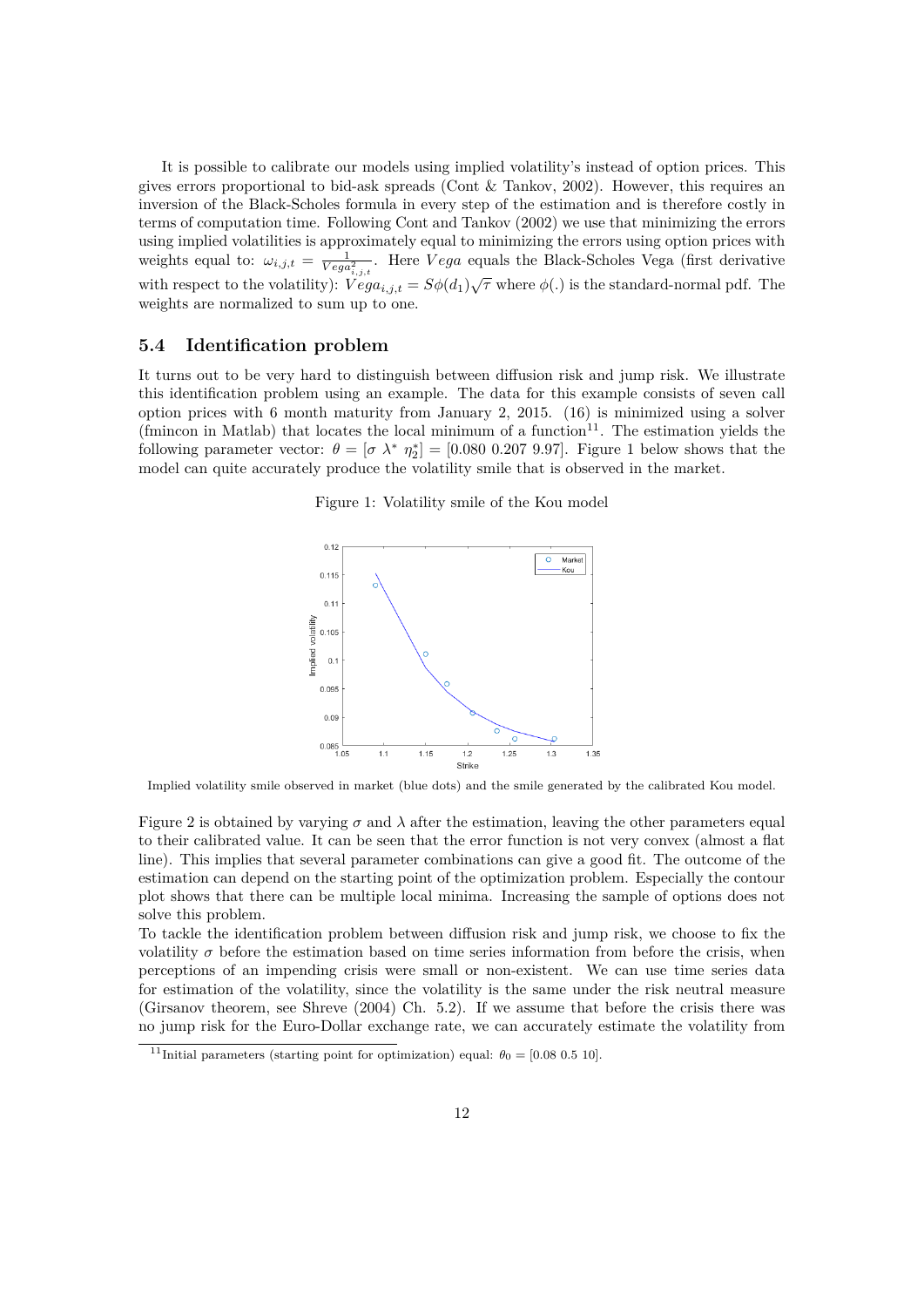#### Figure 2: Estimation errors



After the estimation, the volatility  $\sigma$  and jump arrival rate  $\lambda$  are varied to illustrate the identification problem. Left: 3D figure with the estimation errors for different values of  $\sigma$  and  $\lambda$ . Right: Contour plot with estimation errors  $(*10^{-6})$ .

time series data. Based on daily data from 2-1-2002 until 29-12-2006 (5 years) we estimate that the average annualized volatility equals  $.0922^{12}$ . During and after the crisis, there can be additional crash risk that is priced in option prices. By fixing the volatility at the pre-crisis level, we implicitly assume that all additional risk will be jump risk. We try to extract this risk from post-crisis option prices and use the results to find out whether the ECB policy announcements have effectively reduced the risk on a crash of the Euro.

However, there is a similar identification problem between the arrival rate and the jump size. A jump distribution with twice the probability on a jump but half the jump size is very hard to distinguish from the initial distribution. Again, several distributions can accurately fit the data. Let us consider a simple example. Assume we perform an estimation before and after an event and we would like to find out whether the event has influenced the implied distribution. The estimation just before the event yields a jump probability of 10% and an expected jump size of -10%. However, there is another local minimum which has an error that is slightly larger with jump probability 5% and jump size -20%. We want to calibrate the distribution implied in option prices just before and just after the event. Now it can happen that with only a slight change in option prices, the other local minimum is selected in the estimation after the event. Then our conclusion might be that the event has a large influence on the implied distributions since the jump probability is halved and the expected jump size has doubled. However, the underlying option prices have hardly changed. To tackle this problem, we use two methods, Regularization and Joint Estimation. We discuss each in turn.

### **5.5 Regularization**

Cont and Tankov (2002) discuss the identification problem and propose a regularization method to tackle it. Instead of solving the estimation problem in (16), they propose to solve:

$$
\theta = \arg\min \sum_{i=1}^{n} \sum_{j=1}^{m} \sum_{t=1}^{T} \omega_{i,j,t} [C^{Kou}(S_t, \tau_i, K_{i,j,t}|\theta) - C^*(S_t, \tau_i, K_{i,j,t})]^2 + \alpha H(\theta)
$$
 (17)

<sup>&</sup>lt;sup>12</sup>Data is obtained from the ECB (https://sdw.ecb.europa.eu/quickview.do?SERIES\_KEY=120.EXR.D.USD.EUR .SP00.A). The estimation is based on 255 trading days per year.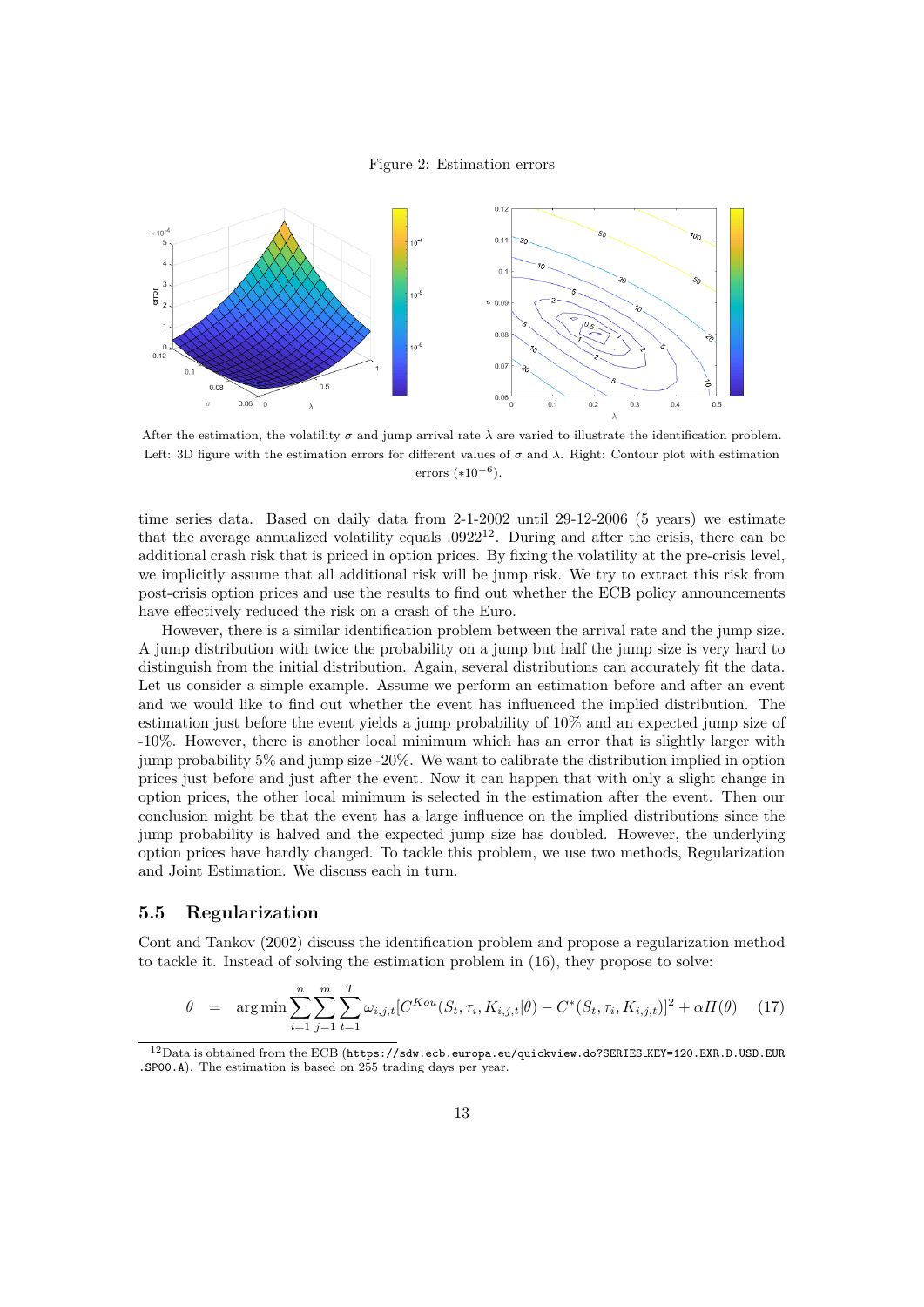where  $H(\theta)$  denotes the relative entropy between a pre-specified prior model and the model with parameter  $\theta$ . Relative entropy measures the distance between two probability measures; we give the formal definition of relative entropy in B. The extra penalty term makes the error function convex. *α* determines the relative importance between the minimization of the errors and the penalty term. The result is that the optimization outcome is not dependent anymore on the starting point of the optimization. This method gives up accuracy in order to make the estimation stable. Cont and Tankov (2002) propose a non-parametric estimation of the jump risk density, but this might also lead to over-specification and is less tractable. Therefore we apply this method to a parametric estimation. This approach can also be given an ambiguity aversion interpretation where pdf's that differ from a preferred one are incorporated in the objective function with a penalty attached (Anderson, Hansen, & Sargent, 2000).

We apply the regularization method to our problem as follows: Assume we want to find out what the effect of an ECB announcement was on the implied distribution. We first calibrate the model without regularization on data of three trading days before the event using options with one, three and six month maturities. For each maturity we have seven call prices. This gives us 63 observations per estimation (3x3x7). Then we solve (16) to find a vector of parameters.

We cannot just use the solver with any starting point, since there might be multiple local minima. In order to find the global minimum, we first use random search to find a point with the lowest error<sup>13</sup>. Then we use that point as starting point and use the Matlab function fmincon to find the minimum.  $\lambda^*$  and  $\eta_2^*$  should both be positive, furthermore we only look at jump sizes larger or equal to −5%. We want to capture crash risk with the jump distribution and changes of one or two percent are already captured by the diffusion part.

This gives us a vector of parameters before the event. We could do the same for the three days after the event, but then we have the problem that is described before: a small change in option prices might lead to a large change in calibrated parameters. Therefore we perform the estimation after the event using the regularization method. The estimate from before the event is used as prior distribution. Relative entropy is calculated in Appendix B.

The parameter  $\alpha$  is chosen as follows: first we perform an unregularized estimation on data after the event and denote the estimation error by *errunreg*. After that we perform the regularized estimation and we choose  $\alpha$  as high as possible, but with the restriction that  $err^{reg} \leq 1.25*err^{reg}$ . In words, we are willing to give up at most 25% accuracy in order to find a solution closer to the prior. Our prior equals the estimation before the event. This is to make sure that a large change in implied distributions is also really caused by a large change in option prices.

We illustrate how this works by an example. After calibrating the Kou model without regularization on data around 9-12-2015 (Announcement of sixth LTRO), we obtain the following parameters:  $\theta^{Kou,B} = (\lambda^*, \eta_2^*) = (0.23, 12.17)$  (Before) and  $\theta^{Kou,A} = (\lambda^*, \eta_2^*) = (0.46, 18.97)$ parameters.  $\sigma = (\lambda, \eta_2) = (0.23, 12.11)$  (before) and  $\sigma = (\lambda, \eta_2) = (0.40, 18.91)$ <br>(After). We can translate this to a jump probability and a jump size. The probability of a jump within one year,  $P(Jump) = 1 - e^{-\lambda^*}$  and the expected jump size,  $E(Jump) = \frac{-1}{\eta_2+1}$ . Then  $\theta^{Kou, B} = (P(Jump), E(Jump)) = (20.2\%, -7.6\%)$  and  $\theta^{Kou, A} = (P(Jump), E(Jump)) = (20.2\%, -7.6\%)$ (36*.*9%*,* −5*.*0%). This looks like there has been quite an effect due to the event. However, after regularization of the estimation after the event, we find out without losing more than 25% accuracy that we can select  $\theta^{Kou, A} = (\lambda^*, \eta_2^*) = (0.23, 12.17)$ , or in terms of jumprisk probability and expected jumpsize:  $\theta^{Kou,A} = (21\%, -7.6\%)$  which is almost identical to  $\theta^{Kou,B}$ . Therefore, we can conclude that the event had no large effect on the implied distributions.

<sup>&</sup>lt;sup>13</sup>We use random search instead of grid search since random search is more efficient (Bergstra & Bengio, 2012). We use  $10^5$  random combinations of  $(\lambda^*, \eta_2^*)$  with values between  $([0, 1], [1, 19])$ .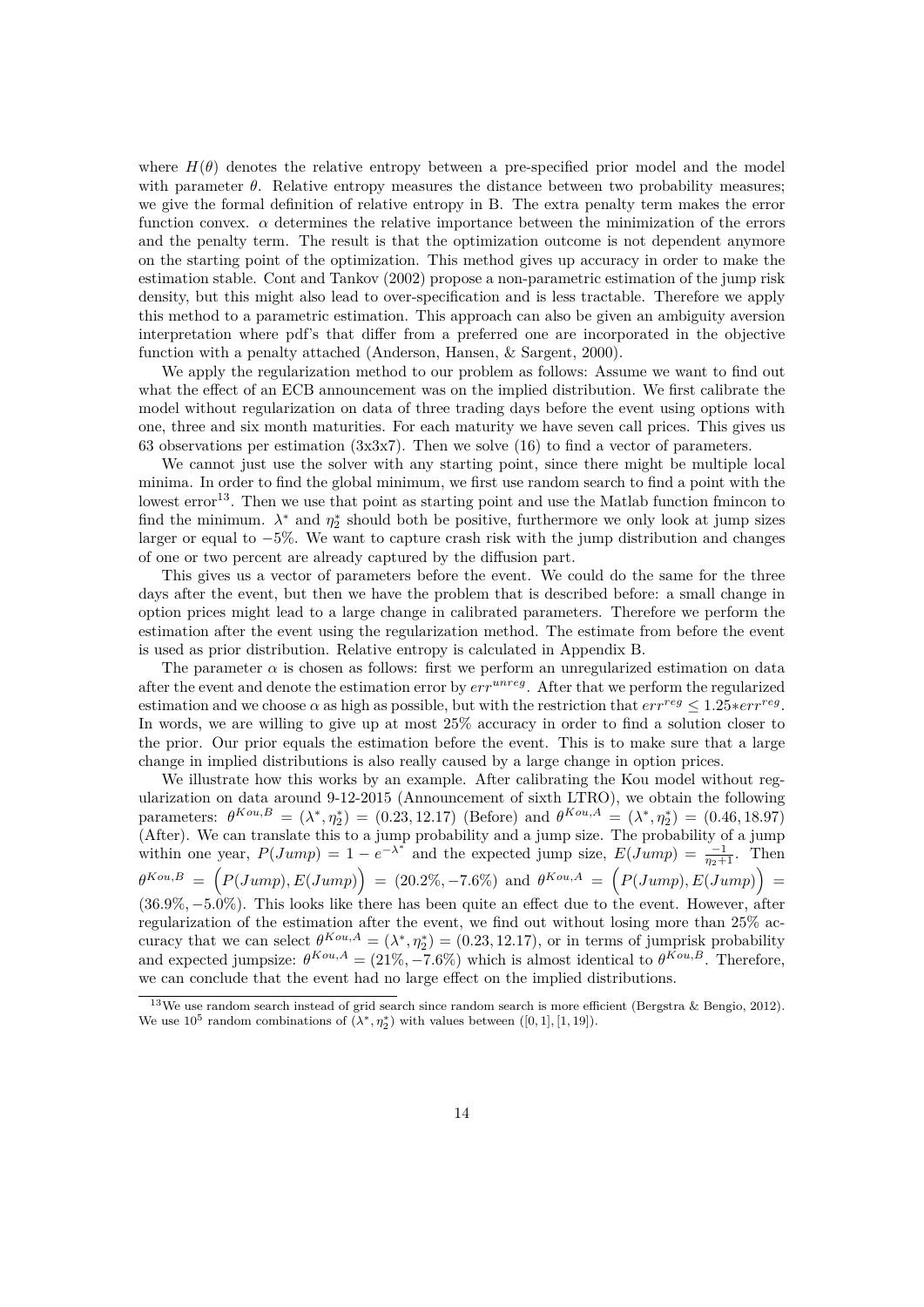### **5.6 Joint estimation**

The second method we use to find out whether ECB announcements have reduced crash risk of the Euro, is joint estimation. Instead of performing an estimation on data of three days before and after an event separately, we jointly calibrate our parameters on data before and after the event. However, we allow the jump probability to vary. So we actually restrict the jump size to be the same before and after the event.

This method implies that we assume that the ECB's UMP actions can only reduce the probability of a crash, not the size. With this restriction we give up some flexibility but solve the identification problem between the arrival rate and the jump size.

Moreover, we are able to test whether there has been a significant change in jump probability. Denote by  $\lambda^*{}^B$  and  $\lambda^*{}^A$  the arrival rate respectively before and after the event. We test the following hypothesis:

$$
H_0: \ \lambda^{*B} = \lambda^{*A} \quad vs. \ \ H_1: \ \lambda^{*B} \neq \lambda^{*A} \tag{18}
$$

In order to test the hypothesis, we specify two models. The model described above is called the unrestricted model. In the unrestricted model, the jump size is still restricted to be the same over both periods but the jump probability is unrestricted. Let  $t = 1, 2, 3$  be the three trading days before the event and  $t = 4, 5, 6$  the three trading days after the event. Then the weighted sum of squared residuals for the unrestricted model equals:

$$
SSR^{ur} = \min_{\lambda^{*B}, \lambda^{*A}, \eta_2^*} \sum_{i=1}^3 \sum_{j=1}^7 \left\{ \sum_{t=1}^3 \omega_{i,j,t} \left[ C^{Kou} \left( S_t, \tau_i, K_{i,j,t} | (\sigma, \lambda^{*B}, \eta_2^*) \right) \right. \right.\left. - C^* \left( S_t, \tau_i, K_{i,j,t} \right) \right]^2 + \sum_{t=4}^6 \omega_{i,j,t} \left[ C^{Kou} \left( S_t, \tau_i, K_{i,j,t} | (\sigma, \lambda^{*A}, \eta_2^*) \right) - C^* \left( S_t, \tau_i, K_{i,j,t} \right) \right]^2 \right\} (19)\nwith  $\sum_{i=1}^3 \sum_{j=1}^7 \sum_{t=1}^6 \omega_{i,j,t} = 1$
$$

The restricted model represents the null hypothesis. We perform one joint estimation on the data before and after the event. The weighted sum of squared residuals of this model equals:

$$
SSR^{r} = \min_{\lambda^{*}, \eta_{2}^{*}} \sum_{i=1}^{3} \sum_{j=1}^{7} \sum_{t=1}^{6} \omega_{i,j,t} \left[ C^{Kou}\left(S_{t}, \tau_{i}, K_{i,j,t} | (\sigma, \lambda^{*}, \eta_{2}^{*})\right) - C^{*}\left(S_{t}, \tau_{i}, K_{i,j,t}\right) \right]^{2}
$$
  
with 
$$
\sum_{i=1}^{3} \sum_{j=1}^{7} \sum_{t=1}^{6} \omega_{i,j,t} = 1
$$
 (20)

Then we can test whether we can reject the null hypothesis using an F-test with the following F-statistic:

$$
F = \frac{(SSR^{ur} - SSR^r)/1}{SSR^r/(126-3)}
$$
\n(21)

Here 1 is the difference in degrees of freedom between the restricted and unrestricted model, 126 is the number of observations that is used per estimation and 3 is the number of parameters of the unrestricted model. The null hypothesis is rejected if  $F > 3.92$  (significance level = 5%) or if  $F > 6.85$  (significance level = 1%).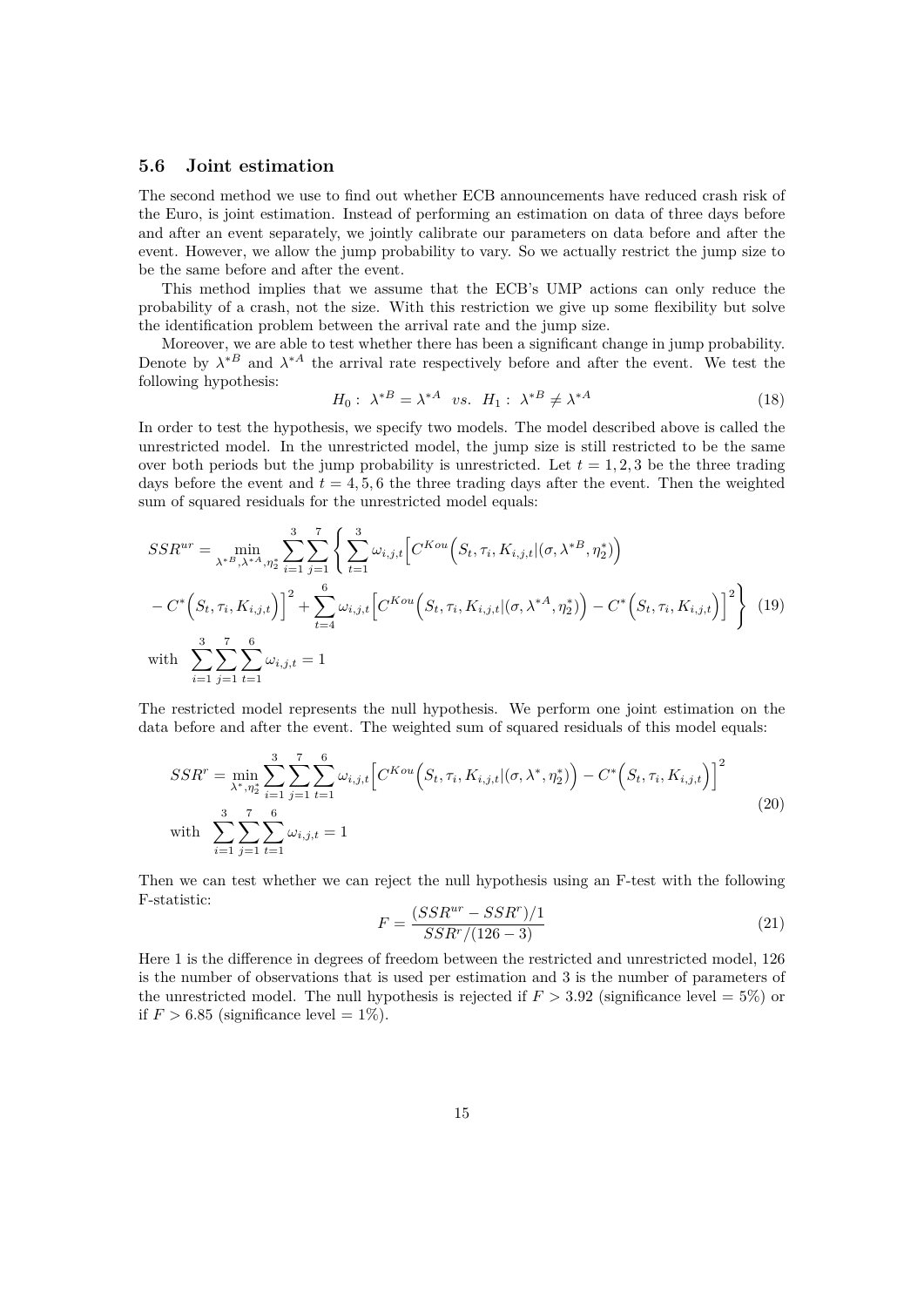# **6 Results**

#### **6.1 Risk reversals**

#### **6.1.1 Descriptive analysis**

Table 1 lists all the UMP announcements we test in the event regression analysis, along with a short description of the event. The table shows the net change in the 10 delta option volatility over the event-window surrounding the announcement dates of unconventional policies.

Although we observe an increase in the risk reversals in most cases, the effect of the announcements on the risk reversals is far from uniform. Nonetheless there are some takeaways. For the SMP, TLTRO, CBPP, ABSPP, OMT and CSPP the initial announcements caused the risk reversal to decrease (become more negative), which can be interpreted as an increase in perceived tail risk. This can be a signal markets were underwhelmed by the announcement, or simply did not believe the programs would reduce euro break-up risk. The announcement of the PSPP LTRO and NIRP program shows increasing risk reversals, i.e. less break-up risk. Also when the full implications of the OMT were revealed we observe markets priced in lower crash risk.

The most striking observation is made in figure 3 which shows the risk measure for the 1 month horizon surrounding the announcements for the OMT program. It immediately becomes clear that Draghi's 'whatever it takes' did not deliver upon market expectations. Tail risk only slightly decreased in the run-up to the event, but increased substantially afterwards. Seemingly investors were either disappointed by the speech, or found the statement contained too little information to scale down their hedging. The finding is even more remarkable as the price of the euro against the dollar jumped by 1.1 percent after the Draghi's speech. The value of the euro (which reflects the mean price) did increase, but the increase in value did not result in lower crash risk perceptions. This view changed when Draghi announced the ECB would join forces with governments to buy sovereign debt. Figure 3 shows a jump in tail-risk in the days after Draghi's statement (also reflected by the sizeable decrease in tail-risk for these events in Table 1). Definitive relief came in September 2012, when Draghi announced more details and implications of the OMT. In the days following this announcement the risk reversal moved close to zero, signaling a nearly equal probability of the euro moving up or down.

Figure 3: Risk reversals surrounding the OMT program announcements



*Note:* Figure 3 displays the 10 and 25 delta risk reversal derived from 1-month options form July 2012 until October 2011. The dotted lines represent the announcement days (from left to right) of the first, second and third OMT announcement as defined in table 1.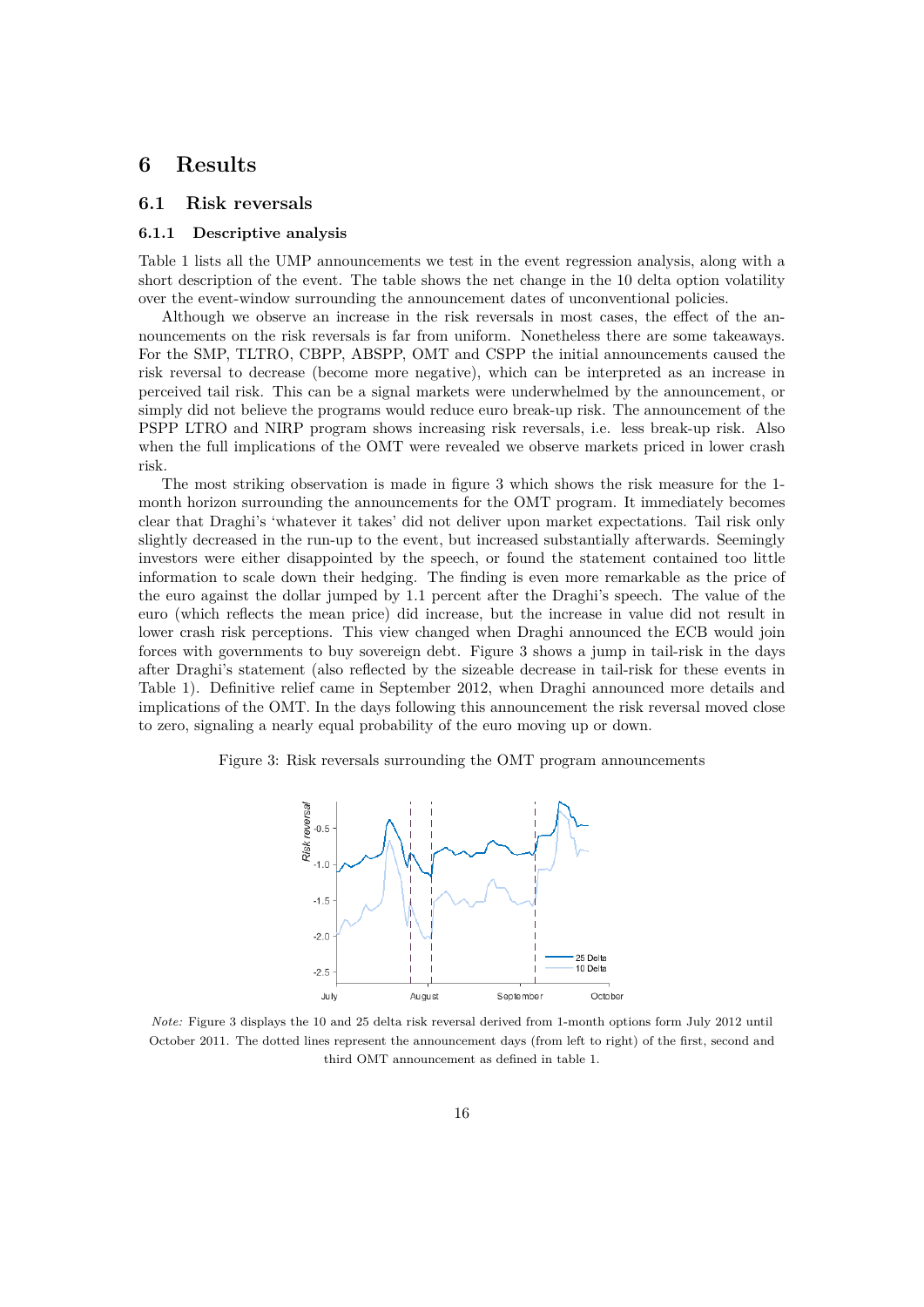| Program                 | Date                      |                                           | $\Delta 10 \delta RR$ |
|-------------------------|---------------------------|-------------------------------------------|-----------------------|
| $\overline{\text{SMP}}$ | $\overline{9 - 5 - 2010}$ | Launch of the SMP                         | $-1.613$              |
|                         | 14-5-2010                 | ECB publishes the SMP details             | 0.528                 |
|                         | $7 - 8 - 2011$            | Re-launch of the SMP                      | $-1.223$              |
|                         |                           |                                           |                       |
| <b>LTRO</b>             | 8-12-2011                 | Announcement of two LTROs                 | $-0.858$              |
|                         |                           |                                           |                       |
| <b>CBPP</b>             | $4 - 6 - 2009$            | Start of the first CBPP                   | $-1.845$              |
|                         | $10-6-2011$               | Start of the Second CBPP                  | 0.765                 |
|                         | 4-9-2014                  | Start of the third CBPP                   | $-0.243$              |
|                         |                           |                                           |                       |
| <b>ABSPP</b>            | $10-6-2011$               | Start of the ABSPP                        | $-0.785$              |
|                         |                           |                                           |                       |
| $\overline{\text{OMT}}$ | 26-7-2012                 | Draghi:"whatever it takes"                | $-0.433$              |
|                         | $2 - 8 - 2012$            | Technical features of OMT                 | 0.438                 |
|                         | $6 - 9 - 2012$            | Extension of SMP and details of OMT       | 0.468                 |
|                         |                           |                                           |                       |
| <b>NIRP</b>             | 5-6-2014                  | DFR below zero $(-0.01)$                  | 0.135                 |
|                         | 4-9-2014                  | DFR to $-0.02$                            | $-0.243$              |
|                         | 12-3-2015                 | DFR to $-0.03$                            | $-0.065$              |
|                         | $10-3-2016$               | DFR to $-0.04$                            | $-0.098$              |
|                         |                           |                                           |                       |
| <b>PSPP</b>             | $22 - 1 - 2015$           | Announcement of PSPP                      | 0.403                 |
|                         | $2 - 2 - 2015$            | Details of the PSPP                       | 0.555                 |
|                         |                           |                                           |                       |
| CSPP                    | $10-3-2016$               | Announcement of the CSPP                  | $-0.098$              |
|                         | 21-4-2016                 | Further details on the CSPP               | $-0.005$              |
| <b>TLTRO</b>            | 5-6-2014                  | ECB decides to conduct a series of TLTROs | 0.135                 |
|                         | 16-9-2014                 | Announcement of the first LTRO            | 0.210                 |
|                         | 9-12-2014                 | Announcement of the second LTRO           | 0.183                 |
|                         | 17-3-2015                 | Announcement of the third LTRO            | 0.260                 |
|                         | 16-6-2015                 | Announcement of the fourth LTRO           | $-1.255$              |
|                         | 22-9-2015                 | Announcement of the fifth LTRO            | $-0.088$              |
|                         | $9 - 12 - 2015$           | Announcement of the sixth LTRO            | 0.195                 |
|                         | 22-3-2016                 | Announcement of the seventh LTRO          | $-0.628$              |
|                         |                           |                                           |                       |

Table 1: Net change in risk reversal during the event window (T=3).

Note: Table 1 summarizes the net changes in the crash probabilities in the event-window for all UMP announcements. The programmes throughout the paper are grouped into Monetary Transmission Channel *(MTC)* announcements (first six) and Monetary Stance *(MS)* announcements (last three). ∆ reflects the net change in the risk reversal over the event-window (T-3).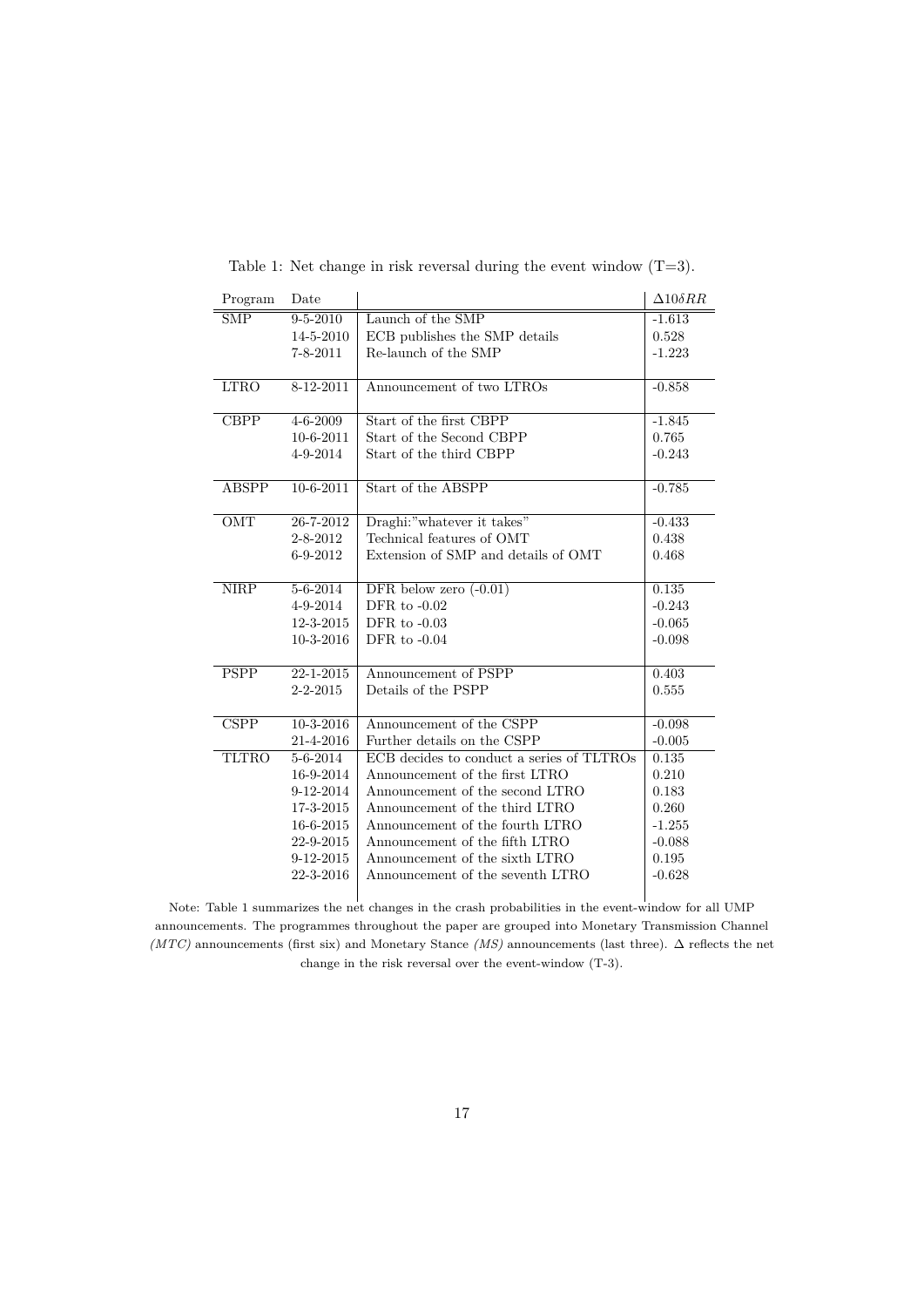

Figure 4: Risk reversals surrounding key events in the sample

*Note:* Figure 4 shows the 10 and 25 delta risk reversal derived from options with a 1-month maturity surrounding some key ECB announcements. Panel A shows the risk reversal surrounding the announcement of the first SMP program on 9-5-2010. Panel B shows the announcement of the first TLTRO on the 8th of december 2011. Panel C shows the risk reversal when the implications of the OMT where announced on the 2nd of August 2012. Finally Panel D shows the 10bps Deposit Facility Rate hike to -0.1 on July 5, 2014.

Figure 4 shows the development in the risk reversals over time for some of the other key ECB UMP announcements. The SMP programs caused markets to downplay tail-risk slightly, but the upward move for the SMP announcement was very short-lived. The LTRO announcement actually led to an increase in perceived crash-risk, although that increase was once again shortlived. After this short-lived uptick in perceived crash-risk, the gradual slide downwards (lower risk) continued. We already discussed the OMT, but the lower left panel shows again that announcing the details of the OMT significantly lowered perceived crash-risks, although we saw before that the announcement itself did not have such an impact. The last panel in 4 at the lower-right shows the impact of a bundle of measures announced that day: in the first of a series of announcements on the 4th of June 2014, the ECB both decided to conduct a TLTRO and announced its deposit facility rate would be lowered to -0.1 by the 11th of June. The rate was ultimately lowered to -0.4, whereby markets wondered what the ECB considered as effective lower bound. Panel D in Figure 4 shows a clear direction upwards for the risk reversals, i.e. the risk of a crash decreased substantially after the June 4 announcements.

#### **6.1.2 Event regressions on the RR measure**

Table 2 presents the results for UMP announcements on the Euro-Dollar option risk reversals for different maturities. The coefficient  $\theta$  is the regression coefficient of the UMP announcement dummies on the risk measure (the change in the 10*δRR*).

As can be expected from the data described in Table 1, we do not find any significant reduction in tail-risk perceptions for the options with a near-term maturity. The data showed a somewhat clearer direction for the initial announcements, but do not show uniform behavior in the other announcement taken into consideration. Table 2 shows there is no effect of macro economic surprises on the tail risk measure. The coefficient for the Citi Surprise index is very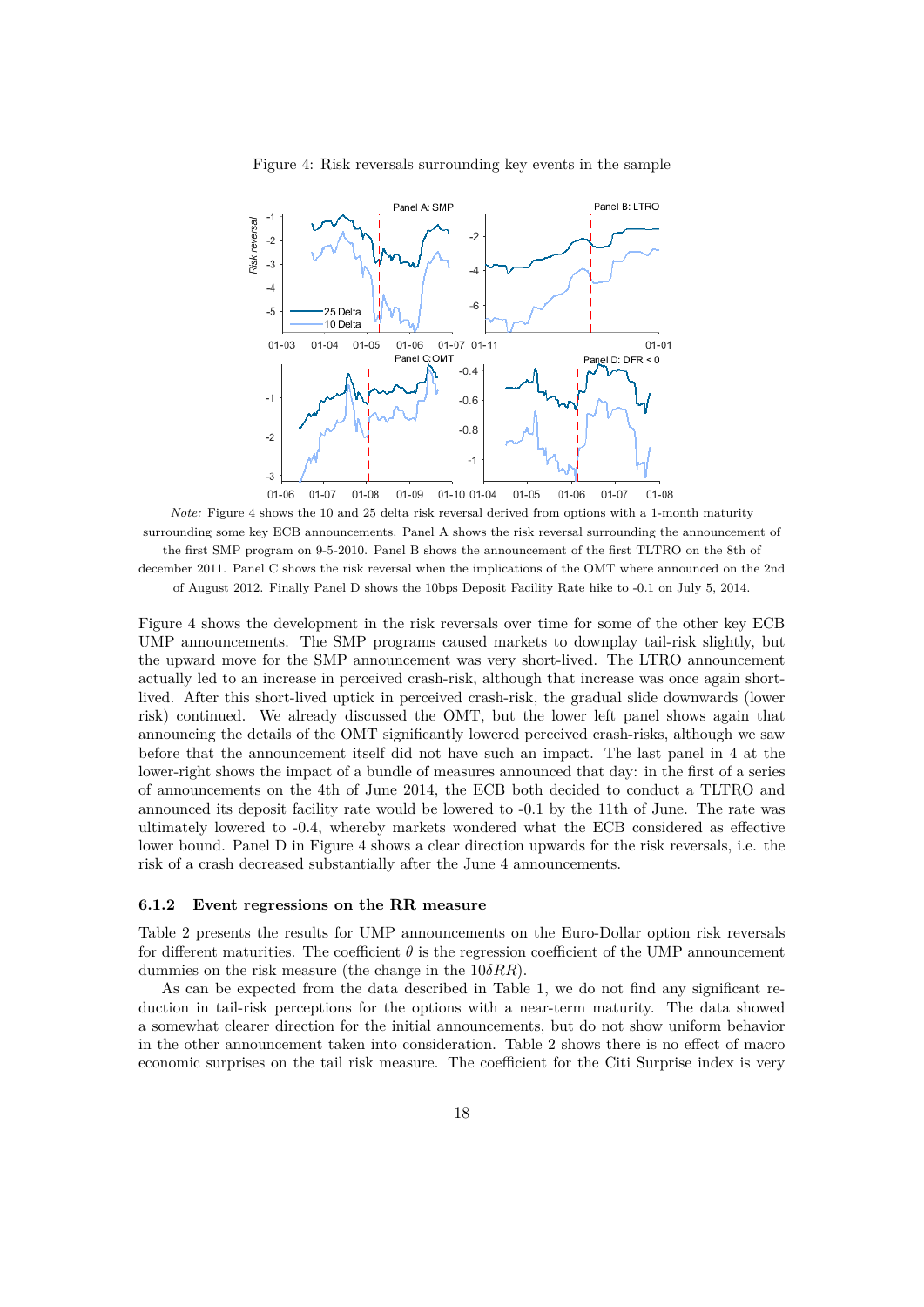small and insignificant. There is also no significant effect for all UMP announcements combined (column (1)). The coefficient of -0.002 entails that, on average, the risk reversal decreased with 20 bps, i.e. the crash risk on average actually increased, but not significantly so. An objection could be that we combine a wide variety of policy measures, not all of which had the same objective. As discussed earlier, the ECB itself distinguishes measures aimed at influencing the Monetary Stance (MS), broadly speaking measures aimed at changing relative asset supplies, from measures intended specifically to improve the Monetary Transmission Channel (MTC). Appendix A matches specific programs to one or the other objective<sup>14</sup>. When we make a distinction between the MTC programs – which were mainly focused on bank capital requirements and cost of funding, there is, on average, a stronger effect for the MS measures and the latter has the "right" sign, but neither is significant. This changes in a very limited way when we examine the individual announcements. The PSPP has positive and significant impact in the tail-risk perception as measured by the risk reversals. None of the other programs gets a significant coefficient. However it should be noted the risk reversal only captures the relative position of two data points on the volatility curve and therefore a shift in the risk reversal might be hard to interpret. In particular, if the increase in left-skew occurs at the same time that overall volatility declines, it actually cannot be excluded that the crash probability declined in spite of the increased skew. We therefore turn to more direct ways of measuring crash probabilities.

# **6.2 Tail risk measures based on the full implied distribution**

Whereas the first method provides a clear and intuitive way of measuring the perception of tail risk in financial markets via risk reversals, our second – more precise – measure exploits more granular information to construct the entire option-implied densities. This second method relies on risk neutral probability distributions (RNPD) to back out asset price distributions and subsequently estimate the perceived crash likelihood (i.e. the left-tail of the distribution). The area under the RNPD is estimated for all days in the sample resulting in a daily time-series capturing the risk of a crash embedded in the options. This measure then serves as input in event study regressions later on.

#### **6.2.1 Crash probabilities**

In Table 3 we list once again all the UMP announcements that will be tested in the regression analysis, with the corresponding change in crash probabilities. The data represents the net change in the crash probability, as the probability of a crash bigger than 10% over a one-month horizon is typically very small, or even zero, we also find small reductions in crash risk. For the OMT we find confirmation on the ineffectiveness of the 'whatever it takes' speech itself or rather the total lack of reaction of the perceived likelihood of a crash at that date, but also of a strong risk reduction effect of the announcements of the technical details later on. For the first SMP announcement we again find the biggest absolute increase in crash risk  $(+1.942\%)$ , the second and third SMP announcement also did not manage to reduce crash-risk. This entails the perceived crash risk increased from almost zero (0.1%) to 1.980%.

To gain some intuition for the data, figure 5 plots the implied distributions around some of the events we study, i.e. the initial announcements for the SMP, LTRO, OMT and NIRP programs. The sometimes rough shape of the RNPD reflects the characteristics of the used cubic spline, on which we do not impose any shape. For most programs we find the distributions shifted downwards after the all UMP announcements except - again - for 'whatever it takes'.

<sup>&</sup>lt;sup>14</sup>We thank Christiaan Pattipeilohy (DNB) for introducing us to the ECB views on program objectives and the associated classification in MS and MTC categories.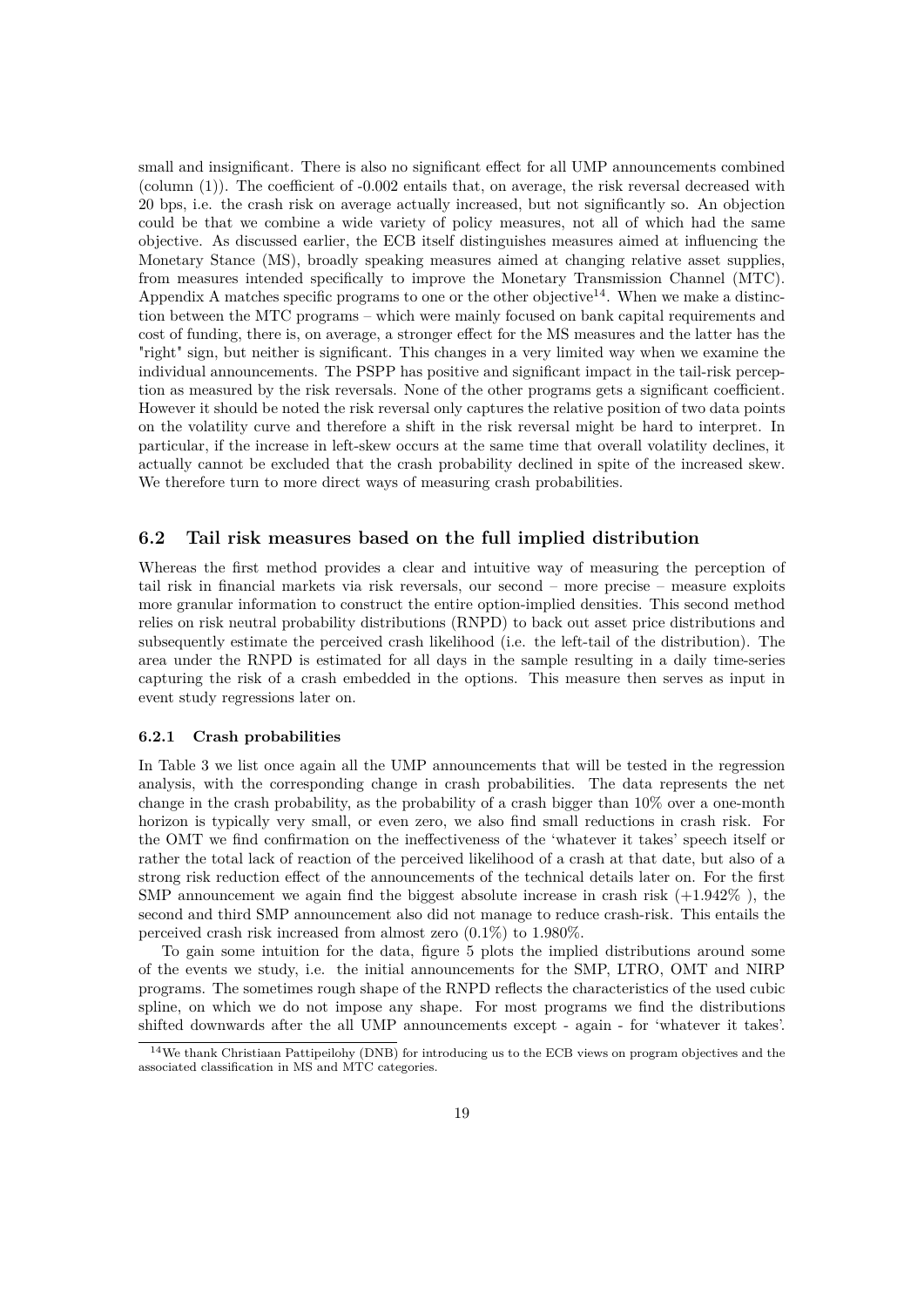|                | $(1)\Delta10\delta$ | $(2)\Delta10\delta$ | $(3)\Delta10\delta$ |
|----------------|---------------------|---------------------|---------------------|
| Ċ              | $-0.007$            | $-0.0001$           | $-0.000$            |
|                | (0.048)             | (0.005)             | (0.001)             |
| $\theta$       | $-0.002$            |                     |                     |
|                | (0.215)             |                     |                     |
| $\theta_{MTC}$ |                     | $-0.0019$           |                     |
|                |                     | (0.0019)            |                     |
| $\theta_{MS}$  |                     | 0.0034              |                     |
|                |                     | (0.0028)            |                     |
| SMP            |                     |                     | $-0.0057$           |
|                |                     |                     | (0.0048)            |
| <b>CBPP</b>    |                     |                     | 0.0040              |
|                |                     |                     | (0.0045)            |
| OMT            |                     |                     | $-0.0018$           |
|                |                     |                     | (0.0052)            |
| <b>NIRP</b>    |                     |                     | $-0.0002$           |
|                |                     |                     | (0.0025)            |
| <b>PSPP</b>    |                     |                     | $0.0083**$          |
|                |                     |                     | (0.0033)            |
| <b>CSPP</b>    |                     |                     | $-0.0020$           |
|                |                     |                     | (0.0018)            |
| <b>TLTRO</b>   |                     |                     | $-0.0017$           |
|                |                     |                     | (0.0028)            |
| Citi           | 0.004               | 0.0000              | 0.0000              |
|                | (0.008)             | (0.0001)            | (0.0001)            |
| N              | 2498                | 2498                | 2498                |

Table 2: UMP announcements and changes in risk reversals

*\*p <* 0*.*05*, \*\*p <* 0*.*01*; Sample: Daily January 2009 to February 2018. The dependent variable is the first difference in the risk indicator as defined in (13). θ is a 0/1 indicator for the T-days surrounding UMP announcements. The event window equals 3-days (T=3). Citi reflects the change in the European Citi Surprise Index. Hetroskedasticity and autocorrelation (HAC) robust standard errors Newey and West (1987) in the parentheses.*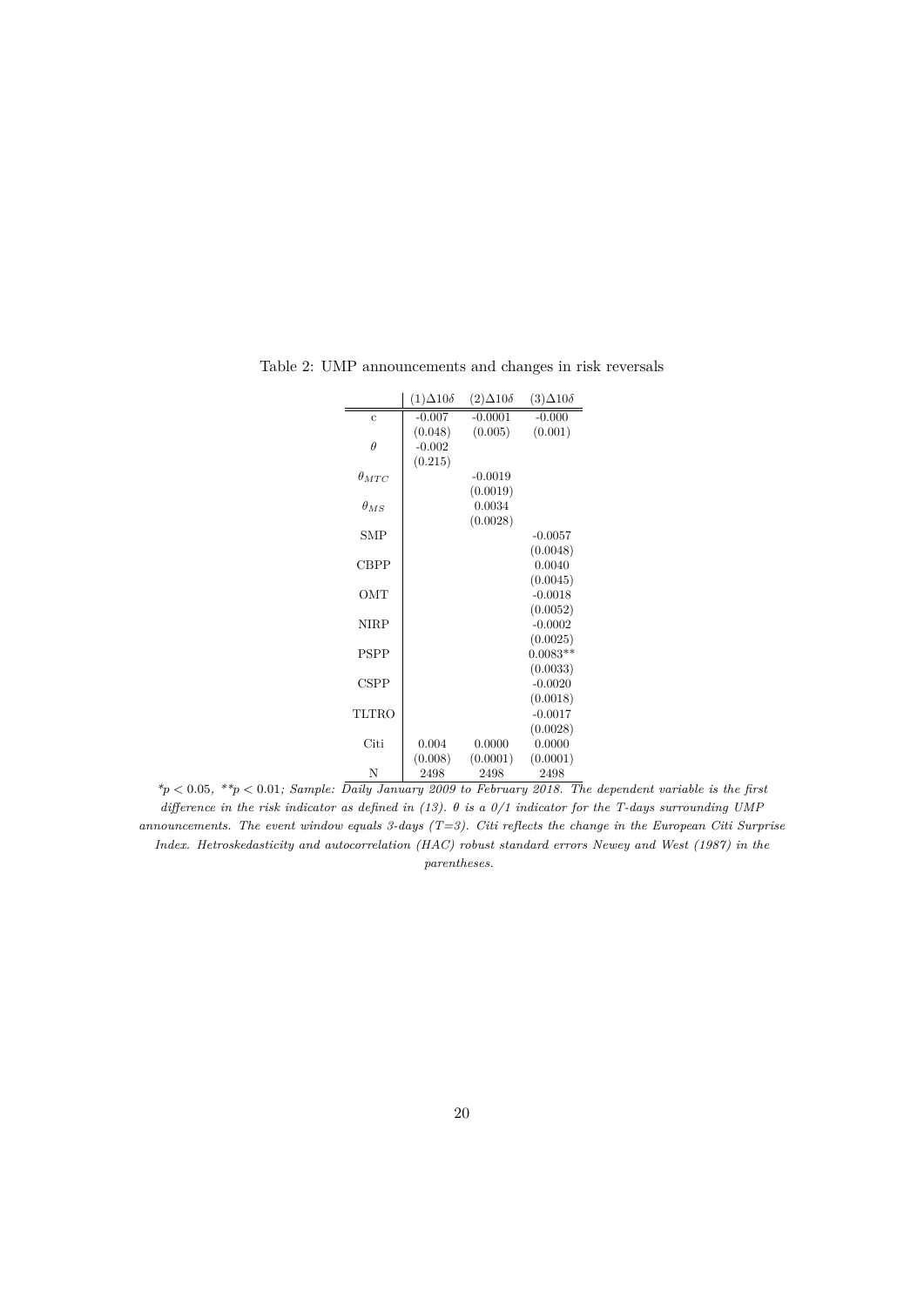| Program                  |                                     | Date                  | $\Delta F(x)$<br>$(\%)$ |
|--------------------------|-------------------------------------|-----------------------|-------------------------|
| <b>SMP</b>               | launch of the SMP                   | $\overline{9-5-2010}$ | 1.942                   |
|                          | ECB publishes the SMP details       | 14-5-2010             | 0.037                   |
|                          | Re-launch of the SMP                | $7 - 8 - 2011$        | 1.473                   |
| <b>LTRO</b>              | Announcement of two LTROs           | 8-12-2011             | 0.299                   |
| <b>CBPP</b>              | Start of the first CBPP             | $4 - 6 - 2009$        | 0.203                   |
|                          | Start of the Second CBPP            | 6-10-2011             | $-2.036$                |
|                          | Start of the third CBPP             | $4 - 9 - 2014$        | 0.000                   |
| <b>ABSPP</b>             | Start of the ABPP                   | 6-10-2011             | 1.578                   |
| <b>OMT</b>               | Draghi:"whatever it takes"          | 29-7-2012             | 0.010                   |
|                          | Technical features of OMT           | 2-8-2012              | $-0.061$                |
|                          | Extension of SMP and details of OMT | $6 - 9 - 2012$        | $-0.114$                |
| $\overline{\text{NIRP}}$ | DFR below zero $(-0.01)$            | 5-6-2014              | 0.000                   |
|                          | DFR to $-0.02$                      | $4 - 9 - 2014$        | 0.000                   |
|                          | DFR to $-0.03$                      | 3-12-2015             | $-0.383$                |
|                          | DFR to $-0.04$                      | $10-3-2016$           | $-0.133$                |
| <b>PSPP</b>              | Announcement of PSPP                | 22-1-2015             | 0.104                   |
|                          | Details of the PSPP                 | $2 - 2 - 2015$        | $-0.349$                |
| CSPP                     | Announcement of the CSPP            | $10-3-2016$           | $-0.133$                |
|                          | Further details on the CSPP         | 21-4-2016             | $-0.001$                |
| <b>TLTRO</b>             | Announcement of the first TLTROs    | 5-6-2014              | 0.000                   |
|                          | Announcement of the second TLTRO    | 16-9-2014             | 0.000                   |
|                          | Announcement of the third TLTRO     | 9-12-2014             | $-0.001$                |
|                          | Announcement of the fourth TLTRO    | 17-3-2015             | 0.005                   |
|                          | Announcement of the fifth TLTRO     | 16-9-2014             | $-0.245$                |
|                          | Announcement of the sixth TLTRO     | 22-9-2015             | $-0.267$                |
|                          | Announcement of the seventh TLTRO   | 9-12-2015             | 0.026                   |
|                          | Announcement of the eighth TLTRO    | 22-3-2016             | $-0.007$                |

Table 3: Net change in crash probabilities during the event window(T=3).

*Note:* Table 3 summarizes the net changes in the RNPD crash probabilities  $(≥ 10%)$  in the event-window for all UMP announcements.  $\Delta$  reflects the net change in the crash-probability.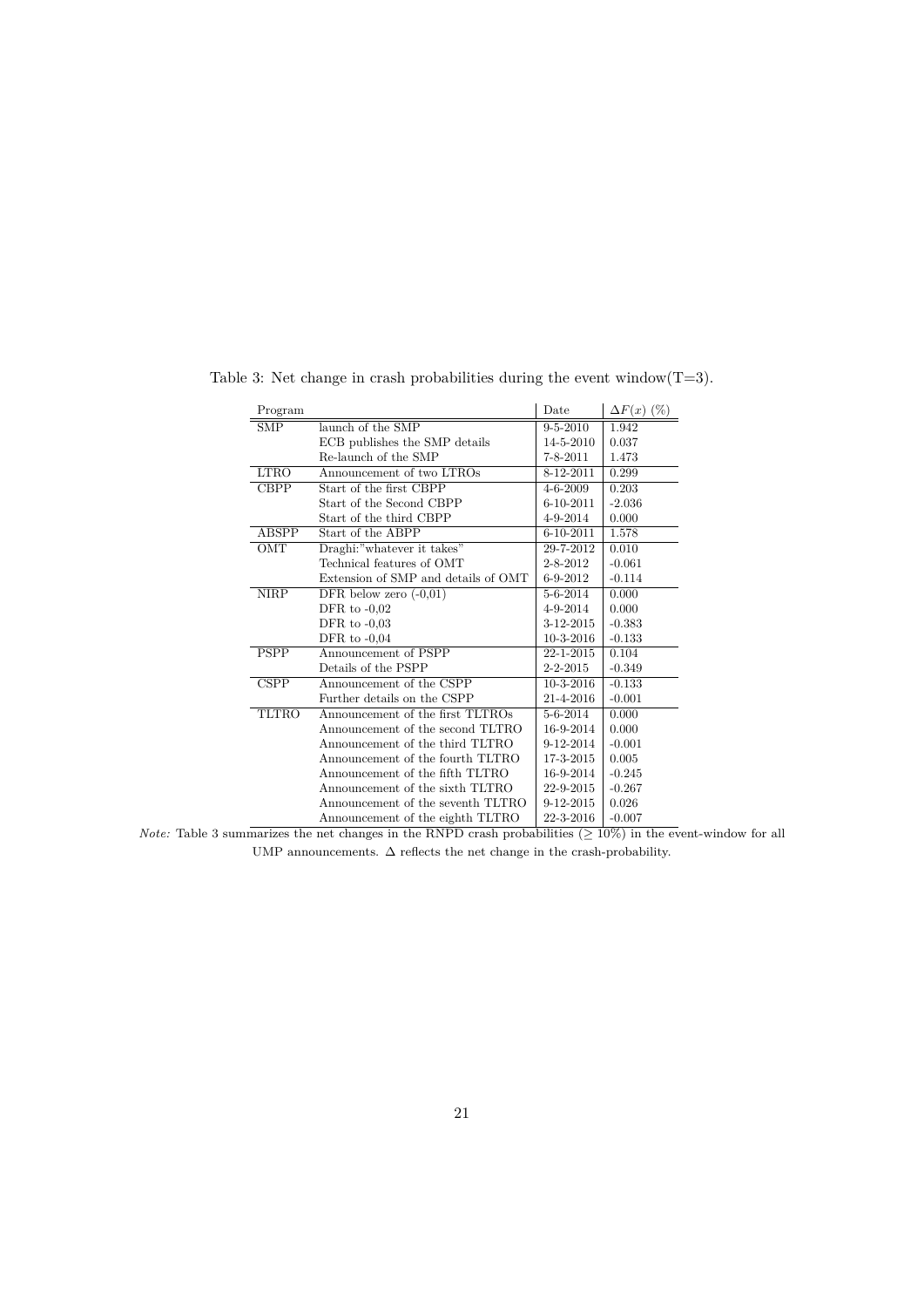

Figure 5: Option implied distributions from 1-month options

*Note:* Figure 5 shows risk-neutral probability densities over the event window. Panel A shows the announcement of the SMP program on 9-5-2010, Panel B shows the announcement of the first two LTRO programs on the 8th of december 2011, Panel C shows the RNPD surrounding Draghi's 'Whatever it takes' speech Draghi (2012), Panel D shows the RNPD before and after the ECB decision to lower the deposit rate facility (DFR) below zero. y-axis reflects the density in percentage points, x-axis the strike price K. RNPD derived from options with a maturity of one month.



Figure 6: Time series of a 10% and 20% crash

*Note:* Figure 6 shows the crash probabilities defined as a drop of 10% and 20% derived from the RNPD based on 1-month options. y-axis in percentage points, x-axis in years. Red dotted lines represent (from left to right) the first announcement of the SMP, the first announcement of the TLTRO program, Technical features of the OMT, announcement to lower the DFR below 0 and the announcement of the PSPP.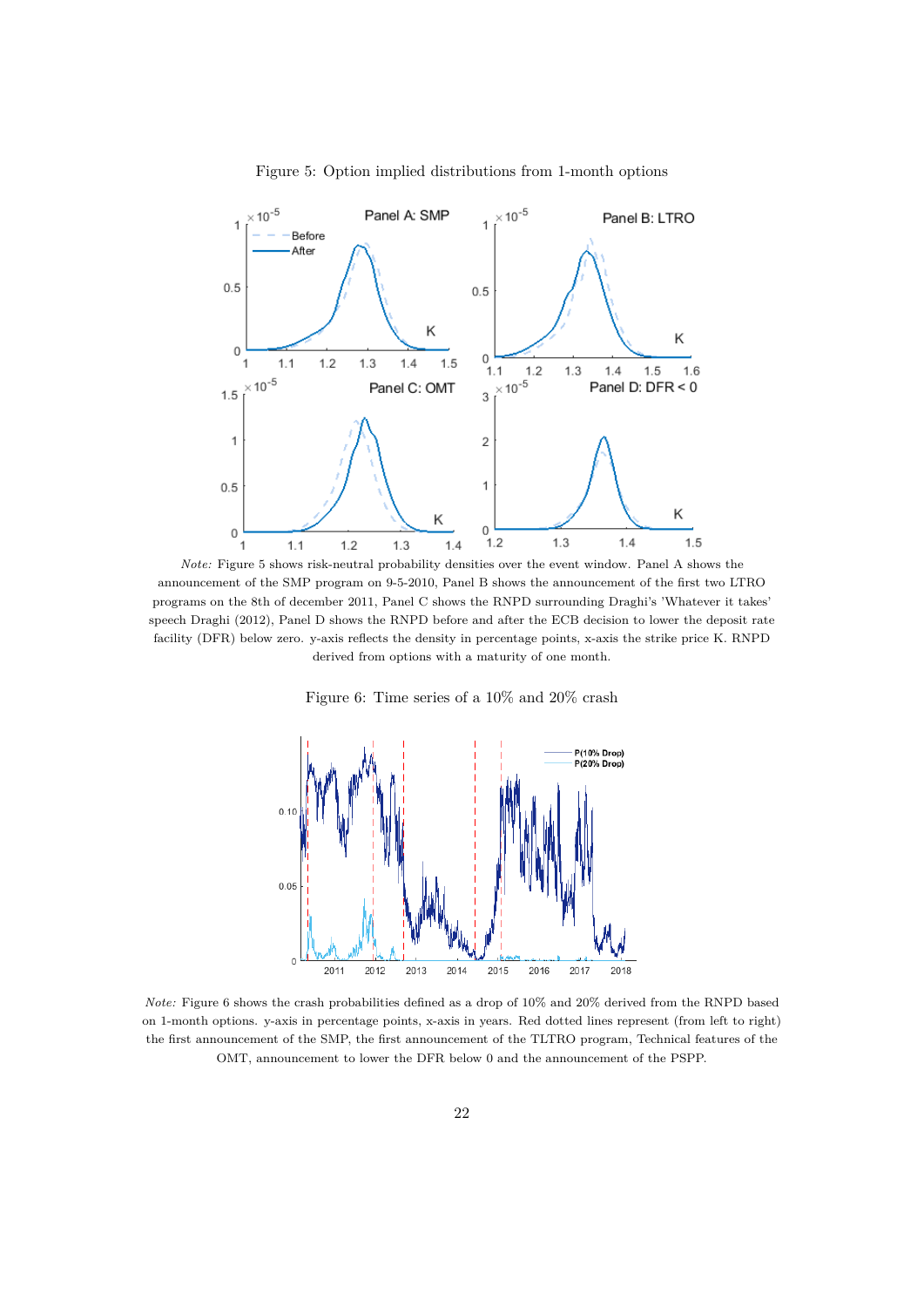A shift downwards reflects a lower spot price for the Euro, but does not have to reflect lower crashprobabilities.

From the distributions shown in Figure 5 we can calculate the probability of a drop in the exchange rate in the coming month with 10 percent or more and 20 percent or more. Figure 6 shows this (left) tail probability in a time series. Both the perceived probability of a 10 percent and 20 percent drop spiked just before the announcement of the SMP and stayed high due to an unfolding sovereign debt crisis that threatened the euro. When examining the probabilities surrounding the LTRO in 2011 we find they decreased just after the announcement, with the drop in the probability of a 10% decline being the most notable. The probabilities further declined after the announcement of the OMT late 2012. Against the background of rising deflation risks late 2014 we also find the crash probability increased substantially, where the PSPP only seems to manage a short-lived decrease in tail risk after the announcement. Perceived crash risk also spiked in April 2017, around the French elections. It should be noted though, that the probability of a 20 percent decrease never really went up after 2012. It seems that, at least for the LTRO, OMT and NIRP announcement the risk reduction is sustained.

#### **6.2.2 Event regressions on Tail Risk calculations**

Table 4 shows the results for the base-line regression (13), the 10% drop on the dummy setup and the Citi Surprise Index. When we set the dummy to one for every event in the sample we find the coefficient is negative but not significant. It indicates market participants on average revised down the perceived probability of a crash by 19 percent over the event window. Table 4 again differentiates between the announcements made on Quantitative Easing measures aiming directly at relative asset supplies, or, in ECB-speak, on influencing the Monetary Stance (MS) from those aimed directly at the monetary transmission Channel (MTC); see Appendix A for a detailed list matching programs to one or the other objective. The results show MTC announcements were not followed by a significant decline in crash risk and only managed to decrease crash risk by an average of 3 percent. On the contrary we do find bigger and significant crash risk reductions for the remaining programs, with an average reduction of 17% for the MS variable. Hence, the bulk of the reduction in perceived crash risk stems from announcements on the monetary stance of the ECB. When we further differentiate and make separate dummy variables for all UMP programs we find similar results. For the OMT and NIRP announcements we find a significant reduction in crash risk. The NIRP announcements seem to yield the most (-110%) effect on risk perceptions, followed by the OMT(-50%). The result for the NIRP program might seem somewhat extreme, but as the level of the crash risk surrounding these announcements was very small, we find a large reduction terms of percentage change. The combined LTRO and TLTRO dummy proves insignificant. The same holds for both asset purchase programs, the CSPP and PSPP did not cause a uniform, significant reduction in perceived crash risk. For the SMP dummy we also find significant results but with a positive coefficient. This should not come as a surprise given the plots we made earlier (Figure 5 and 6) where we clearly observed an increase in implied crash risk. It should be noted these results are somewhat different than those following from the risk reversals. We only find a coefficient with the same sign for the NIRP. Apparently the more granular data provide us information the risk reversal was unable to pin down.

# **6.3 Crash risk measures derived from the mixed jump-diffusion option pricing model**

The results of the estimation procedures are presented in Table 5 and Table 6 for respectively the regularization method and the joint estimation method. Let us first consider the results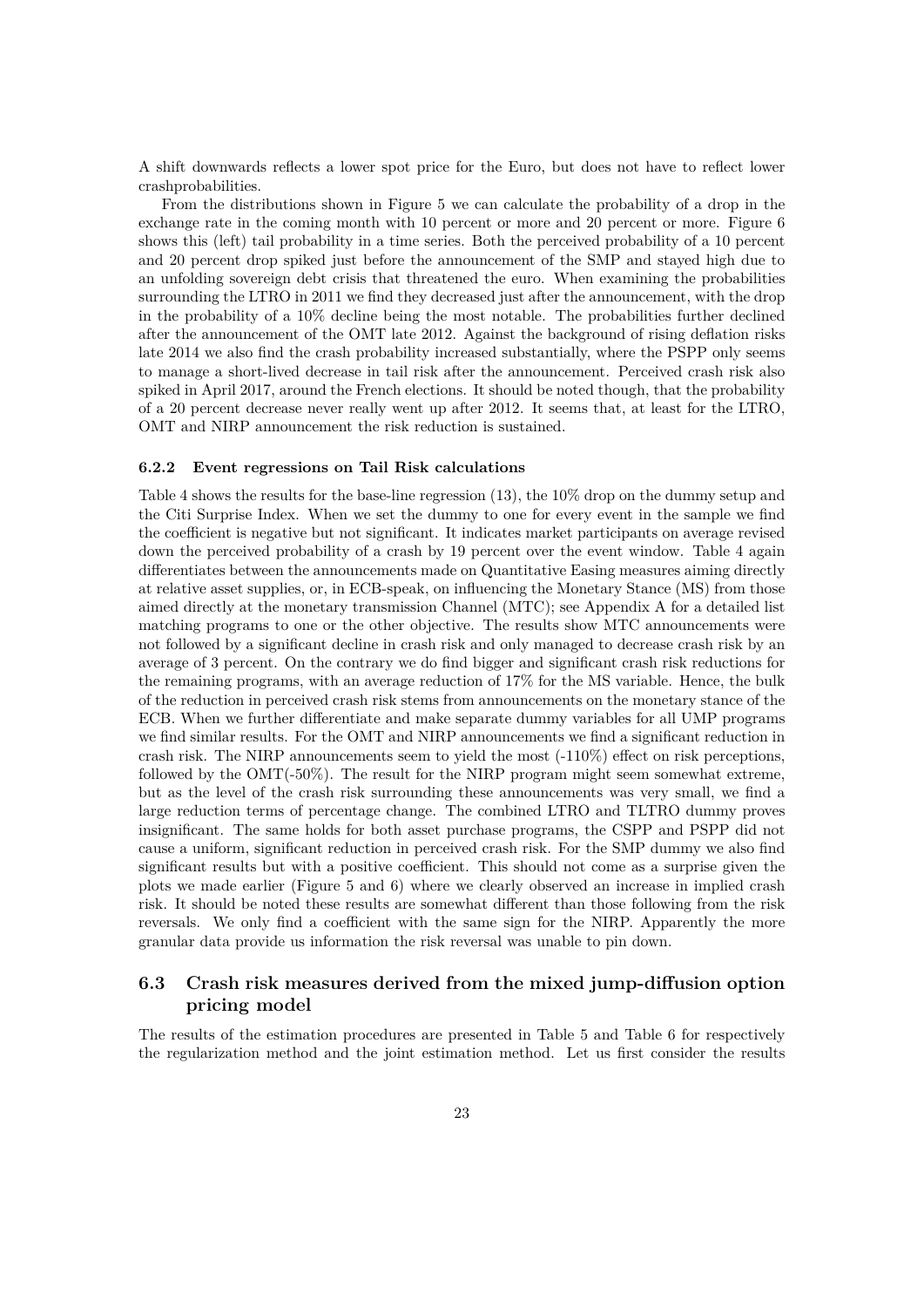|                | $(1)\Delta F_{10d}(x)$ | $(2)\Delta F_{10d}(x)$ | $(3)\Delta F_{10d}(x)$ |
|----------------|------------------------|------------------------|------------------------|
| $\overline{c}$ | 0.002                  | 0.005                  | 0.003                  |
|                | (0.013)                | (0.013)                | (0.013)                |
| $\theta$       | $-0.189$               |                        |                        |
|                | (0.127)                |                        |                        |
| $\theta_{MTC}$ |                        | $-0.0271$              |                        |
|                |                        | (0.1097)               |                        |
| $\theta_{MS}$  |                        | $-0.170**$             |                        |
|                |                        | (0.0589)               |                        |
| <b>SMP</b>     |                        |                        | $0.204**$              |
|                |                        |                        | (0.061)                |
| <b>CBPP</b>    |                        |                        | 0.390                  |
|                |                        |                        | (0.314)                |
| OMT            |                        |                        | $-0.470**$             |
|                |                        |                        | (0.174)                |
| <b>NIRP</b>    |                        |                        | $-1.111*$              |
|                |                        |                        | (0.500)                |
| <b>PSPP</b>    |                        |                        | $-0.063$               |
|                |                        |                        | (0.057)                |
| <b>CSPP</b>    |                        |                        | 0.115                  |
|                |                        |                        | (0.382)                |
| <b>TLTRO</b>   |                        |                        | $-0.130$               |
|                |                        |                        | (0.168)                |
| Citi           | $-0.001$               | $-0.0004$              | $-0.001$               |
|                | (0.001)                | (0.0016)               | (0.002)                |
| N              | 2498                   | 2498                   | 2498                   |

Table 4: UMP Announcements and change in crash probabilities

*\* p <* 0*.*05 *\*\* p <* 0*.*01*; Sample: Daily January 2009 to February 2018. The dependent variable is the 1-day log change in the risk indicator for options with a maturity of 1 month. θ is a 0/1 indicator for the T-days surrounding UMP announcements. The eventwindow equals 3-days (T=3). Citi reflects the change in the European Citi Surprise Index. Heteroskedasticity and autocorrelation (HAC) Newey and West (1987) robust standard errors in the parentheses.*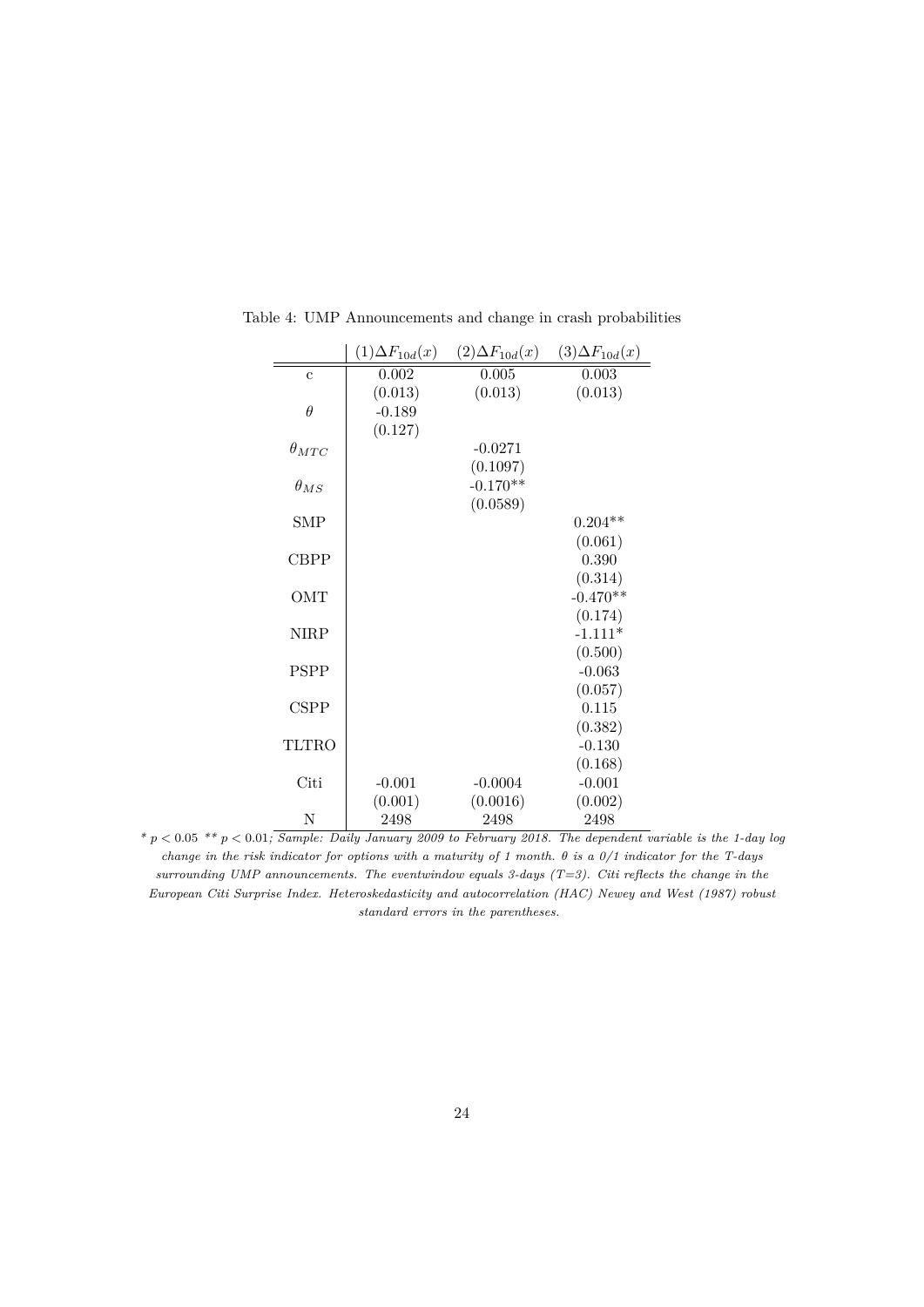obtained using the regularization method. Four events reduced the option-implied jump risk with at least 25%. The largest reduction is after the announcement where the ECB provided the detailed technical features corresponding to the OMT program. The jump risk also decreased significantly after the press conference one month earlier where Draghi answered questions about the specifics of the program. An interesting observation is that the famous 'Whatever it takes' speech itself had no effect on option implied downside risk. The announcement of the CSPP reduced jump risk in spite of it being a mere announcement without specific details. However, on the same day, the ECB also decided to lower the Deposit Facility Rate (DFR) to -0.4%. Here the further details on the CSPP did not have much effect, but the announcement combined with the lower DFR did. This is contrary to the time pattern of responses to the OMT speech. Apparently the OMT announcement was too vague for investors, where the CSPP announcement did provide enough information about the program for the later announcement of specification details not to have a measurable impact on jump risk. Lastly, the lowering of the DFR to -0.3% on 3-12-2015 had a large impact on jump risk. On this day, Draghi gave a press conference, where the ECB also announced several monetary policy decisions additional to the lower deposit rate. The asset purchasing program was extended, principal payments on purchased securities were announced to be reinvested, the public sector purchasing program was extended to local and regional goverments and the main refinancing operations were extended. Therefore we can say that the total package reduced the risk, but not whether specifically lowering the interest rate had an effect. One unexpected outcome is that the announcement of the seventh LTRO increased jump risk with approximately 30%. However, if we look at the estimated jump probabilities we see that the estimation yields a very small probability of a jump. Therefore, it might be that a small change in option prices can already lead to a change in jump probability from 0.9% to 1.1%. Also the announcement of the fifth LTRO seems to have slightly increased the crash probability.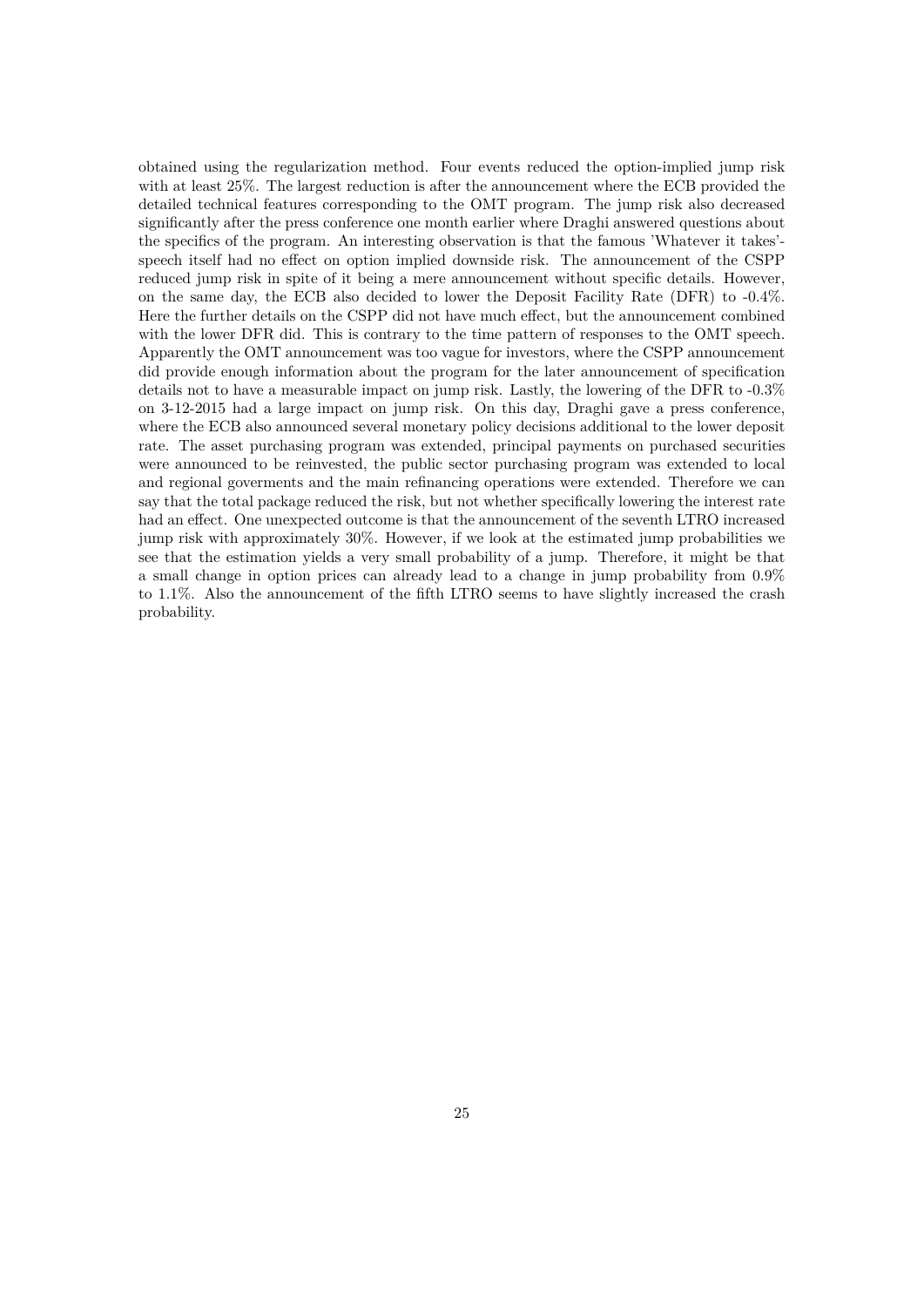| ١                                                |
|--------------------------------------------------|
| $\frac{1}{2}$<br>S.                              |
| $\sim$ $\sim$ $\sim$ $\sim$<br>)<br>ĺ            |
| $25 - 7$<br>$\mathbf{1}$<br>i                    |
|                                                  |
| くく                                               |
| $\sim$ $\sim$ $\sim$ $\sim$ $\sim$ $\sim$ $\sim$ |
| )                                                |
| 一个字 人名英格兰人名英格兰人名                                 |
|                                                  |
| ¢<br>-<br>  C C C C L C C C C                    |
| ו<br>ו                                           |
|                                                  |
|                                                  |
| <b>Contract Contract</b>                         |
| i                                                |
|                                                  |
| .<br>'<br>SS States of<br>i<br>ĺ                 |
| ì<br>;<br>i<br>ĺ                                 |

| $P(jump)*E(jump)$<br>$\%$ change | $0.0\%$<br>$0.0\%$<br>$0.0\%$                                    | $0.0\%$                      | $-2.6\%$<br>$0.0\%$                                                            |                             | $-63.7\%$<br>$-58.4%$<br>8                                                       | $-41.6\%$<br>$-28.5\%$                                                                                                       | $0.0\%$<br>$0.0\%$                                      | $-28.5\%$<br>$0.0\%$                                    | $\textbf{-1.3}\%$<br>$\begin{array}{c} 0.0\% \\ 31.3\% \end{array}$<br>$0.0\%$<br>$1.4\%$                                                                                                                                            |
|----------------------------------|------------------------------------------------------------------|------------------------------|--------------------------------------------------------------------------------|-----------------------------|----------------------------------------------------------------------------------|------------------------------------------------------------------------------------------------------------------------------|---------------------------------------------------------|---------------------------------------------------------|--------------------------------------------------------------------------------------------------------------------------------------------------------------------------------------------------------------------------------------|
| After Event (w. reg.)<br>E(Jump) | $-8.4%$<br>$-9.0%$                                               | $-9.0%$                      | $-10.2\%$<br>$-8.3\%$                                                          |                             | $-25.5\%$<br>$-13.5\%$<br>$-5.1\%$                                               | $-6.2%$<br>$-5.0%$                                                                                                           | $-6.7\%$<br>$-6.6%$                                     | $-80.0\%$<br>$-5.0\%$                                   | $\begin{array}{c} 7.1\% \\ -5.3\% \\ 5.0\% \\ 67.6\% \end{array}$<br>$-6.9\%$                                                                                                                                                        |
| P(jump)                          | $59.6\%$<br>$57.6\%$<br>57.4%                                    | 60.4%                        | $62.1\%$<br>$62.1\%$                                                           |                             | 56.5%<br>$4.2\%$<br>5.4%                                                         | $29.8\%$<br>$39.9\%$                                                                                                         | 44.4%<br>$48.8\%$                                       | 39.9%<br>$1.0\%$                                        | $50.0\%$<br>$51.4\%$<br>$\begin{array}{l} 41.5\% \\ 35.8\% \\ 1.1\% \end{array}$                                                                                                                                                     |
| E(Jump)<br>Before Event          | $-9.0%$<br>$-8.4%$                                               | $-9.0\%$                     | $-10.5\%$<br>$-8.\overline{3\%}$                                               |                             | $-13.5%$<br>$-5.1\%$<br>$-5.4%$                                                  | $-6.2\%$<br>$-5.2\%$                                                                                                         | $-6.7\%$<br>$-6.6%$                                     | $-80.0\%$<br>$-5.2\%$                                   | $-5.0\%$<br>$-65.7\%$<br>$-7.2\%$<br>$-5.3\%$<br>$-6.9\%$                                                                                                                                                                            |
| P(Jump)                          | $57.6\%$<br>59.6%<br>$57.4\%$                                    | 60.4%                        | $62.4\%$<br>62.1%                                                              |                             | 56.5%<br>$53.8\%$<br>13.0%                                                       | 50.9%<br>$53.2\%$                                                                                                            | 44.4%<br>48.8%                                          | 53.2%<br>$1.0\%$                                        | $50.0\%$<br>$51.6\%$<br>$41.3\%$<br>$35.8\%$<br>$0.9\%$                                                                                                                                                                              |
| Event                            | Announcement of the SMP<br>Details of the SMP<br>Relaunch of SMP | Announcement of two 3y LTROs | Start of the second CBPP<br>Start of the third CBPP<br>Start of the first CBPP | Start of the ABSPP          | End SMP, announce OMT in full<br>Key technical features OMT<br>Whatever it takes | ECB announced DFR will be negative<br>Further lowers DFR to -0.3<br>Further lowers DFR to -0.2<br>Further lowers DFR to -0.4 | Further details on the PSPP<br>Announcement of the PSPP | Further details on the CSPP<br>Announcement of the CSPP | GovC decided to conduct series LTRO<br>Announcement seventh LTRO<br>Announcement second LTRO<br>Announcement fourth LTRC<br>Announcement third LTRO<br>Announcement sixth LTRO<br>Announcement fifth LTRO<br>Announcement first LTRO |
| Date                             | 14-5-2010<br>9-5-2010<br>$7 - 8 - 2011$                          | 8-12-2011                    | 5-10-2011<br>$4 - 9 - 2014$ <sup>1</sup><br>$4 - 6 - 2009$                     | $4 - 9 - 2014$ <sup>1</sup> | 26-7-2012<br>$2 - 8 - 2012$<br>$6 - 9 - 2012$                                    | $3 - 12 - 2015^2$<br>$10-3-2016^3$<br>$4 - 9 - 2014$<br>5-6-2014                                                             | 22-1-2015<br>$31 - 1 - 2015$                            | $10 - 3 - 2016^3$<br>21-4-2016                          | $17 - 3 - 2015$<br>16-6-2015<br>22-9-2015<br>$9 - 12 - 2015$<br>22-3-2016<br>16-9-2014<br>$9 - 12 - 2014$<br>$5 - 6 - 2014$                                                                                                          |
| Program                          | <b>SMP</b>                                                       | <b>LTRO</b>                  | CBPP                                                                           | ABSPP                       | OMT                                                                              | NIRP                                                                                                                         | <b>PSPP</b>                                             | <b>GSPP</b>                                             | TLTRO                                                                                                                                                                                                                                |

 $Estimation\ is\ performed\ using\ three\ trading\ degree\ or\ after\ the\ event\ on\ options\ with\ one,\ three\ and\ six\ months\ maturities.\ In\ total\ 63\ option\ prices\ are$ probability multiplied by the expected jump size. '-' implies that the optimal estimation yielded no jump risk  $(P(Jump) = 0)$ . <sup>1</sup> Both the third CBPP and the ABSPP were announced at  $4-9-2014$ . <sup>2</sup>At the same day, in a press conference the ECB announced several other monetary policy decisions. <sup>3</sup> Both lowering Estimation is performed using three trading days before or after the event on options with one, three and six month maturities. In total 63 option prices are 1*Both the third CBPP and the Both lowering* jump size. Parameters before the event are calibrated without regularization, after the event with regularization. The last column shows the change in jump  $\frac{1}{\tilde{r}+1}$  *, is the expected*<br>2 *i*  $^2$  At the same day, in a press conference the ECB announced several other monetary policy decisions. −1 *η*∗2*E*(*Jump*) = probability multiplied by the expected jump size.  $\cdot$  ' implies that the optimal estimation yielded no jump risk ( $P(Jump) = 0$ ). *e*−*λ, is the probability on a jump occurring within one year.* the DFR to -0.4% and the start of the CSPP were announced at the same day. the DFR to -0.4% and the start of the CSPP were announced at the same day.  $P(Jump) = 1$ *used per estimation (seven per maturity). ABSPP were announced at 4-9-2014.*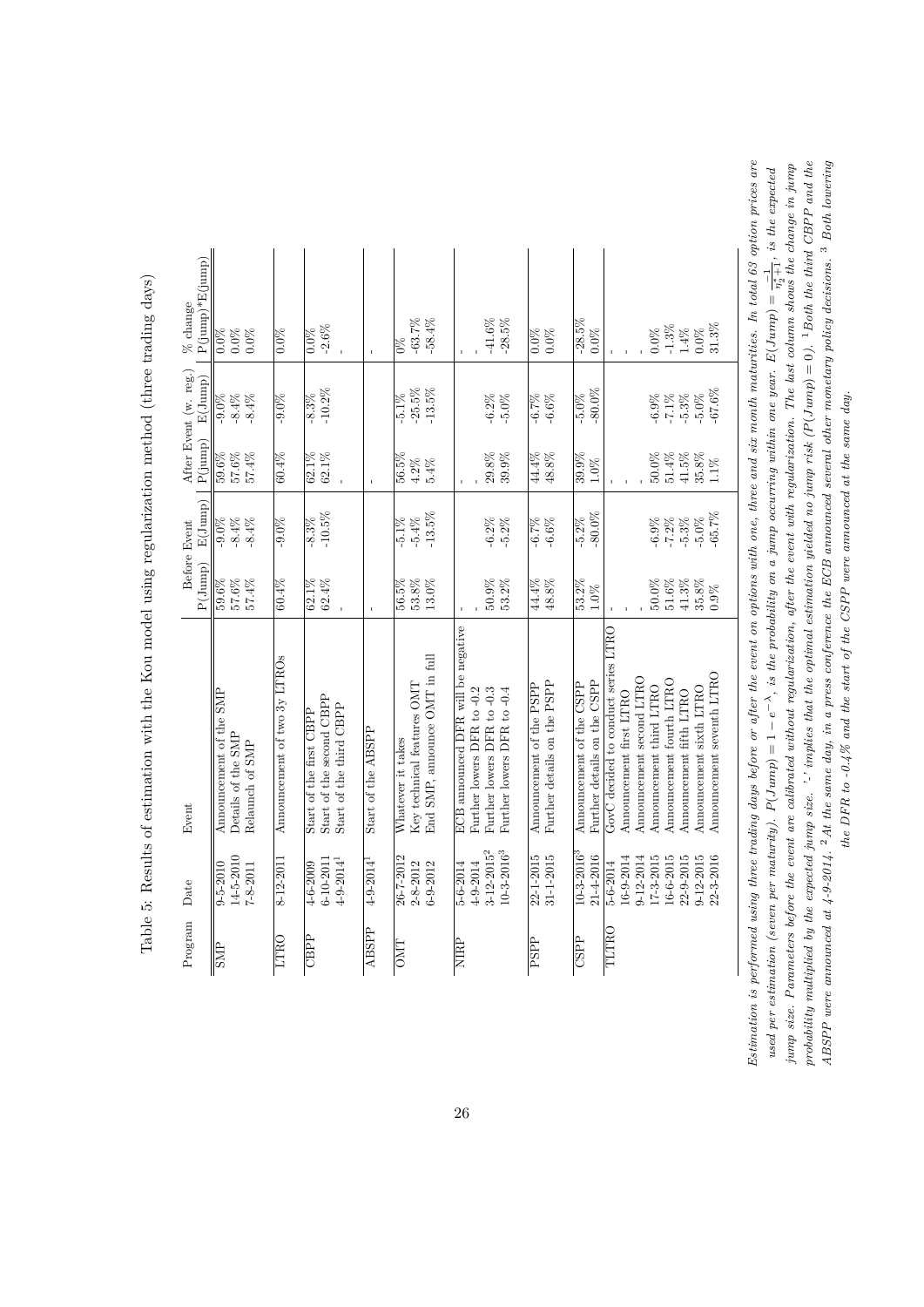| i<br>l                                                                                                         |
|----------------------------------------------------------------------------------------------------------------|
| $\sum_{i=1}^{n}$<br>)<br>$\overline{a}$                                                                        |
| ) りょうこう                                                                                                        |
| $\frac{1}{2}$<br> <br> <br>                                                                                    |
| I                                                                                                              |
|                                                                                                                |
| $\sim$ 200 $\sim$ 200<br>١<br>į                                                                                |
| ֦֧֦֧֦֧֦֧֦֧֧֧֧֧֧֧֧֧֧֧֧֛֧֧֧֚֚֚֚֚֚֚֚֚֚֚֚֚֚֚֚֚֚֚֚֝֝֝֝֝֝֝֝֝֝֝֝֝֬֝֓֝֬֝֓֝֬֝֬֝֬֝֬֝֬֝֓֝֬֝֬֝֬֜֝֬֝֜֝֜֝֬֜<br>$\frac{1}{2}$ |
| no kommon<br>j<br>ï<br>$\overline{1}$                                                                          |
| ו<br>;                                                                                                         |
| $-1 - 1 - 1 - 1$                                                                                               |
|                                                                                                                |
| $\frac{1}{2}$<br>Ī                                                                                             |
| Í                                                                                                              |
| i<br>I<br>$\frac{1}{2}$<br>I                                                                                   |
| ;<br>;<br>j                                                                                                    |
| $\ddot{\phantom{a}}$<br>i<br>i<br>$\frac{a}{b}$<br>l<br>ì                                                      |

| $F-stat$               | $7.13***$<br>$4.77*$<br>0.93                                     | 0.93                         | $\frac{0.32}{7.06**}$                                                          |                    | 131.19**<br>89.67**<br>2.39                                                      | 46.02**<br>49.88**                                                                                                           | $4.71*$<br>3.62                                         | 49.88**<br>2.18                                         | $\begin{array}{c} 5.18^* \\ 10.13^{***} \\ 3.16 \\ 24.27^{**} \end{array}$<br>0.21                                                                                                                                                   |
|------------------------|------------------------------------------------------------------|------------------------------|--------------------------------------------------------------------------------|--------------------|----------------------------------------------------------------------------------|------------------------------------------------------------------------------------------------------------------------------|---------------------------------------------------------|---------------------------------------------------------|--------------------------------------------------------------------------------------------------------------------------------------------------------------------------------------------------------------------------------------|
| Abs. change<br>P(Jump) | $\frac{3\%}{6\%}$<br>$6\%$                                       | $2\%$                        | $-3\%$                                                                         |                    | $-2\%$<br>$-13\%$<br>$-4\%$                                                      | $-23\%$<br>$-19\%$                                                                                                           | $-4\%$<br>$6\%$                                         | $-19%$<br>$0\%$                                         | <b>EREER</b>                                                                                                                                                                                                                         |
| $\%$ change<br>P(Jump) | $-5\%$<br>11%<br>12%                                             | 4%                           | $-12\%$<br>$\frac{8}{3}$                                                       |                    | $-39\%$<br>$-66%$<br>$-3\%$                                                      | $-47%$<br>$-35%$                                                                                                             | $14\%$<br>$\sim 8\%$                                    | $-35%$<br>$-26\%$                                       | $^{+13\%}_{-13\%}$ $^{+13\%}_{6\%}$<br>$-3\%$<br>60%                                                                                                                                                                                 |
| E(Jump)                | $-9.0\%$<br>$-9.0\%$<br>$-8.7\%$                                 | $-9.3\%$                     | $-10.0\%$<br>$-8.1\%$                                                          |                    | $-25.8\%$<br>$-5.2\%$<br>$-8.6\%$                                                | $-6.3%$<br>$-5.2%$                                                                                                           | $-6.8\%$<br>$-6.7\%$                                    | $-83.3\%$<br>$-5.2\%$                                   | $-6.7\%$<br>$-7.0\%$<br>$-5.5\%$<br>$-5.1\%$<br>$-42.9\%$                                                                                                                                                                            |
| P(Jump)<br>After       | $61.0\%$<br>$60.3\%$<br>58.1%                                    | 61.6%                        | $\frac{68}{56.8\%}$                                                            |                    | $20.2\%$<br>$1.9\%$<br>53.9%                                                     | $26.9\%$<br>$34.8\%$                                                                                                         | 50.1%<br>$44.3\%$                                       | 34.8%<br>$0.7\%$                                        | 50.0%<br>45.3%<br>56.5%<br>54.4%                                                                                                                                                                                                     |
| P(Jump)<br>Before      | $54.8\%$<br>$54.0\%$<br>$60.9\%$                                 | 59.4%                        | 63.2%<br>64.2%                                                                 |                    | $33.1\%$<br>$5.5\%$<br>55.8%                                                     | $50.3\%$ $53.8\%$                                                                                                            | 43.8%<br>48.0%                                          | $53.8\%$<br>$0.9\%$                                     | $51.3%$<br>$52.6%$<br>$59.94.4%$<br>$1.5%$<br>$1.5%$                                                                                                                                                                                 |
| Event                  | Announcement of the SMP<br>Details of the SMP<br>Relaunch of SMP | Announcement of two 3y LTROs | Start of the second CBPP<br>Start of the third CBPP<br>Start of the first CBPP | Start of the ABSPP | End SMP, announce OMT in full<br>Key technical features OMT<br>Whatever it takes | ECB announced DFR will be negative<br>Further lowers DFR to -0.2<br>Further lowers DFR to -0.3<br>Further lowers DFR to -0.4 | Further details on the PSPP<br>Announcement of the PSPP | Further details on the CSPP<br>Announcement of the CSPP | GovC decided to conduct series LTRC<br>Announcement seventh LTRO<br>Announcement second LTRO<br>Announcement fourth LTRC<br>Announcement third LTRO<br>Announcement sixth LTRO<br>Announcement fifth LTRO<br>Announcement first LTRO |
| Date                   | $14 - 5 - 2010$<br>9-5-2010<br>$7 - 8 - 2011$                    | 8-12-2011                    | 6-10-2011<br>$4 - 9 - 2014$ <sup>1</sup><br>$4 - 6 - 2009$                     | $4 - 9 - 2014$     | 26-7-2012<br>2-8-2012<br>6-9-2012                                                | $3 - 12 - 2015^2$<br>$10 - 3 - 2016^3$<br>$5 - 6 - 2014$<br>$4 - 9 - 2014$                                                   | 31-1-2015<br>$22 - 1 - 2015$                            | $10 - 3 - 2016^3$<br>21-4-2016                          | $16 - 6 - 2015$<br>22-9-2015<br>$17 - 3 - 2015$<br>$9 - 12 - 2015$<br>$16 - 9 - 2014$<br>3-12-2014<br>$22 - 3 - 2016$<br>$5 - 6 - 2014$                                                                                              |
| Program                | <b>SMP</b>                                                       | <b>LTRO</b>                  | <b>GBPP</b>                                                                    | <b>ABSPP</b>       | OMT                                                                              | NIRP                                                                                                                         | PSPP                                                    | <b>CSPP</b>                                             | TITRO                                                                                                                                                                                                                                |

at  $4-9-2014$ . <sup>2</sup> At the same day, in a press conference the ECB announced several other monetary policy decisions. <sup>3</sup> Both lowering the DFR to  $-0.4\%$  and the probability on a jump occurring within one year. The last column gives the F-statistics that compare the estimation with the estimation where  $P(Jump)$  is<br>also restricted to be the same before and after the period. Significa *Both lowering the DFR to -0.4% and the*  $p$ robability is allowed to vary among both periods. '-' implies that the optimal estimation yielded no jump risk  $(P(Jump) = 0)$ .  $P(Jump) = 1 - e^{-\lambda}$ , is the 1*Both the third CBPP and the ABSPP were announced* Estimation is performed jointly using both three trading days before and after the event on options with one, three and six month maturities. In total 126 option prices are used per estimation (seven per maturity). The expected jump size is restricted to be the same both before and after the event. The jump Estimation is performed jointly using both three trading days before and after the event on options with one, three and six month maturities. In total 126  $\,$  $\emph{option prices are used per estimation (seven per maturity). The expected jump size is restricted to be the same both before and after the event. The jump of the system is given by the system.}$  $\emph{probability on a jump occurring within one year}.$  The last column gives the F-statistics that compare the estimation with the estimation where  $P(Jump) = 1$  $P(Jump) = 0$ ). probability is allowed to vary among both periods.  $\cdot$  ' implies that the optimal estimation yielded no jump risk (1)  $^{2}$  At the same day, in a press conference the ECB announced several other monetary policy decisions. start of the CSPP were announced at the same day. also restricted to be the same before and after the period. Significance levels:  $*_p$  < 0.05,  $*_p$  < 0.01. *at 4-9-2014.*

*start of the CSPP were announced at the same day.*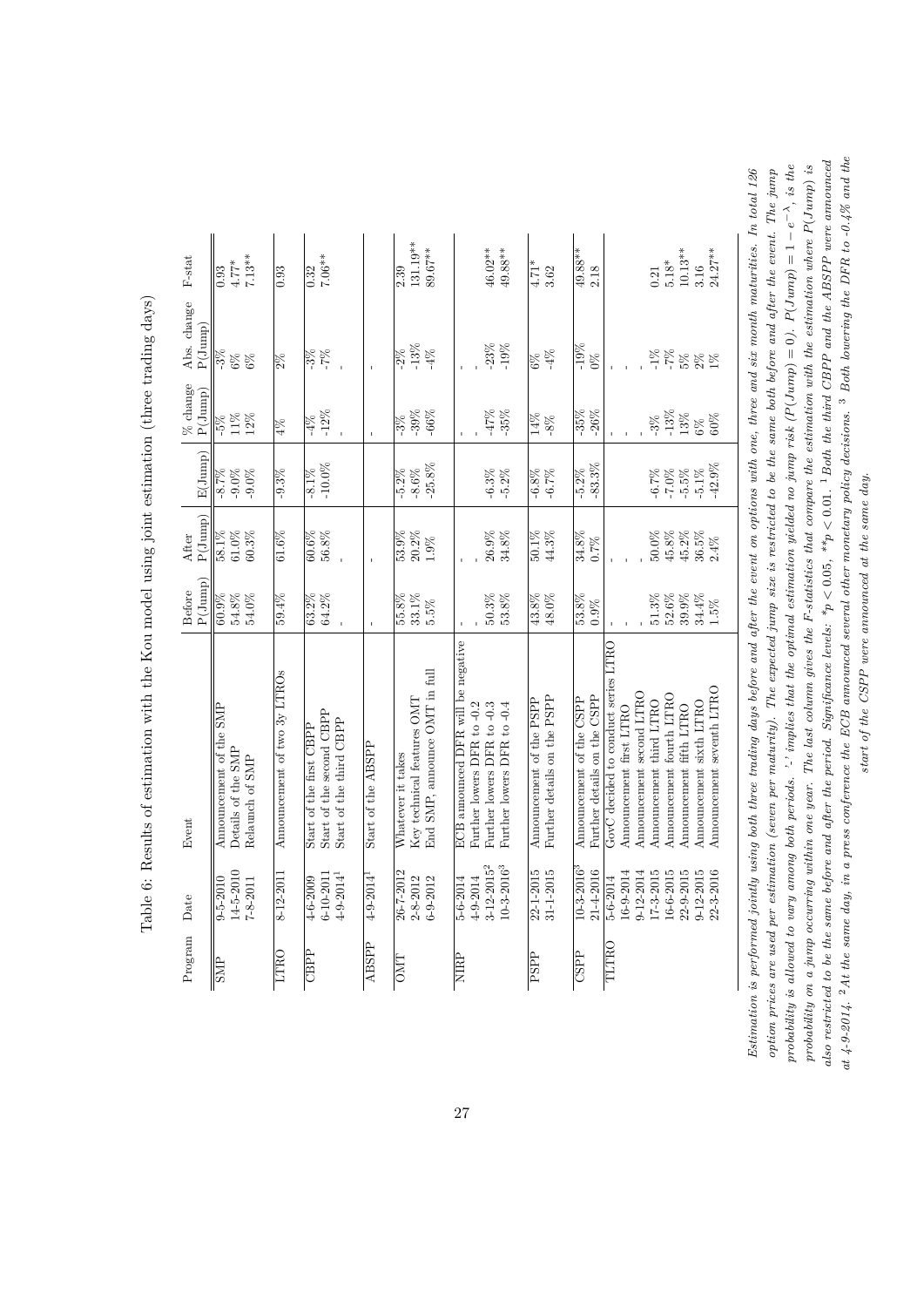Next let us take a look at the significance of these changes in jump probabilities. To that end we combine the pre- and post-event data and estimate the change in jump risk directly. The same four events that had a large effect for the regularization method are now highly significant using the joint estimation method. Here, we constructed four indicators that capture the total change in jump risk. First of all, we have to take into account the expected jump size. A reduction of jump risk when the expected crash is 20% is more important than when the expected crash would be 5%. Moreover, we calculate both the percentage and absolute change in jump size. Last and maybe even most important, the F-statistic captures the significance of the change in jump probability.

If we consider the F-statistics, the press conference where Draghi answered questions about the key technical features of the OMT has the highest F-statistic. The event is followed by the detailed technical features of the OMT and after that the announcement of the CSPP combined with the lower DFR. The detailed technical OMT features relatively reduced jump risk the most (-66%), where the announcement of the lower DFR at 3-12-2015 combined with several other monetary policy decisions reduced jump risk the most in absolute terms (-23%). We find a similar pattern in OMT announcements. The 'Whatever it takes' speech was too vague and is therefore insignificant, where the more detailed announcements are highly significant. Furthermore, we also find that the start of the second CBPP significantly reduces jump risk.

Lastly, we now find that several events significantly *increased* jump risk. First, the relaunch of the SMP seems to have increased the crash probability. It might be that investors were not convinced of the program. Also two LTRO announcements both significantly increased jump risk at a 1% significance level. For the LTRO announcement at 22-9-2015 it can be the case that the Fed announcement at 17-9-2015 has influenced the results. At that day, investors expected the Fed to increase interest rates, but the Fed decided to keep its benchmark rate at 0-0.25%. This initially led to an increase of the Euro-Dollar rate of more than 2%. However, the days after the spot rate slowly decreased again as investors might have overreacted. This event might cause the significant increase of jump risk around the fifth LTRO announcement. Concerning the other announcement, the jump probability increased from 1.5% to 2.6% which is still very small.

### **6.4 Summing Up**

Table 7 provides an overview of the results coming out of the various approaches. First, although the Risk Reversal numbers seemed suggestive, the event window regressions do not always support the first impressions as significant. Most surprizing is maybe the failure of the OMT to significantly change the risk reversal in that regression. But a more detailed look at the entire distribution nuances that conclusion, a nuance that comes out even stronger in the results obtained with the two variants based on the mixed jump-diffusion model estimation. The initial speech did not have a significant impact on asset markets but when the speech was actually backed up with the specifics of what OMT would entail if employed, there was a strong and favorable market response. The jump risk estimates from the Bates-Kou model do not respond significantly to the speech itself but declined substantially, and significantly at the two later dates on which details of the OMT program were announced. Management by speech does not seem to be enough by itself. The announcement of the Corporate Bond Purchasing Program did have a significant although relatively small risk reduction effect and the later filling in of the details did not, but the CSPP was a clear measure from the beginning while the OMT speech did not give any particular information on what exactly the ECB would do in crisis time, just that whatever it was would be enough. Market participants apparently wanted to see the details before being impressed.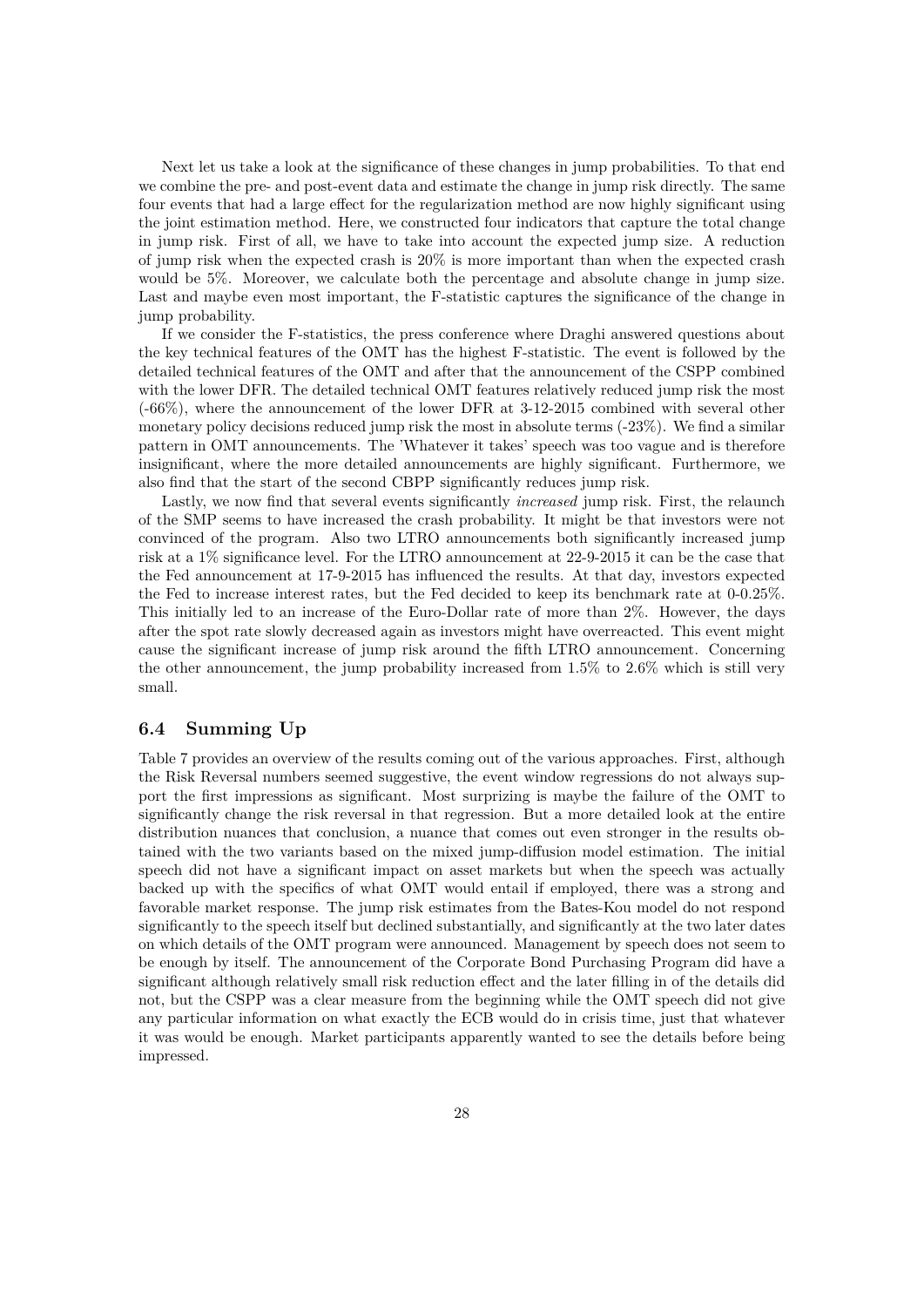| $plus = HIGHER$ risk<br>Kou_Joint          | $_{\rm plus**}$<br>$_{\rm plus*}$                                |                              | $\min^{**}$                                                                                                                                      | $\mathbf I$           | $\min^{**}$<br>$\min^{**}$                                                                           | $\min^{**}$<br>$\min^{**}$                                                                                                         | $_{\rm plus*}$                                             | $min$ <sup>**</sup>                                        | $_{\rm plus^{**}}$<br>$_{\rm plus^{**}}$<br>$\min^*$                                                                                                                                                                                 |
|--------------------------------------------|------------------------------------------------------------------|------------------------------|--------------------------------------------------------------------------------------------------------------------------------------------------|-----------------------|------------------------------------------------------------------------------------------------------|------------------------------------------------------------------------------------------------------------------------------------|------------------------------------------------------------|------------------------------------------------------------|--------------------------------------------------------------------------------------------------------------------------------------------------------------------------------------------------------------------------------------|
| $plus = HIGHER$ risk<br>Kou_Regularization |                                                                  |                              | min                                                                                                                                              | $\mathbf{I}$          | min<br>min                                                                                           | min<br>min                                                                                                                         |                                                            | min                                                        | $_{\rm plus}$<br>plus<br>min                                                                                                                                                                                                         |
| $plus = HIGHER$ risk<br>DELTA_F10          | $\left[\text{plus}^{**}\right]$                                  |                              |                                                                                                                                                  |                       | $\left[\min^{**}\right]$                                                                             | $[\min^{**}]$                                                                                                                      |                                                            |                                                            |                                                                                                                                                                                                                                      |
| $plus =$ LOWER risk<br><b>DELTA_RR</b>     |                                                                  |                              | $\lfloor \text{plus}^{**} \rceil$                                                                                                                |                       |                                                                                                      | $[\min^{**}]$                                                                                                                      | $\lfloor \text{plus}^{**} \rfloor$                         |                                                            |                                                                                                                                                                                                                                      |
| Event                                      | Announcement of the SMP<br>Details of the SMP<br>Relaunch of SMP | Announcement of two 3y LTROs | the second CBPP<br>the third CBPP<br>the first CBPP<br>$\begin{array}{l}{\rm Start\,\,of} \\ {\rm Start\,\,of} \\ {\rm Start\,\,of} \end{array}$ | the ABSPP<br>Start of | $f$ F, announce $\overline{OM}$ in full<br>Key technical features OMT<br>Whatever it takes<br>End SM | ECB announced DFR will be negative<br>Further lowers DFR to -0.2<br>lowers DFR to -0.3<br>lowers DFR to -0.4<br>Further<br>Further | details on the PSPP<br>Announcement of the PSPP<br>Further | details on the CSPP<br>Announcement of the CSPP<br>Further | GovC decided to conduct series LTRO<br>Announcement seventh LTRO<br>Announcement second LTRO<br>Announcement fourth LTRO<br>Announcement third LTRO<br>Announcement sixth LTRO<br>Announcement fifth LTRO<br>Announcement first LTRO |
| Date                                       | 14-5-2010<br>$9 - 5 - 2010$<br>$7 - 8 - 2011$                    | 8-12-2011                    | 6-10-2011<br>$4 - 9 - 2014$ <sup>1</sup><br>$4 - 6 - 2009$                                                                                       | $4 - 9 - 2014$        | $26 - 7 - 2012$<br>$6 - 9 - 2012$<br>$2 - 8 - 2012$                                                  | $3 - 12 - 2015^2$<br>$10 - 3 - 2016^3$<br>4-9-2014<br>$5 - 6 - 2014$                                                               | $22 - 1 - 2015$<br>$31 - 1 - 2015$                         | $10 - 3 - 2016^3$<br>$21 - 4 - 2016$                       | $17 - 3 - 2015$<br>9-12-2014<br>16-6-2015<br>22-9-2015<br>$9 - 12 - 2015$<br>22-3-2016<br>16-9-2014<br>$5 - 6 - 2014$                                                                                                                |
| Program                                    | <b>SMP</b>                                                       | LTRO                         | CBPP                                                                                                                                             | ABSPP                 | OMT                                                                                                  | NIRP                                                                                                                               | <b>PSPP</b>                                                | $\overline{\text{CBP}}$                                    | TLTRO                                                                                                                                                                                                                                |

Table 7: Summary results of the various apprpoaches Table 7: Summary results of the various apprpoaches For the underlying details see corresponding earlier tables. Significance levels:  $*_p$  < 0.05,  $*_p$  < 0.01.  $^1$  Both the third CBPP and the ABSPP were announced at 4-9-2014.  $^2$  At the same day, in a press conference th For the underlying details see corresponding earlier tables. Significance levels: \*p  $<$  0.05, \*\*p  $<$  0.01.  $^1$  Both the third CBPP and the ABSPP were announced at 4-9-2014.  $^2$  At the same day, in a press conference the ECB announced several other monetary policy decisions.  $^3$  Both lowering the DFR to -0.4% and the start of the CSPP were announced at the same day.

*start of the CSPP were announced at the same day.*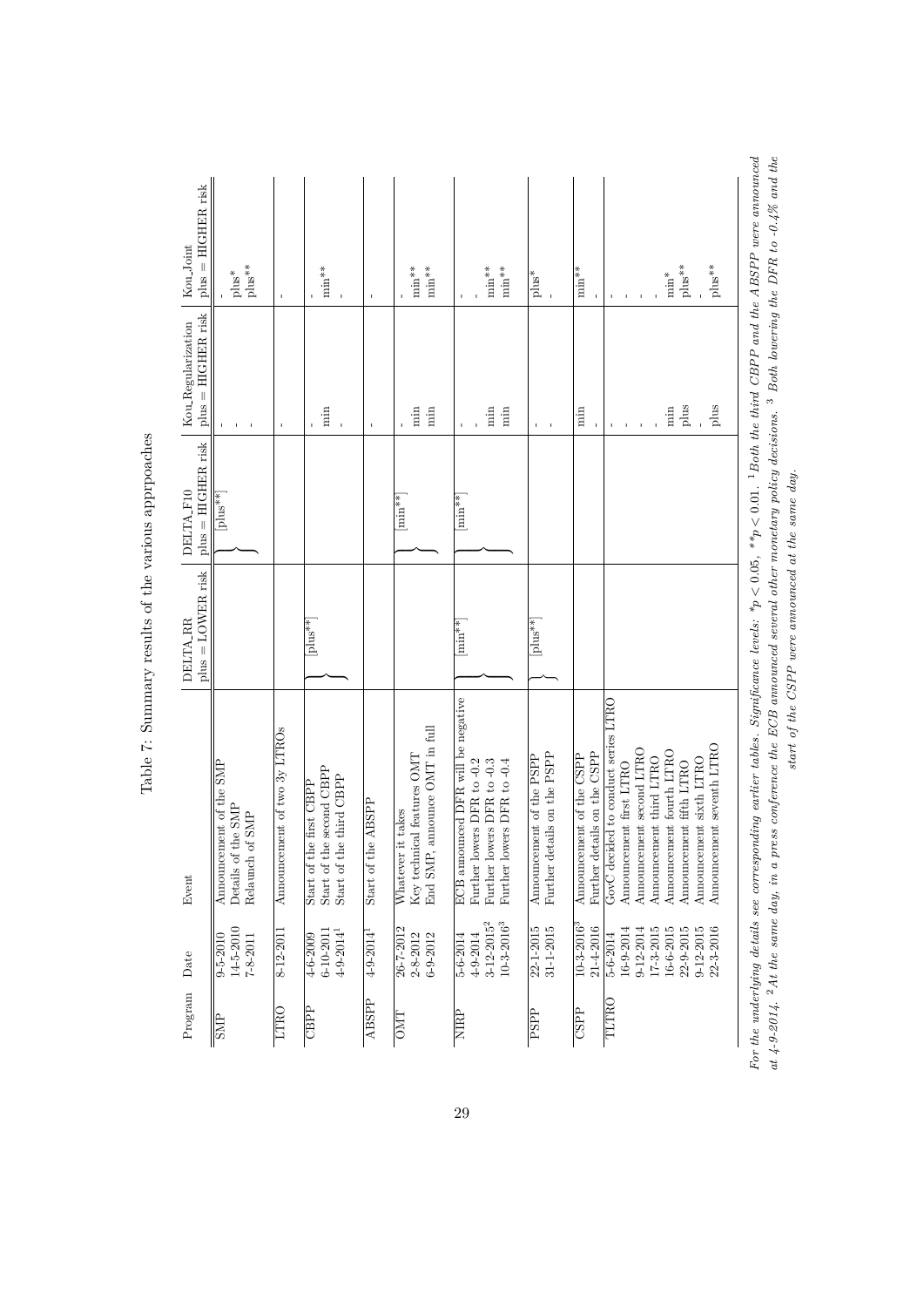A similar pattern emerged around the announcement of the ECB's flagship program, the Public Sector Securities Purchase Program, whereby the ECB buys up sovereign debt in line with its capital key distribution.

Another strong result emerging from table 7 is that several programs actually seem to have led to higher downside risk perceptions, possibly signaling panic or ineffectiveness of the measures announced. In particular the SMP program did not really seem to lower risk on the two general measures (RR event window regression and the Kou-Regularization approach) and in the two approaches explicitly focusing on tail risk actually led to significntly higher risk perceptions, the opposite of what the purpose of the announcement was. Reis (2017) possibly provides an explanation for this result: he indicates that mismatches between the composition of asset purchases and the capital key of the ECB governing its distribution of dividends signal ultimately unsustainable redistribution. Since the SMP was completely focused on first Greek and later Italian debt instruments, it was an obviuous example of the mismatch discussed in Reis (2017).

The RR regressions also seem to indicate a perverse increase in risk perceptions for the latest of the ECB's moves into negative interest rate territory, which is somewhat of a surprise because all the three other approaches indicate the opposite, in particular the latest two decreases in the deposit rate lead to significantly lower tail risk perceptions in the other three more focused and information intensive approaches. An explanation for the contradiction may be that at the same time overall volatility declined substantially: although the table suggests the RR decreased (i.e. left skew increased), the overall level of volatility declined significantly at that date: the ATM volatility fell by some 25% that very day.

A general result that comes out is that the measures focused on influencing the Monetary Transmission Channel (MTC), roughly speaking measures aimed at bank support, did not have a significant impact, a result indicated by all four approaches. The Kou joint estimates allow for most details and indicate significant but small changes in risk perception, but sometimes up and sometimes down, in line with the general ineffectiveness that comes out of the event window regressions.

Finally, the two flagship programs (CSPP and PSPP) seem to give mixed results. According to both methods based on the jump-diffusion process, the initial announcement of the CSPP is effective (and very significantly so) in reducing risk perceptions, but once the details came out the perception of tail risk did not move anymore. Apparently the announcement was already clear enough about the implications of the CSPP. Concerning the PSPP program, the RR regression does suggest that the overall effect of the PSPP program was to lower tail risk perceptions. However, the other methods give different results. The event window regression based on the risk-neutral distribution and the Kou-Regularization approach find no effects. The Kou Joint method even suggests that after the announcement of the PSPP the risk perceptions actually went up. Overall, we can conclude that the PSPP program does not seem to be very effective, while the CSPP did reduce risk perceptions.

# **7 Conclusions**

In this paper we used a series of methods to analyse market perceptions of the risk impact of specific policy measures, simultaneously increasing in data requirements and model specificity. Risk Reversals provide suggestive results, but, while their sparse and relatively straightforward use of readily available data makes them easy to calculate and use them in regression analysis, those very factors may also explain their relative lack of power. Specifically, it is difficult to assess the net impact of for example a decrease in left skew (i.e. a more negative number) if it coincides with a decline in volatility as indicated by a decline in ATM (At The Money) volatility. Using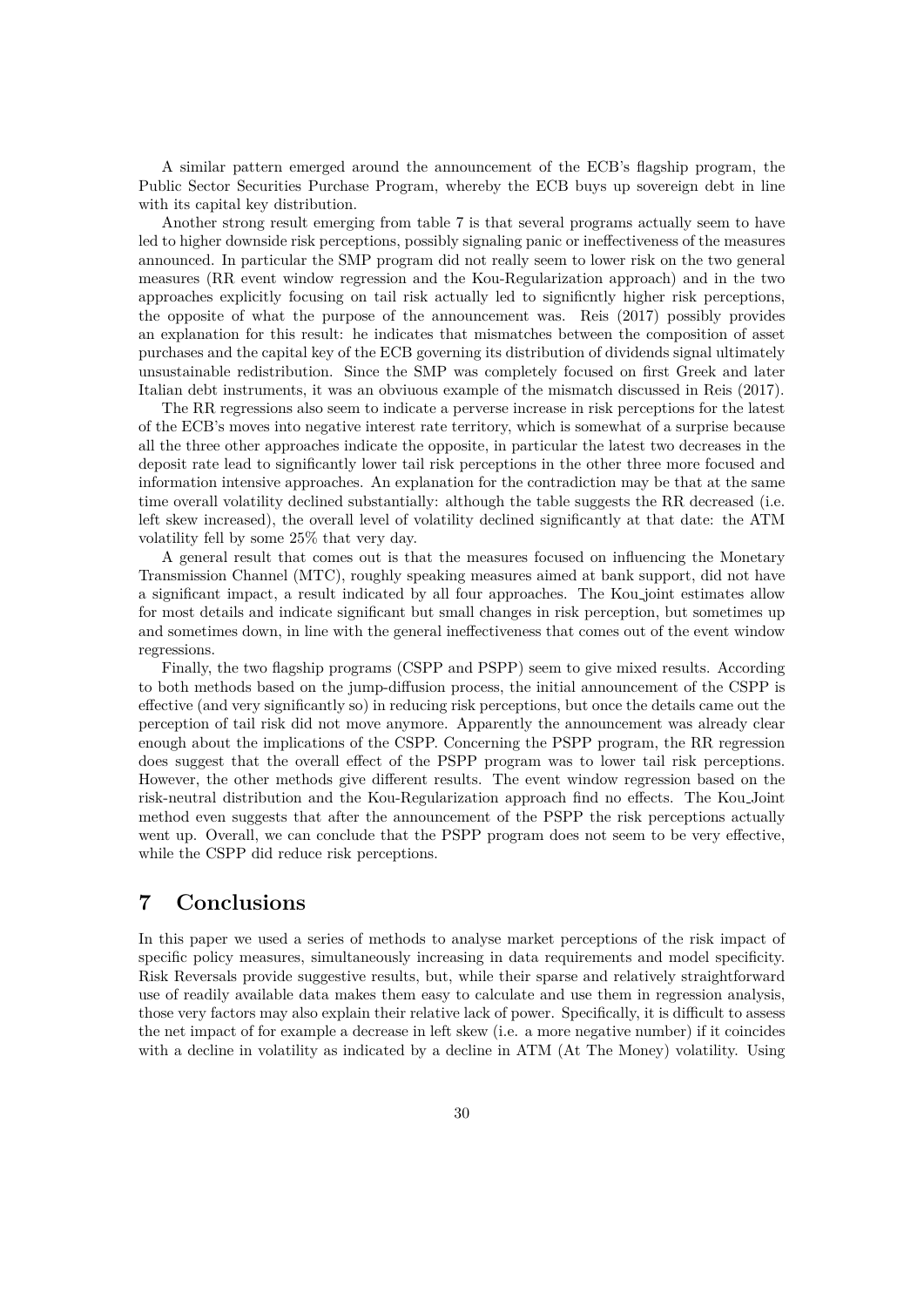the entire volatility smile/smirk to extract the entire (risk neutral) distribution, while still being non-parametric, does allow for more precise measures of risk and allowed for more powerful tests and more precise results focusing on different descriptive measures of the distribution, like fatness of tails versus skewness. Risk reversals only capture the skewness, not the kurtosis and the level of ATM volatility. Especially when the ATM volatility increases while skewness remains the same the two methods (RR versus RNPD extraction) may give different results. But the numerical procedures used in obtaining the empirical density function unavoidably impose restrictions on the shape of the function that did not allow for the sort of mixed process that allows for a precise focus on jump risk probabilities. For this reason we ended up setting up a specific diffusion-jump model, using various methods to estimate its parameters and possible changes in the surrounding policy announcement dates. Using a cascade of methods increasing in complexity proved to be useful since each stage provided information allowing for more precise structuring in the next stage, moving from very general RR all the way to fully analytical derivation and empirical estimation of a mixed diffusion-jump risk model based on exponential densities for the jump risk elements.

A number of general messages emerge from the analysis. First of all, announcing policies in general terms without precisely describing what exactly they entail does not instantly move asset markets or even moves them in the wrong direction. This pattern emerged at the time of the famous OMT speech; risk perceptions only improved once the details were announced one month after the speech; but at the time of the speech itself, risk perceptions actually moved in the wrong direction on several measures, although not significantly so. A similar pattern was revealed by our most powerful approach when analyzing the ECB's flagship program, the PSPP. The initial announcement actually led to higher crash probabilities, a move that was reversed once the details were spelled out ten days later. A second message is that policies aiming at changing relative asset supplies in asset markets do have an impact once they are made clear enough; while measures more generally aiming at easing financing costs of the commercial banks do not. And the third remarkable result is that the SMP program (focusing on providing support for first Greek and later on Italian sovereign debt prices) actually led to higher tail risk perceptions in the Euro-Dollar market, a result possibly related to the fact that it involved a mismatch between the composition of the assets purchased and the ECB's capital key governing its dividend distribution and therefore implied ultimately unsustainable redistribution between member states.

# **References**

- Anderson, E., Hansen, L. P., & Sargent, T. (2000). Robustness, detection and the price of risk. *Manuscript, Stanford*, *19* .
- Arteta, C., Kose, M. A., Stocker, M., & Taskin, T. (2018). Implications of negative interest rate policies: An early assessment. *Pacific Economic Review*, *23* (1), 8–26.
- Bates, D. S. (1988). *Pricing options under jump-diffusion processes*. Citeseer.
- Bates, D. S. (1996). Jumps and stochastic volatility: Exchange rate processes implicit in deutsche mark options. *The Review of Financial Studies*,  $9(1)$ , 69–107.
- Bergstra, J., & Bengio, Y. (2012). Random search for hyper-parameter optimization. *Journal of Machine Learning Research*, *13* (Feb), 281–305.
- Black, F., & Scholes, M. (1973). The pricing of options and corporate liabilities. *Journal of political economy*, *81* (3), 637–654.
- Bliss, R. R., & Panigirtzoglou, N. (2004). Option-implied risk aversion estimates. *The journal of finance*, *59* (1), 407–446.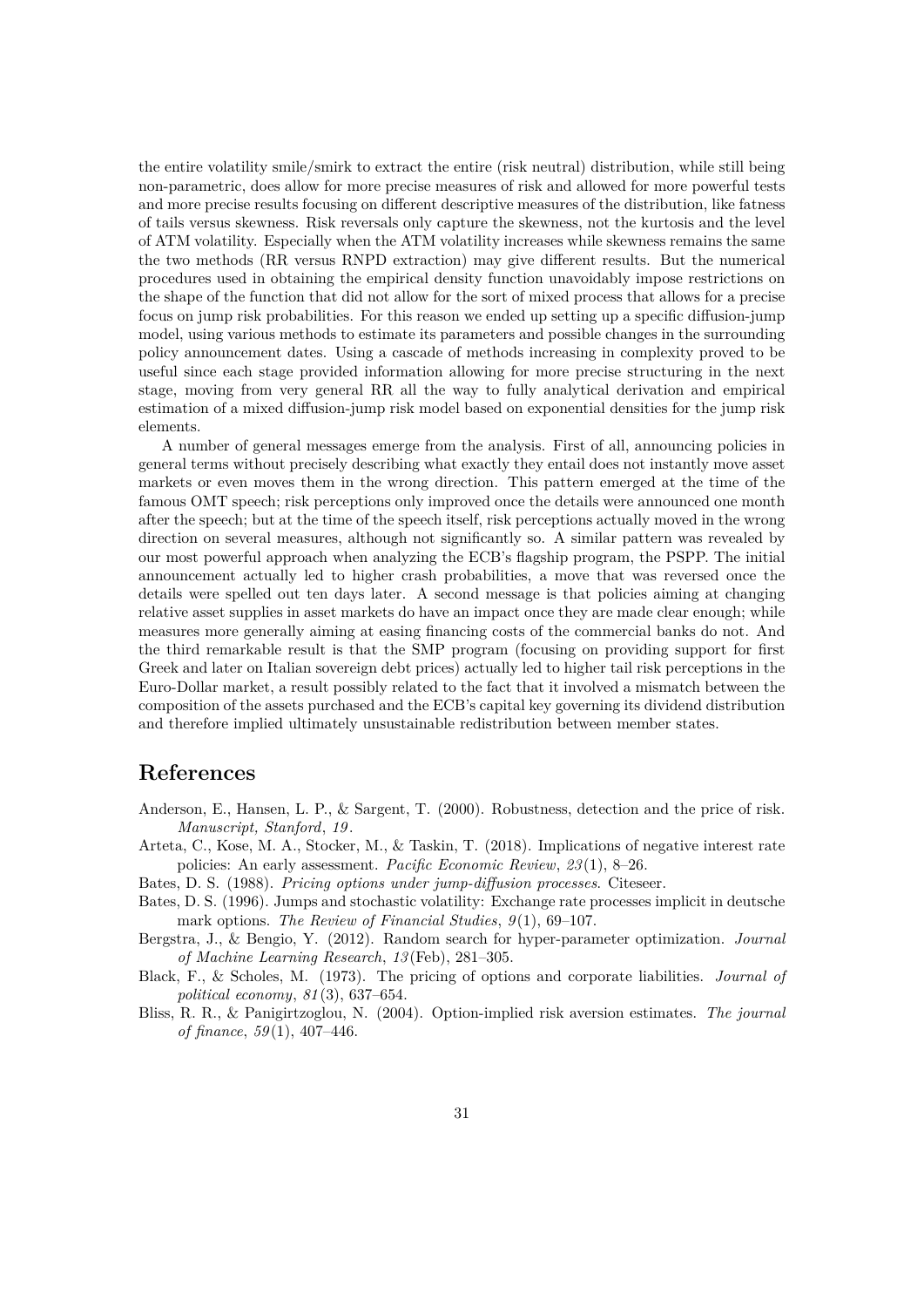- Breeden, D., & Litzenberger, R. (1978). Prices of state contingent claims implicit in option prices. *Journal of Business*, *51* , 621-652.
- Brunnermeier, M. K. (2009, March). Deciphering the liquidity and credit crunch 2007-2008. *Journal of Economic Perspectives*, *23* (1), 77-100. Retrieved from http://www.aeaweb .org/articles?id=10.1257/jep.23.1.77 doi: 10.1257/jep.23.1.77
- Brunnermeier, M. K., Sannikov, Y., et al. (2012). Redistributive monetary policy. In *Jackson hole symposium* (Vol. 1, pp. 331–384).
- Bu, R., & Hadri, K. (2007). Estimating option implied risk-neutral densities using spline and hypergeometric functions. *The Econometrics Journal*,  $10(2)$ , 216–244.
- Coeure, B. (2017, November). Monetary policy, exchange rates and capital flows. *ONLINE ECB*. (https://www.ecb.europa.eu/press/key/date/2017/html/ecb.sp171103.en.html)
- Cont, R., & Tankov, P. (2002). Calibration of jump-diffusion option pricing models: a robust non-parametric approach.
- De Pooter, M., Rebecca, D., Martin, R. F., & Pruitt, S. (2015). Cheap talk and thr efficacy of the ecb's securities market programme: Did bond purchases matter?
- Draghi, M. (2012). Verbatim of the remarks made by mario draghi. In *Speech at the global investment conference, london* (Vol. 26).
- ECB. (2016). *Open market operations.* Retrieved from https://www.ecb.eu/mopo/implement/ omo/html/index.en.html
- Falagiarda, M., & Reitz, S. (2015). Announcements of ecb unconventional programs: Implications for the sovereign spreads of stressed euro area countries. *Journal of International Money and Finance*, *53* , 276–295.
- Fratzscher, M., Duca, M. L., & Straub, R. (2014). *Ecb unconventional monetary policy actions: Market impact, international spillovers and transmission channels*. International Monetary Fund.
- Garman, M. B., & Kohlhagen, S. W. (1983). Foreign currency option values. *Journal of international Money and Finance*, *2* (3), 231–237.
- Georgiadis, G., & Gräb, J. (2016). Global financial market impact of the announcement of the ecb's asset purchase programme. *Journal of Financial Stability*, *26* , 257–265.
- Hattori, M., Schrimpf, A., & Sushko, V. (2016). The effects of quantitative easing on interest rates: Channels and implications for policy. *American Economic Journal: Macroeconomics*, *8* (2), 111ˆa136.
- Jorion, P. (1988). On jump processes in the foreign exchange and stock markets. *The Review of Financial Studies*, *1* (4), 427–445.
- Kou, S. G. (2002). A jump-diffusion model for option pricing. *Management science*, *48* (8), 1086–1101.
- Krishnamurty, A., & Vissing-Jorgenson, A. (2011). The effects of quantitative easing on interest rates: Channels and implications for policy. *BPEA*.
- Malz, A. (2014). A simple and reliable way to compute optoin-based risk neutral distributions. *Staff reports Federal Reserve Bank of New York*(677).
- Merton, R. C. (1976). Option pricing when underlying stock returns are discontinuous. *Journal of financial economics*, *3* (1-2), 125–144.
- Reis, R. (2017). Can the central bank alleviate fiscal burdens? *CEPR DP11736* .
- Reiswich, D., & Wystup, U. (2010). A guide to fx options quoting conventions. *Journal of Derivatives*, *18* (2), 58.
- Shinko, D. (1993). Bounds of probability. *Risk*, *6* (33-37).
- Shreve, S. E. (2004). *Stochastic calculus for finance ii: Continuous-time models* (Vol. 11). Springer Science & Business Media.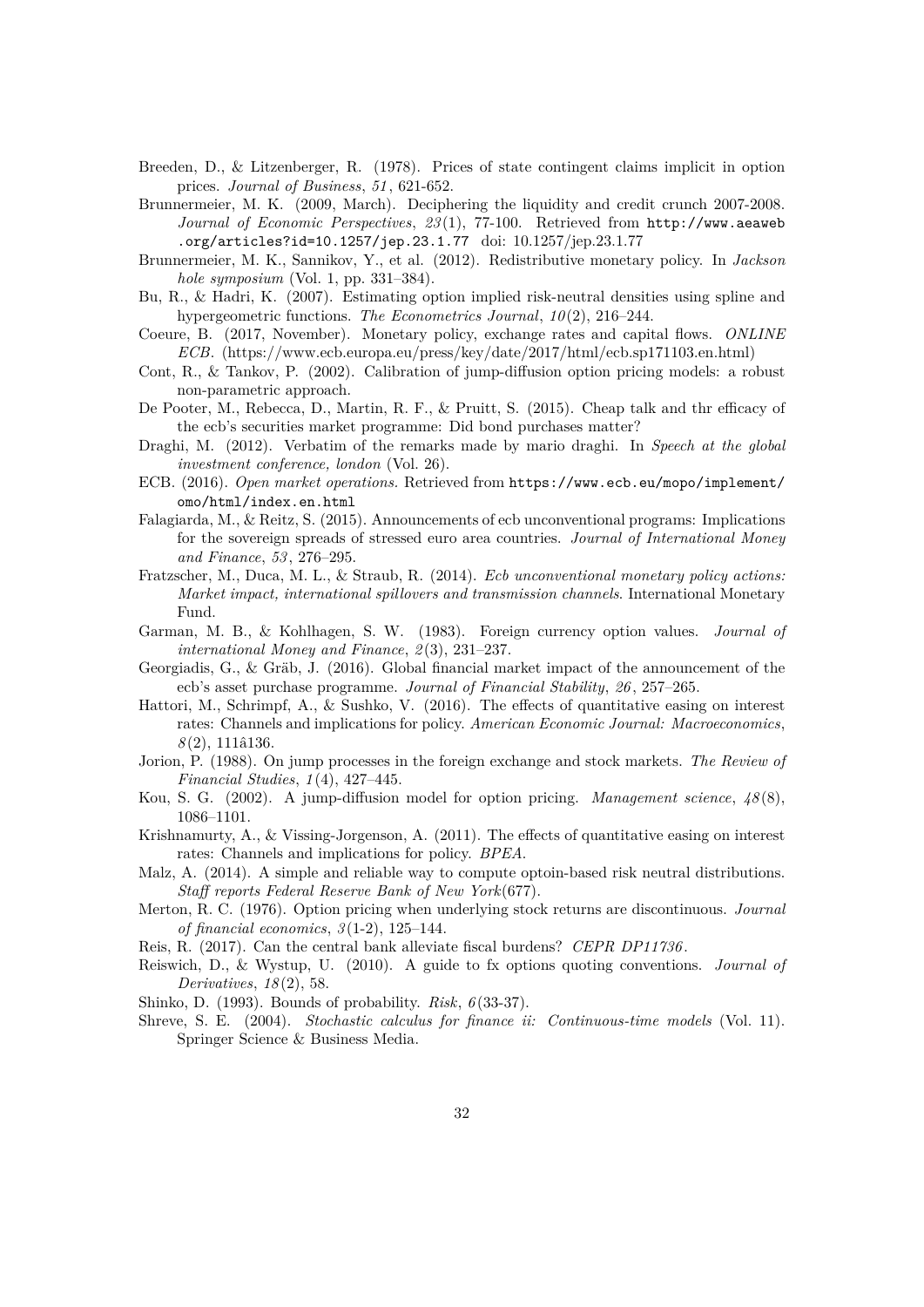# **A List of programs with their abbreviations and an indication of their target**<sup>15</sup>

| Program       |                                                                   | Target |
|---------------|-------------------------------------------------------------------|--------|
| <b>ABSPP</b>  | Asset backed security purchasing programma                        | MTC    |
| APP           | Asset purchasing programme                                        | MS     |
| <b>CBPP</b>   | Covered bond purchasing programme                                 | MTC    |
| CSPP          | Corporate sector purchasing programme                             | MS/MTC |
| <b>CEP</b>    | Credit easing package                                             | MTC    |
| <b>COLL</b>   | Collateral extension                                              | MTC    |
| <b>FRTPFA</b> | Fixed rate tenders with full allotment                            | MTC    |
| FWG           | Forward guidance                                                  | MS     |
| <b>LTRO</b>   | Long term refinancing operations                                  | MTC    |
| <b>NIRP</b>   | Negative interest rate policy                                     | MTC    |
| <b>OMT</b>    | Outright monetary transactions                                    | MTC    |
| <b>PSPP</b>   | Public sector purchasing programme                                | MS     |
| <b>SMP</b>    | Securities markets programme                                      | MTC    |
| <b>TLTRO</b>  | Targeted long-term refinancing operations                         | MS/MTC |
|               | MS refers to Monetary Stance, MTC refers to Monetary transmission |        |

# **B Derivation of relative entropy**

For notational simplicity, we drop the star above the risk-neutral parameters. Then under Q (risk-neutral measure), *S<sup>t</sup>* has the following distribution.

$$
dS_t = -\lambda E[V-1]S_t dt + \sigma S_t dW_t + (V-1)S_{t-} dN_t
$$
\n
$$
(22)
$$

Here *V* has distribution  $f(v)$ . Now assume we want to calculate the relative entropy between  $\mathcal Q$  and a risk-neutral distribution with different parameters, namely  $\mathcal Q$ <sup>\*</sup> with parameters  $\lambda$  and pdf  $\tilde{f}(v)$ . The we can define the Radon Nykodim derivative of Q with respect to Q by  $Z_T = \frac{d\tilde{Q}}{dQ}$ where

$$
dZ_t = -(\tilde{\lambda} - \lambda)Z_t dt - \frac{\tilde{\lambda}\tilde{E}[V-1] - \lambda E[V-1]}{\sigma}dW_t + \left(\frac{\tilde{\lambda}f(V)}{\lambda f(V)} - 1\right)Z_{t-}dN_t
$$
 (23)

and  $Z_0 = 1$ . Here  $\tilde{E}[\cdot]$  is the expectation under the measure  $\tilde{Q}$ . Using that  $dW_t = d\tilde{W}_t$  –  $\lambda E(V-1) - \tilde{\lambda} \tilde{E}(V-1)$  $\frac{-\lambda \tilde{E}(V-1)}{\sigma}$ , we obtain that under  $\tilde{Q}$ :

$$
dS_t = -\lambda \tilde{E}[V-1]S_t dt + \sigma S_t d\tilde{W}_t + (V-1)S_{t-} dN_t
$$
\n(24)

where V has distribution  $\tilde{f}(v)$  and  $N_t$  has arrival rate  $\tilde{\lambda}$  (See Shreve (2004), chapter 11.6.3).

<sup>15</sup>We are indebted to Christiaan Pattipeilohy (DNB) for this introduction of ECB language.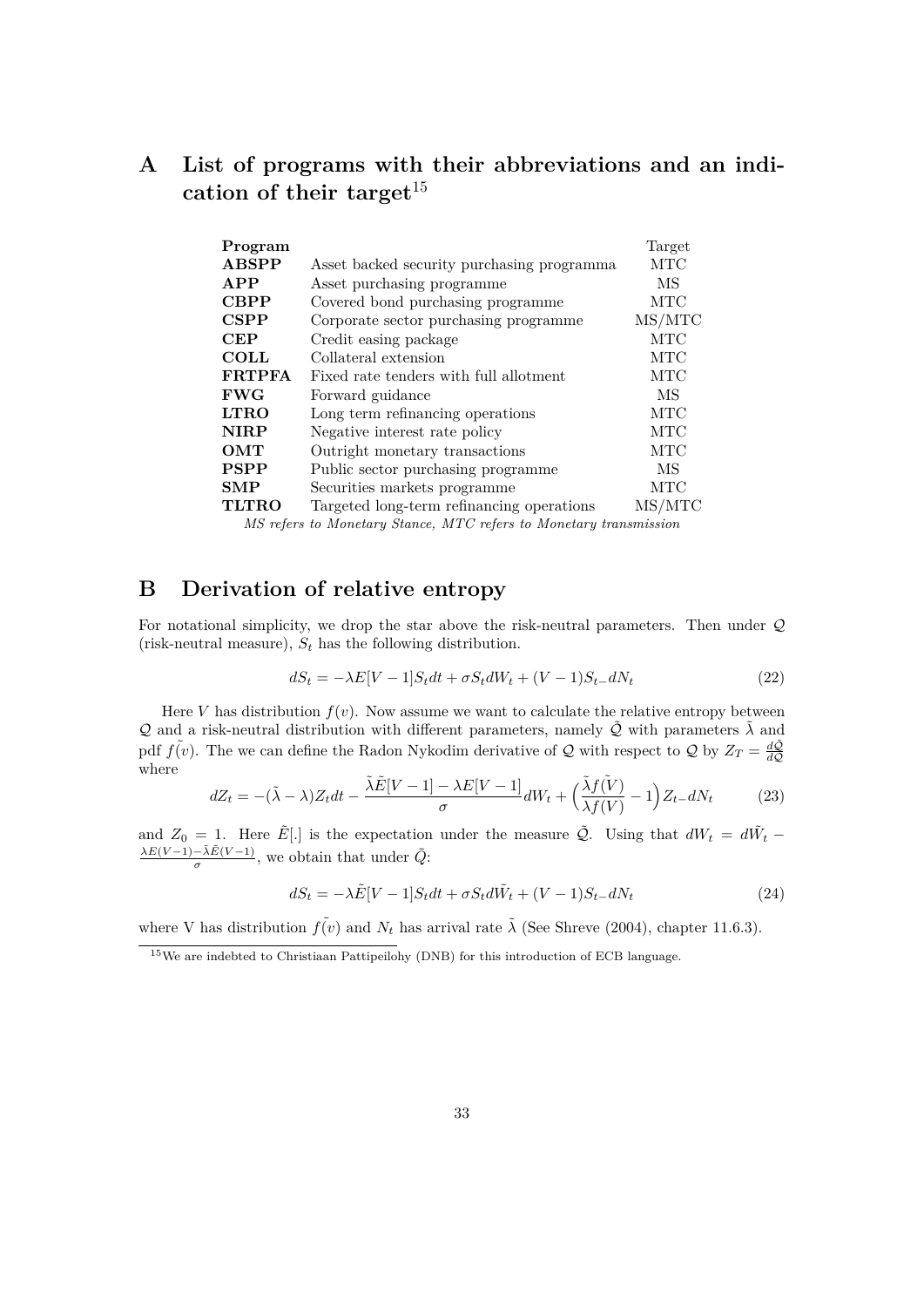Using Ito's lemma for jump processes we get:

$$
d\ln(Z_t) = -(\tilde{\lambda} - \lambda)dt - \frac{\tilde{\lambda}\tilde{E}V - 1] - \lambda E[V - 1]}{\sigma}dW_t
$$
  

$$
- \frac{1}{2\sigma^2} (\tilde{\lambda}\tilde{E}(V - 1) - \lambda E(V - 1)) dt + \ln\left(\frac{\tilde{\lambda}f(V)}{\lambda f(V)}\right)dN_t
$$
  

$$
= -(\tilde{\lambda} - \lambda)dt - \frac{\tilde{\lambda}\tilde{E}[|V - 1] - \lambda E[V - 1]}{\sigma}d\tilde{W}_t
$$
  

$$
+ \frac{1}{2\sigma^2} (\tilde{\lambda}\tilde{E}[V - 1] - \lambda E[V - 1])^2 dt + \ln\left(\frac{\tilde{\lambda}f(V)}{\lambda f(V)}\right)dN_t
$$
 (25)

Then the relative entropy from  $\tilde{Q}$  to  $Q$  over the interval  $[t, t + \Delta]$  equals:

$$
\mathcal{E}(\tilde{\mathcal{Q}}|\mathcal{Q}) = \tilde{E}_t \Big[ \ln \Big( \frac{Z_{t+\Delta}}{Z_t} \Big) \Big] = \int_t^{t+\Delta} -(\tilde{\lambda} - \lambda) ds
$$
  
+ 
$$
\int_t^{t+\Delta} \frac{1}{2\sigma^2} \Big( \tilde{\lambda} \tilde{E}[V-1] - \lambda E[V-1] \Big)^2 ds + \int_t^{t+\Delta} \tilde{\lambda} \tilde{E} \Big[ \ln \Big( \frac{\tilde{\lambda} f(V)}{\lambda f(V)} \Big) \Big] ds
$$
(26)  
= 
$$
-(\tilde{\lambda} - \lambda)\Delta + \frac{1}{2\sigma^2} \Big( \tilde{\lambda} \tilde{E}[V-1] - \lambda E[V-1] \Big)^2 \Delta + \tilde{\lambda} \tilde{E} \Big[ \ln \Big( \frac{\tilde{\lambda} f(V)}{\lambda f(V)} \Big) \Big] \Delta
$$

The pdf of the jump distribution for the Kou model equals:  $f(v) = \eta v^{\eta-1}$ . Therefore the relative entropy between  $\tilde{Q}$  and  $Q$  equals:

$$
\frac{\mathcal{E}(\tilde{\mathcal{Q}}|\mathcal{Q})}{\Delta} = -(\tilde{\lambda} - \lambda) + \frac{1}{2\sigma^2} \Big(\frac{\lambda}{\eta + 1} - \frac{\tilde{\lambda}}{\tilde{\eta} + 1}\Big)^2 + \tilde{\lambda} \ln\Big(\frac{\tilde{\lambda}\tilde{\eta}}{\lambda\eta}\Big) + \tilde{\lambda}(\tilde{\eta} - \eta)\tilde{E}\Big[\ln(V)\Big]
$$
  
= -(\tilde{\lambda} - \lambda) + \frac{1}{2\sigma^2} \Big(\frac{\lambda}{\eta + 1} - \frac{\tilde{\lambda}}{\tilde{\eta} + 1}\Big)^2 + \tilde{\lambda} \ln\Big(\frac{\tilde{\lambda}\tilde{\eta}}{\lambda\eta}\Big) + \tilde{\lambda}\frac{\eta - \tilde{\eta}}{\tilde{\eta}} (27)

Similarly, for the Merton model we have that  $f(v) = \frac{1}{v} \frac{1}{\sqrt{2}}$  $rac{1}{2\pi\nu}$  exp  $\left(-\frac{(\ln(v)-\mu)^2}{2\nu^2}\right)$  $\left(\frac{v)-\mu^2}{2\nu^2}\right)$  and the relative entropy equals:

$$
\frac{\mathcal{E}(\tilde{\mathcal{Q}}|\mathcal{Q})}{\Delta} = -(\tilde{\lambda} - \lambda) + \frac{1}{2\sigma^2} \left( \tilde{\lambda}\tilde{\kappa} - \lambda\kappa \right)^2 + \tilde{\lambda} \ln \left( \frac{\tilde{\lambda}\nu}{\lambda\tilde{\nu}} \right) \n+ \tilde{\lambda}\tilde{E} \Big[ \frac{(\ln(v) - \mu)^2}{2\nu^2} - \frac{(\ln(v) - \tilde{\mu})^2}{2\tilde{\nu}^2} \Big] \n= -(\tilde{\lambda} - \lambda) + \frac{1}{2\sigma^2} \left( \tilde{\lambda}\tilde{\kappa} - \lambda\kappa \right)^2 + \tilde{\lambda} \ln \left( \frac{\tilde{\lambda}\nu}{\lambda\tilde{\nu}} \right) + \tilde{\lambda} \left( \frac{\tilde{\nu}^2 + (\tilde{\mu} - \mu)^2}{2\nu^2} - \frac{1}{2} \right)
$$
\n(28)

# **C Robustness checks**

In this section, we check whether our results are robust under different assumption. Specifically, we will check whether the choice of the model has much influence on the result. Furthermore, we will look whether the number of trading days around an event on which the estimation is performed influences the results.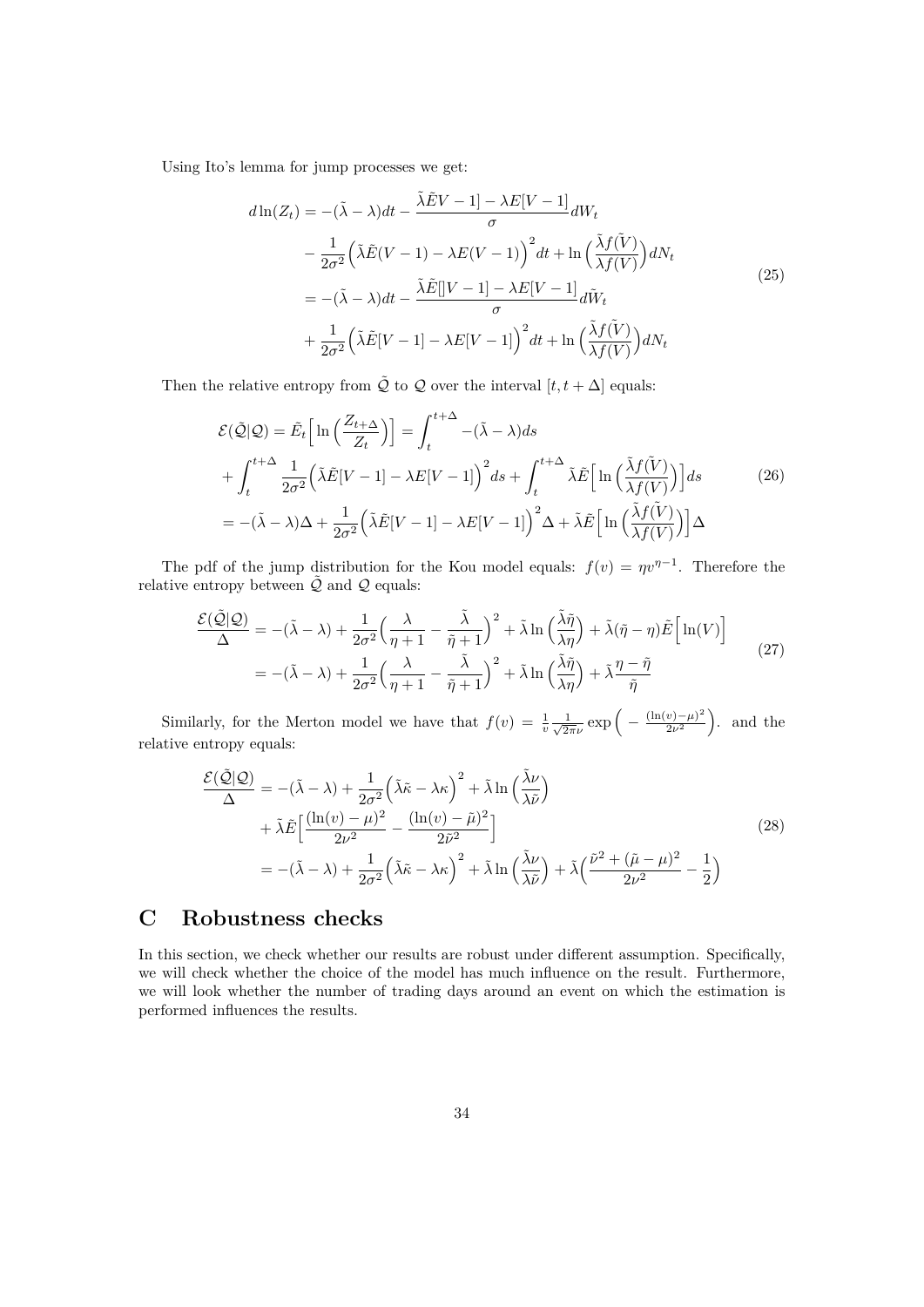# **C.1 Merton model**

As a robustness check, we perform the same analysis using the Merton model. Merton (1976) was the first to propose an option-pricing model with jump risk, Jorion (1988) derived the formula for FX options. Recall that the spot rate follows a jump diffusion process with jump size  $V - 1$ .

$$
dS_t = \left(\mu - \lambda E(V - 1)\right) S_t dt + \sigma S_t dW_t + (V - 1) S_{t-} dN_t \tag{29}
$$

Now assume that *V* is i.i.d. distributed and follows a log-normal distribution, instead of a doubleexponential distribution:  $\ln(V) \sim N(\ln(1 + \kappa) - \frac{1}{2}\nu^2, \nu^2), E(V) = 1 + \kappa$ . In the Black-Scholes model, the value of an option does not depend on the preference of a representative agent. This is not generally the case for a jump-diffusion model. However, Merton (1976) derived a preferencefree option pricing formula for a jump-diffusion model with the assumption that jump risk is firm-specific and perfectly diversifiable. The result is that jump risk has zero price. Denote the risk-neutral arrival rate by  $\lambda^*$  and the risk-neutral expected jump size by  $\kappa^*$ . The assumption of Merton implies that diffusion risk is priced the usual way and that jump risk is not priced, such that  $\lambda^* = \lambda$  and  $\kappa^* = \kappa$ . This assumption might be plausible if we would consider options on specific stocks, but is certainly violated in the case of currency options.

However, Bates (1988) shows that with some additional assumptions, we can also derive a tractable option pricing formula that does price jump risk. Let us assume furthermore that the representative agent has power utility and that wealth of the agent follows a similar jump diffusion process as the underlying. Given these assumptions, we can use the option pricing formula derived by Merton (1976), but with the risk-neutral parameters  $(\lambda^*, \kappa^*)$  In this case,  $(\lambda, \kappa) \neq (\lambda^*, \kappa^*)$ . For the exact relation between the risk-neutral and the actual parameters, we refer to Bates (1988). However, it does not play a key role in our analysis, since we only estimate the distribution implied in option prices and do not look at the time-series. The price of a European call-option then equals:

$$
C^{\text{Merton}}\left(S,\tau;K,r_{\$},r_{\$},\sigma,\lambda^{*},\kappa^{*},\nu\right) = e^{-r_{\epsilon}\tau}\sum_{n=0}^{\infty} \frac{e^{\lambda^{*}(1+\kappa^{*})\tau}\left(\lambda^{*}(1+\kappa^{*})\tau\right)^{n}}{n!}*
$$
\n
$$
C\left(S,\tau;K,r_{\$}-r_{\epsilon}-\lambda^{*}\kappa^{*}+n\frac{\ln(1+\kappa^{*})}{\tau},\sigma^{2}+n\frac{\nu^{2}}{\tau}\right)
$$
\n(30)

Similar to the Kou model, we assume that at most one jump can take place. Therefore we sum only up to and including 1. The probability of having one jump changes from  $e^{\lambda^*(1+\kappa^*)\tau}$   $\left(\lambda^*(1+\kappa^*)\tau\right)$  $\kappa^*$ ) $\tau$  to  $1 - e^{\lambda^*(1+\kappa^*)\tau}$ .

The set of parameters for the estimation becomes  $\theta^{Merton} = [\sigma \lambda^* \kappa^* \nu]$ . We do exactly the same analysis as we did for the Kou model. To find a starting point for the optimization, we use 10<sup>6</sup> random combinations of  $(\lambda^*, \kappa^*, \nu)$  with values between  $([0, 1], [-0.5, -0.05], [0, 0.2])$ .

The results of the regularization method and the joint estimation method are presented in respectively Table 8 and Table 9. Let us first consider the regularization method. We see that for most events, the Merton and Kou model give qualitatively similar results. However, for several events the Kou model finds zero change in jump risk after regularization, where the Merton model does find changes even after regularization. This is the case for in total five events, of which four have a change in jump probability of at most  $1.5\%$  in absolute terms. Only the relaunch of the SMP seems to give a slightly different result than in the case of the Kou model

The reason of this difference between the two models is that the Merton model has an additional free parameter, namely the jump volatility. This leads to a lower unregularized error and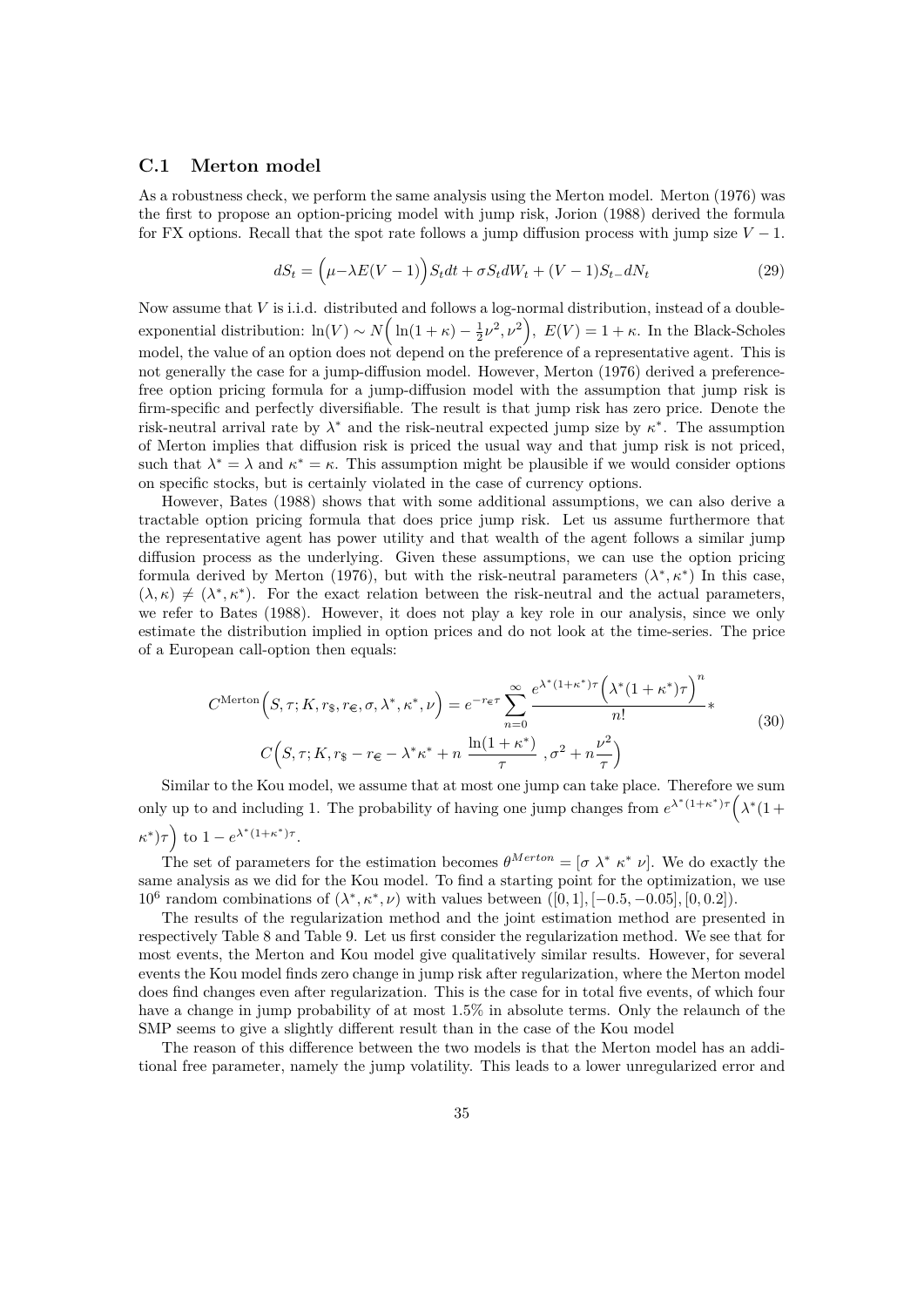increases the problem of multiple local minima. Therefore it is possible that there is no change in jump risk after regularization in the Kou model, but that there is a change in the Merton model.

If we look at the joint estimation method, it can be seen that the outcomes of both models are comparable. However, the F-statistics are higher for the Merton model. For the Merton model we have in total 12 events that are significant at a 1% significance level, against 9 events for the Kou model. The same reason as before causes this difference in significance, namely that the unrestricted sum of squared residuals is lower for the Merton model because of an extra free parameter.

However, we can say that our main conclusions remain valid under the Merton model.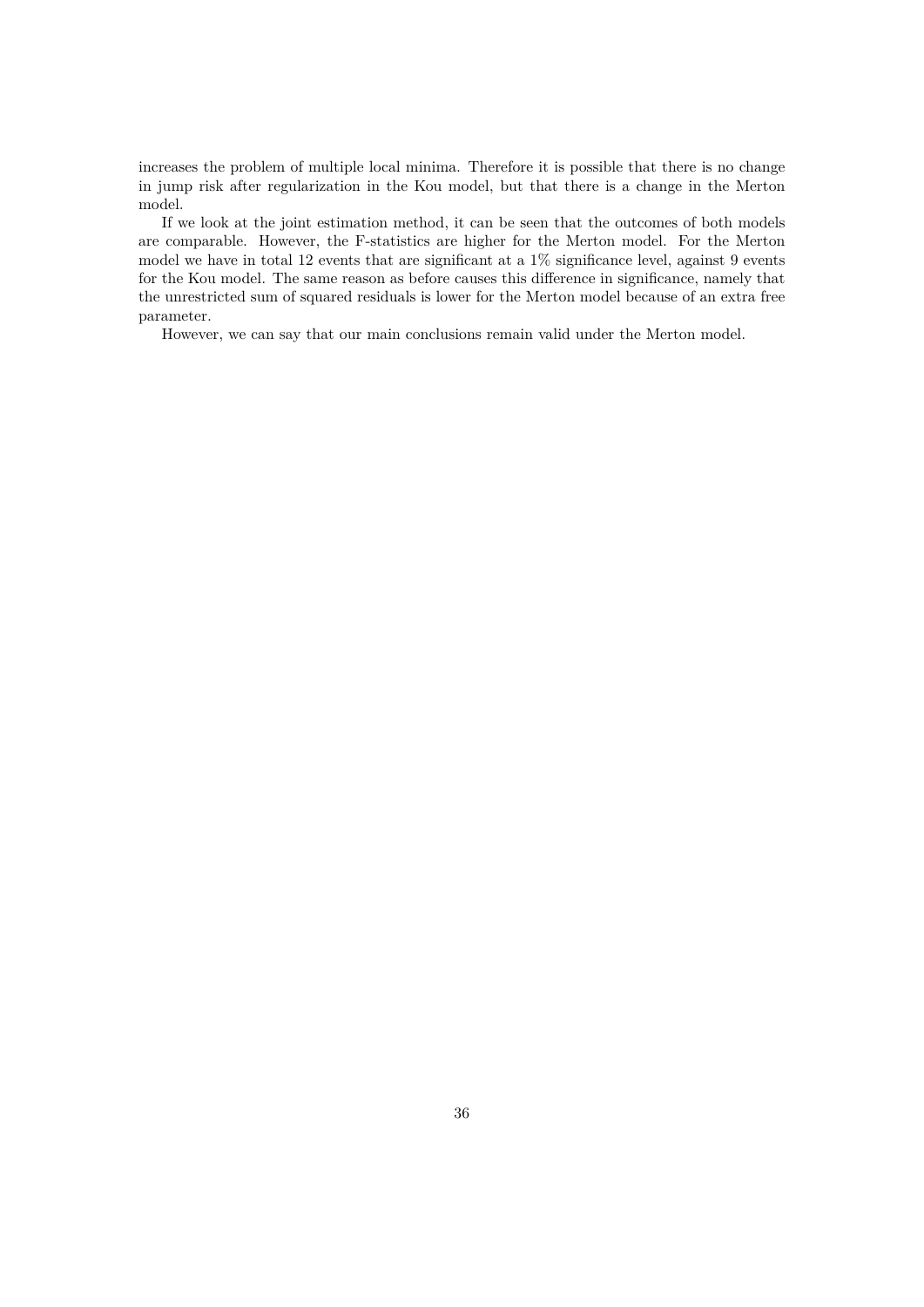| Estimation is performed using three trading days before or after the event on options with one, three and six month maturities. In total 63 option prices are           |
|-------------------------------------------------------------------------------------------------------------------------------------------------------------------------|
| used per estimation (seven per maturity). $P(Jump) = 1 - e^{-\lambda}$ , is the probability on a jump occurring within one year. Parameters before the event are        |
| the event with regularization. The last column shows the change in jump probability multiplied by the expected jump<br>$calibrate$ d without regularization, after      |
| size. '-' implies that the optimal estimation yields no jump risk $(P(Jump) = 0)$ . I Both the third CBPP and the ABSPP were announced at 4-9-2014. <sup>2</sup> At the |
| anne day, in a press conference the ECB announced several other monetary policy decisions. $^3$ Both lowering the DFR to -0.4% and the start of the CSPP                |
| were announced at the same day.                                                                                                                                         |

| $\frac{1}{1}$<br>$\frac{1}{2}$<br>ţ                             |  |
|-----------------------------------------------------------------|--|
| ١<br>ׇ֠<br>l                                                    |  |
|                                                                 |  |
| ĺ<br>ı                                                          |  |
| ֖֖֖֖֖֖֖֖֧ׅ֖֧֪֪ׅ֧֪֧֧֚֚֚֚֚֚֚֚֚֚֚֚֚֚֚֚֚֚֚֚֚֚֚֚֚֚֚֚֬֝֝֓֞֝֬֝֬֝֬<br>j |  |
| ;<br>j<br>֚֬֕<br>I                                              |  |
| J<br>ċ                                                          |  |
| ١                                                               |  |
| j<br>j<br>j                                                     |  |
| .<br>ו<br>$\frac{1}{2}$<br>i<br>ï                               |  |
| í                                                               |  |
| ı                                                               |  |
|                                                                 |  |
| j                                                               |  |
| j                                                               |  |
| j<br>j<br>j<br>l                                                |  |
| ١<br>l                                                          |  |
| l<br>Š<br>j<br>I<br>ł<br>J.                                     |  |

|                                                                                                                         | Date | Event                                                                                                                                                                                                                                | P(Jump)                                                                       | Before Event<br>ż,                                   | $\overline{a}$                                                               | P(Jump)                                                 | After Event (w. reg.)<br>ż                              | $\overline{a}$                                  | $\mathbf{P}(\mathrm{jump})^*\kappa$<br>$%$ change                            |
|-------------------------------------------------------------------------------------------------------------------------|------|--------------------------------------------------------------------------------------------------------------------------------------------------------------------------------------------------------------------------------------|-------------------------------------------------------------------------------|------------------------------------------------------|------------------------------------------------------------------------------|---------------------------------------------------------|---------------------------------------------------------|-------------------------------------------------|------------------------------------------------------------------------------|
| $14-5-2010$<br>$-5 - 2010$<br>$7 - 8 - 2011$                                                                            |      | Announcement of the SMP<br>Details of the SMP<br>Relaunch of SMP                                                                                                                                                                     | $63.2\%$<br>57.7%<br>62.9%                                                    | $-11.1\%$<br>$-5.0\%$<br>$-5.0\%$                    | 11.0%<br>12.5%<br>$0.4\%$                                                    | $64.1\%$<br>$61.4\%$<br>62.9%                           | $-11.1\%$<br>$-5.0\%$<br>$-5.0\%$                       | 12.5%<br>11.2%<br>$0.4\%$                       | $1.3\%$<br>$6.4\%$<br>$0.0\%$                                                |
| 8-12-2011                                                                                                               |      | Announcement of two 3y LTROs                                                                                                                                                                                                         | 68.9%                                                                         | $-5.0\%$                                             | 11.3%                                                                        | 68.9%                                                   | $-5.0\%$                                                | 11.3%                                           | $0.0\%$                                                                      |
| 6-10-2011<br>$4 - 9 - 2014$ <sup>1</sup><br>$4 - 6 - 2009$                                                              |      | Start of the second CBPP<br>Start of the third CBPP<br>Start of the first CBPP                                                                                                                                                       | 43.1%<br>$75.0\%$                                                             | $-5.0\%$<br>$-5.0\%$                                 | 21.1%<br>$12.7\%$                                                            | 43.1%<br>$72.6\%$                                       | $-5.0\%$<br>$-5.0\%$                                    | $\frac{21.1\%}{12.0\%}$                         | $-3.2%$<br>$0.0\%$                                                           |
| $4 - 9 - 2014$                                                                                                          |      | Start of the third ABSPP                                                                                                                                                                                                             |                                                                               |                                                      |                                                                              |                                                         |                                                         |                                                 |                                                                              |
| 26-7-2012<br>$2 - 8 - 2012$<br>5-9-2012                                                                                 |      | End SMP, announce OMT in full<br>Key technical features OMT<br>Whatever it takes                                                                                                                                                     | 58.4%<br>$60.2\%$<br>8.9%                                                     | $-17.6\%$<br>$-5.0\%$<br>$-5.1\%$                    | 14.5%<br>$4.3\%$<br>4.9%                                                     | $\frac{58.2\%}{5.4\%}$<br>$4.1\%$                       | $-5.0\%$<br>$-26.0\%$<br>$-16.1\%$                      | $12.9\%$<br>$5.0\%$<br>4.9%                     | $-53.8\%$<br>$-58.3\%$<br>$-0.5%$                                            |
| 3-12-2015 <sup>2</sup><br>$10 - 3 - 2016^3$<br>$4 - 9 - 2014$<br>$5 - 6 - 2014$                                         |      | ECB announced DFR will be negative<br>Further lowers DFR to -0.2<br>Further lowers DFR to -0.3<br>Further lowers DFR to -0.4                                                                                                         | 51.7%<br>$27.3\%$                                                             | $-8.4\%$<br>$-5.0\%$                                 | $13.4\%$<br>$0.2\%$                                                          | $13.0\%$<br>$7.4\%$                                     | $-10.1\%$<br>$-9.8%$                                    | $11.6\%$<br>$23.0\%$                            | $-69.9\%$<br>$-47.4%$                                                        |
| $22 - 1 - 2015$<br>31-1-2015                                                                                            |      | Further details on the PSPP<br>Announcement of the PSPP                                                                                                                                                                              | 44.1%<br>$50.9\%$                                                             | $-8.9\%$<br>$\boldsymbol{8.4\%}$                     | $0.0\%$<br>$0.3\%$                                                           | $44.2\%$<br>50.4%                                       | $-9.0\%$<br>$-8.4\%$                                    | $0.0\%$<br>$0.3\%$                              | $-1.0\%$<br>$0.3\%$                                                          |
| $10 - 3 - 2016^3$<br>21-4-2016                                                                                          |      | Further details on the CSPP<br>Announcement of the CSPP                                                                                                                                                                              | 27.3%<br>0.9%                                                                 | 85.9%<br>$-5.0\%$                                    | 13.4%<br>50.1%                                                               | 7.4%<br>$0.9\%$                                         | 85.9%<br>$-9.8\%$                                       | $23.0\%$<br>$50.1\%$                            | $-47.4%$<br>$0.0\%$                                                          |
| $17 - 3 - 2015$<br>16-6-2015<br>22-9-2015<br>$-12-2015$<br>22-3-2016<br>$16 - 9 - 2014$<br>$-12-2014$<br>$5 - 6 - 2014$ |      | GovC decided to conduct series LTRO<br>Announcement seventh LTRO<br>Announcement second LTRO<br>Announcement fourth LTRO<br>Announcement third LTRO<br>Announcement sixth LTRO<br>Announcement fifth LTRO<br>Announcement first LTRC | 51.1%<br>$\begin{array}{c} 53.5\% \\ 27.5\% \\ 13.9\% \end{array}$<br>$1.2\%$ | $-8.8\%$<br>-49.8%<br>$-9.4%$<br>$-5.0%$<br>$-9.0\%$ | $10.7\%$ $1.5\%$<br>$\begin{array}{c} 0.1\% \\ 9.3\% \end{array}$<br>$0.0\%$ | $51.1\%$<br>$50.8\%$<br>$28.4\%$<br>$13.9\%$<br>$1.9\%$ | $-49.8\%$<br>$-9.4%$<br>$-5.2%$<br>$-8.8\%$<br>$-9.0\%$ | $10.7\%$<br>$0.0\%$<br>$0.1\%$ $5\%$<br>$1.6\%$ | $\begin{array}{c} -5.2\% \\ 6.6\% \\ 0.0\% \\ 62.7\% \end{array}$<br>$0.0\%$ |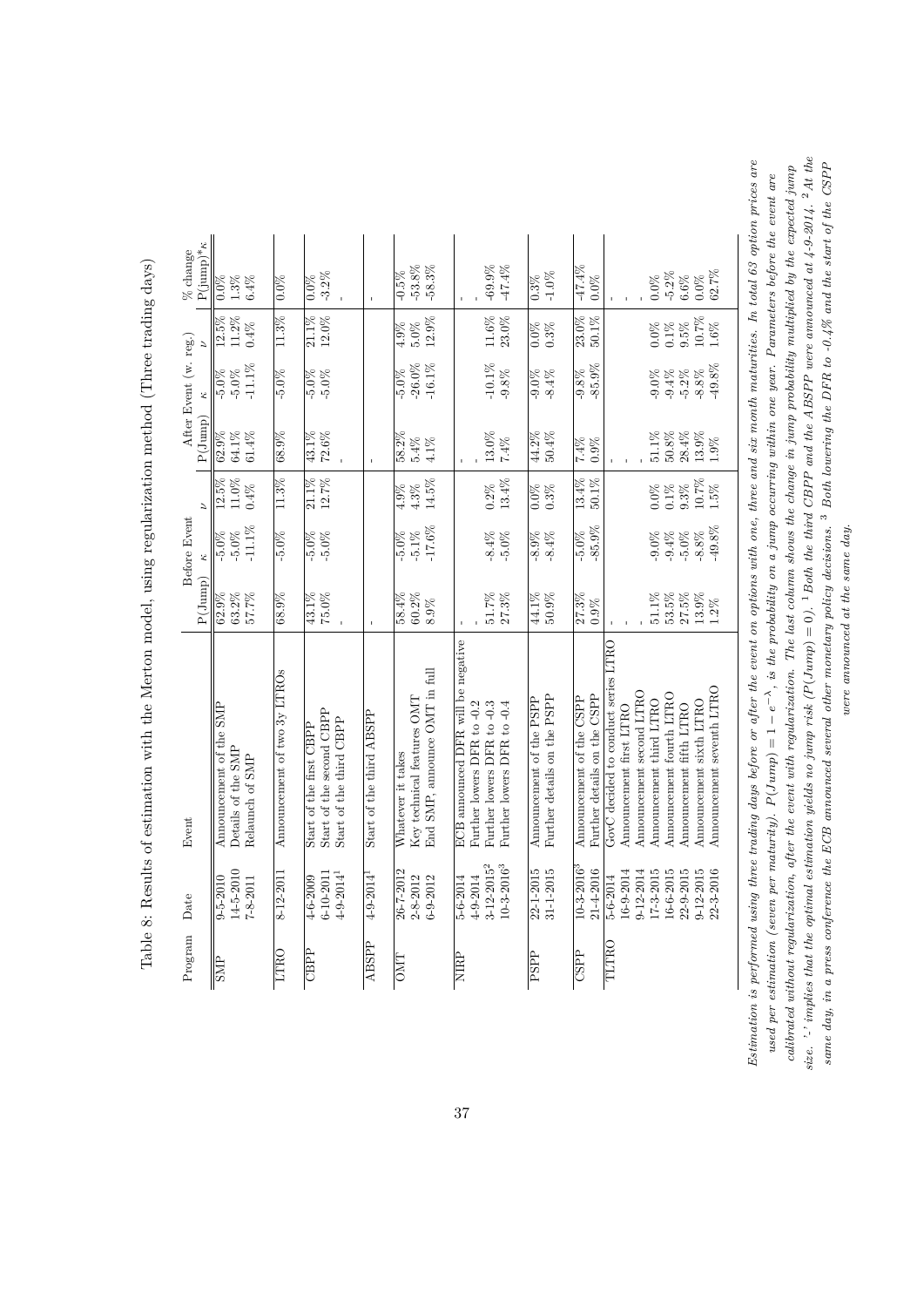| $F-stat$               | $14.12**$<br>$21.48***$<br>$5.86*$                               | $4.66*$                      | 32.03**<br>1.76                                                                         |                    | $129.52***$<br>88.54**<br>3.43                                                   | 88.29**<br>93.50**                                                                                                           | $7.16**$<br>$6.79*$                                     | $93.50**$<br>$2.37$                                     | $14.78***$<br>$11.19**$<br>$9.90**$<br>2.74<br>0.56                                                                                                                                                                                  |
|------------------------|------------------------------------------------------------------|------------------------------|-----------------------------------------------------------------------------------------|--------------------|----------------------------------------------------------------------------------|------------------------------------------------------------------------------------------------------------------------------|---------------------------------------------------------|---------------------------------------------------------|--------------------------------------------------------------------------------------------------------------------------------------------------------------------------------------------------------------------------------------|
| Abs. change<br>P(Jump) | 28 X<br>28 X                                                     | $3\%$                        | $-3\%$<br>$-9%$                                                                         |                    | $288$<br>$-28$                                                                   | $-27%$<br>$-12%$                                                                                                             | $^{26}F$ -<br>347                                       | $\frac{12\%}{0\%}$                                      | $-2\%$<br>88888                                                                                                                                                                                                                      |
| $%$ change<br>P(Jump)  | $\frac{-6\%}{12\%}$<br>13%                                       | $4\%$                        | $-12\%$<br>$-8\%$                                                                       |                    | $-46\%$<br>$-66\%$<br>$-3\%$                                                     | $-53%$<br>$-48%$                                                                                                             | $.8\%$                                                  | $-48%$<br>$-25\%$                                       | $-15%$<br>$\frac{16\%}{10\%}$<br>$-3\%$                                                                                                                                                                                              |
| $\overline{a}$         | 13.4%<br>$11.\overline{6}\%$<br>$0.4\%$                          | 11.4%                        | $20.6\%$<br>$12.2\%$                                                                    |                    | 14.7%<br>$3.9\%$<br>$3.3\%$                                                      | $14.2\%$<br>$0.4\%$                                                                                                          | $\frac{68}{1.0\%}$                                      | 14.2%<br>$17.3\%$                                       | $11.1\%$<br>$19.8\%$<br>$0.4\%$<br>$8.5\%$<br>$0.4\%$                                                                                                                                                                                |
| ž,                     | $-11.8\%$<br>$-5.1\%$<br>$-5.0\%$                                | $-5.0\%$                     | $-5.0\%$<br>$-5.0\%$                                                                    |                    | $-11.1\%$<br>$-41.7%$<br>$-5.1\%$                                                | $-8.6\%$<br>$-5.1\%$                                                                                                         | $-9.1\%$<br>$-8.3%$                                     | $-98.2%$<br>$-5.1\%$                                    | $-13.7%$<br>$-9.0\%$<br>$-9.2\%$<br>$-5.2\%$<br>$-7.9\%$                                                                                                                                                                             |
| P(Jump)<br>After       | $62.5\%$<br>$61.5\%$<br>63.5%                                    | 71.2%                        | 40.7%<br>67.3%                                                                          |                    | 59.4%<br>$10.4\%$<br>$1.1\%$                                                     | 24.0%<br>13.6%                                                                                                               | 50.2%<br>47.3%                                          | 13.6%<br>$0.6\%$                                        | $49.3\%$<br>$45.8\%$<br>$34.9\%$<br>$15.3\%$<br>7.4%                                                                                                                                                                                 |
| P(Jump)<br>Before      | $54,3\%$<br>$55.6\%$<br>67.2%                                    | 68.6%                        | 44.1%<br>$76.5\%$                                                                       |                    | 61.4%<br>$19.1\%$<br>$3.1\%$                                                     | $50.5%$<br>$26.0%$                                                                                                           | $43.5\%$<br>$51.5\%$                                    | 26.0%<br>$0.8\%$                                        | $\begin{array}{l} 51.0\% \\ 54.1\% \\ 29.9\% \end{array}$<br>$14.0\%$<br>$4.1\%$                                                                                                                                                     |
| Event                  | Announcement of the SMP<br>Details of the SMP<br>Relaunch of SMP | Announcement of two 3y LTROs | Start of the third CBPP (&ABSPP)<br>Start of the second CBPP<br>Start of the first CBPP | Start of the ABSPP | End SMP, announce OMT in full<br>Key technical features OMT<br>Whatever it takes | ECB announced DFR will be negative<br>Further lowers DFR to -0.2<br>Further lowers DFR to -0.3<br>Further lowers DFR to -0.4 | Further details on the PSPP<br>Announcement of the PSPP | Further details on the CSPP<br>Announcement of the CSPP | GovC decided to conduct series LTRO<br>Announcement seventh LTRO<br>Announcement second LTRO<br>Announcement fourth LTRO<br>Announcement third LTRO<br>Announcement sixth LTRO<br>Announcement fifth LTRO<br>Announcement first LTRO |
| Date                   | 14-5-2010<br>9-5-2010<br>$7 - 8 - 2011$                          | 8-12-2011                    | 6-10-2011<br>$4 - 9 - 2014$ <sup>1</sup><br>$4 - 6 - 2009$                              | $4 - 9 - 2014$     | 26-7-2012<br>2-8-2012<br>6-9-2012                                                | $3 - 12 - 2015^2$<br>$10 - 3 - 2016^3$<br>4-9-2014<br>$5 - 6 - 2014$                                                         | $22 - 1 - 2015$<br>31-1-2015                            | $10 - 3 - 2016^3$<br>21-4-2016                          | $17 - 3 - 2015$<br>16-6-2015<br>22-9-2015<br>$9 - 12 - 2015$<br>$22 - 3 - 2016$<br>16-9-2014<br>$9 - 12 - 2014$<br>$5 - 6 - 2014$                                                                                                    |
| Program                | <b>SMP</b>                                                       | LTRO                         | CBPP                                                                                    | ABSPP              | <b>OMT</b>                                                                       | NIRP                                                                                                                         | PSPP                                                    | <b>GSPP</b>                                             | TLTRO                                                                                                                                                                                                                                |

Table 9: Results of estimation with the Merton model, using joint estimation (Three trading days) Table 9: Results of estimation with the Merton model, using joint estimation (Three trading days)

yielded no jump risk  $(P(Jump) = 0)$ .  $P(Jump) = 1 - e^{-\lambda}$ , is the probability on a jump occurring within one year. The last column gives the F-statistics that  $-e^{-\lambda}$ , is the probability on a jump occurring within one year. The last column gives the F-statistics that  $*^*p < 0.01$ . <sup>1</sup>Both the third CBPP and the ABSPP were announced at  $4$ -9-2014. <sup>2</sup>At the same day, in a press conference the ECB announced several other probability is allowed to vary among both periods. The last column shows the percentage change in jump probability.  $\cdot$  implies that the optimal estimation  $^2$  At the same day, in a press conference the ECB announced several other  $Estimation\ is\ performed\ jointly\ using\ both\ three\ trading\ days\ before\ and\ after\ the\ event\ on\ options\ with\ one,\ three\ and\ six\ months\ maturities.\ In\ total\ 126$ probability is allowed to vary among both periods. The last column shows the percentage change in jump probability.  $\cdot$  implies that the optimal estimation Estimation is performed jointly using both three trading days before and after the event on options with one, three and six month maturities. In total 126  $\,$ option prices are used per estimation (seven per maturity). Parameters  $\kappa$  and  $\nu$  are restricted to be the same both before and after the event. The jump compare the estimation with the estimation where  $P(Jump)$  is also restricted to be the same before and after the period. Significance levels: \* $p < 0.05$ , option prices are used per estimation (seven per maturity). Parameters  $\kappa$  and  $\nu$  are restricted to be the same both before and after the event. The jump  $P(Jump)$  is also restricted to be the same before and after the period. Significance levels: \* $p < 0.05$ , monetary policy decisions. <sup>3</sup> Both lowering the DFR to -0.4% and the start of the CSPP were announced at the same day. 1*Both the third CBPP and the ABSPP were announced at 4-9-2014. compare the estimation with the estimation where*  $P(Jump) = 1$ *yielded no jump risk (P*(*Jump*) = 0*).*

*monetary policy decisions.*

 $^3$  Both lowering the DFR to -0.4% and the start of the CSPP were announced at the same day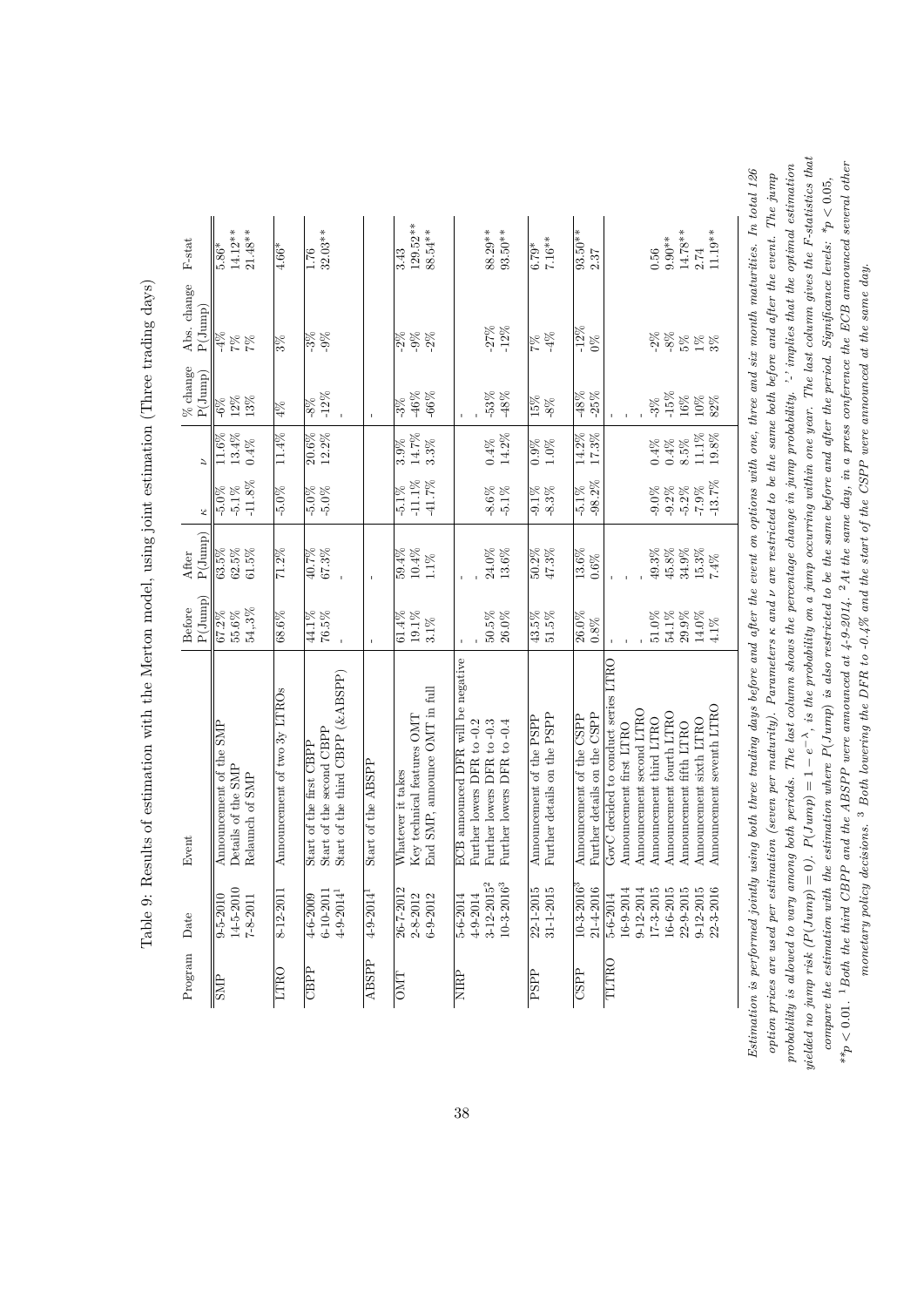# **C.2 Number of estimation days**

Lastly, we consider the results using two trading days around an event instead of three. When choosing the number of days around an event, one always has to make the trade off between reducing noise by having more observations and having the possibility of other events influencing the results. Choosing four trading days around an event, might result in a too long period since this implies that the estimation period is around two weeks. Furthermore, only one day before and after gives too little observations. Therefore, we will perform a robustness check with two trading days.

First, we consider the regularization method. We see that the results are very similar, except from one event. The 'Whatever it takes' speech has decreased the jump risk with −4*.*7% if we use two trading days, where it did not do anything for three trading days. However, we still see that the other two OMT announcement have much larger effects.

If we look at the joint calibration method, we see that the % changes and absolute changes in jump probabilities are quite similar. However, the main difference is in the significance of results. The F-statistic is a function of the number of observations, so if we decrease the sample size than we will overall obtain less significant results. We see that five events become insignificant when we use two trading days that were significant using three trading days. Lastly, we see that surprisingly the 'Whatever it takes' speech becomes significant. So similar to the regularization method, we find that if we use two trading days for estimation, the speech seems to have significantly reduced the jump risk. But again, the magnitude and the F-statistic are much smaller for the speech compared to the other two OMT announcement. So again, our main conclusions remain valid.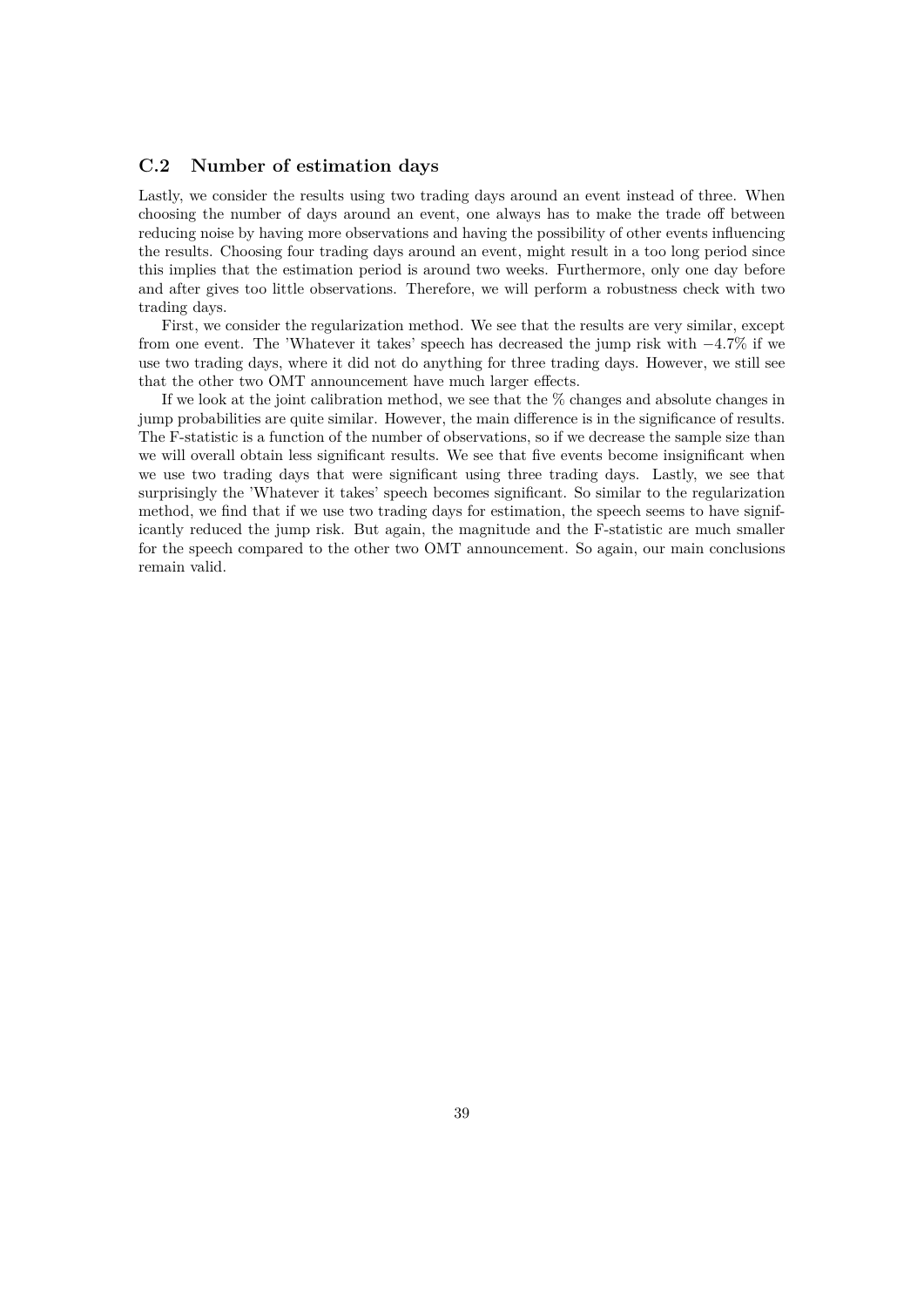|                | Ì<br>į                                                                                |
|----------------|---------------------------------------------------------------------------------------|
|                |                                                                                       |
|                | Ì                                                                                     |
|                | j<br>$\overline{1}$                                                                   |
|                |                                                                                       |
|                |                                                                                       |
|                | j<br>)                                                                                |
|                | i                                                                                     |
|                |                                                                                       |
|                |                                                                                       |
|                |                                                                                       |
|                |                                                                                       |
|                |                                                                                       |
|                |                                                                                       |
|                |                                                                                       |
|                | I                                                                                     |
|                |                                                                                       |
|                |                                                                                       |
|                | 5                                                                                     |
|                | l                                                                                     |
|                |                                                                                       |
|                |                                                                                       |
|                |                                                                                       |
|                |                                                                                       |
|                |                                                                                       |
|                |                                                                                       |
|                |                                                                                       |
|                |                                                                                       |
|                | てくらく                                                                                  |
|                | $-15.2$                                                                               |
|                | į                                                                                     |
|                |                                                                                       |
|                | į                                                                                     |
|                |                                                                                       |
|                | i                                                                                     |
|                |                                                                                       |
|                |                                                                                       |
|                |                                                                                       |
|                | Ś<br>)                                                                                |
|                | i<br>S                                                                                |
|                | l                                                                                     |
|                | i<br>١                                                                                |
|                |                                                                                       |
|                | Ï                                                                                     |
|                |                                                                                       |
|                |                                                                                       |
|                |                                                                                       |
|                |                                                                                       |
|                | ֧֧ׅ֧֧֧֧ׅ֧ׅ֧֧ׅ֧ׅ֧֧֧֧֧֚֚֚֚֚֚֚֚֚֚֚֚֚֚֚֚֚֚֚֚֚֚֚֚֚֚֚֚֚֚֚֚֞֝֟֜֝֓֝֓֝֓֝֬֜֜֝֬֜֜֝֬֝֬֝֬֝֬֝       |
|                |                                                                                       |
|                | j                                                                                     |
|                | ١                                                                                     |
|                |                                                                                       |
|                | $\frac{1}{1}$                                                                         |
|                |                                                                                       |
|                |                                                                                       |
|                |                                                                                       |
|                |                                                                                       |
|                |                                                                                       |
|                | is an instru                                                                          |
|                |                                                                                       |
|                |                                                                                       |
|                |                                                                                       |
|                | i                                                                                     |
|                |                                                                                       |
|                |                                                                                       |
| $\overline{1}$ |                                                                                       |
|                |                                                                                       |
|                |                                                                                       |
|                |                                                                                       |
|                |                                                                                       |
|                |                                                                                       |
|                |                                                                                       |
|                |                                                                                       |
|                | <b>CONTRACTS AND STRAINS</b>                                                          |
|                |                                                                                       |
|                |                                                                                       |
|                |                                                                                       |
|                | <b>Contract Contract</b>                                                              |
|                | 3                                                                                     |
|                |                                                                                       |
|                | l                                                                                     |
|                |                                                                                       |
|                |                                                                                       |
|                |                                                                                       |
|                |                                                                                       |
|                |                                                                                       |
|                |                                                                                       |
|                | j                                                                                     |
|                |                                                                                       |
|                |                                                                                       |
|                | ֧֧֧֧֧֧֧֧֧֧֛֛֛֪֪֧֪֪֪֪֛֪֧֝֟֟֓֝֬֝֬֟֟֓֓֝֬֝֓֝֬֟֟֓֝֬֟֓֟֓֟֓֝֟֟֟֟֓֝֬֟֓֟֓֟֓֝֬֜֜֜֝֬֟֟֟֟֝֬֝֟֝֬֝֟ |
| I              | ı                                                                                     |
|                |                                                                                       |
|                |                                                                                       |
|                | J                                                                                     |
|                | l                                                                                     |
|                |                                                                                       |
|                | $\overline{\phantom{a}}$<br>ï                                                         |
|                |                                                                                       |
| I              |                                                                                       |
| E              | $\frac{1}{3}$<br>þ                                                                    |

| Program | Date           | <b>Syent</b>          | Before Event |                                         |                | After Event $(w. reg.)$ |                        |
|---------|----------------|-----------------------|--------------|-----------------------------------------|----------------|-------------------------|------------------------|
|         |                |                       |              | $P(Jump)$ $E(Jump)$ $P(jump)$ $E(Jump)$ |                |                         | % change<br>  P(jump)* |
| SMP     | $-5 - 2010$    | mouncement of the SMP | $60.8\%$     | $-9.4\%$                                |                | $-9.4\%$                |                        |
|         | $4 - 5 - 2010$ | Details of the SMP    | $56.8\%$     | $8.2%$<br>$8.6%$                        | $60.8\%$ 56.8% | $8.2\%$                 | 8888<br>000<br>000     |
|         | $-8 - 2011$    | delaunch of SMP       | $57.4\%$     |                                         | 57.4%          | $-8.6%$                 |                        |
|         |                |                       |              |                                         |                |                         |                        |

| $P(jump)*E(jump)$<br>$\%$ change | $0.0\%$<br>$0.0\%$<br>$0.0\%$                                    | $0.0\%$                      | $\textbf{-1.3}\%$<br>$\frac{60}{100}$                                                   |                          | $-53.5\%$<br>$-57.5%$<br>$-4.8\%$                                                | $-40.9\%$<br>$-25.1%$                                                                                                        | $0.0\%$<br>$0.0\%$                                      | $-25.1\%$<br>$0.0\%$                                    | $-6.8\%$<br>$\frac{4.6\%}{26.4\%}$<br>$0.0\%$                                                                                                                                                                                        |
|----------------------------------|------------------------------------------------------------------|------------------------------|-----------------------------------------------------------------------------------------|--------------------------|----------------------------------------------------------------------------------|------------------------------------------------------------------------------------------------------------------------------|---------------------------------------------------------|---------------------------------------------------------|--------------------------------------------------------------------------------------------------------------------------------------------------------------------------------------------------------------------------------------|
| After Event (w. reg.)<br>E(Jump) | $-8.2\%$<br>$-9.4%$<br>$-8.6\%$                                  | $-9.0%$                      | $-10.3\%$<br>$-8.4\%$                                                                   |                          | $-33.0\%$<br>$-14.1\%$<br>$-5.3%$                                                | $-6.2\%$<br>$-5.0%$                                                                                                          | $-6.7%$<br>$-6.6%$                                      | $-81.4%$<br>$-5.0\%$                                    | $-6.9%$<br>$-7.0%$<br>$-5.5%$<br>$-7.7%$<br>$-7.2.6%$                                                                                                                                                                                |
| P(jump)                          | $56.8\%$<br>$60.8\%$<br>$57.4\%$                                 | 60.6%                        | $62.1\%$<br>$62.1\%$                                                                    |                          | 54.8%<br>$4.1\%$<br>$5.1\%$                                                      | $30.2\%$<br>$40.8\%$                                                                                                         | 44.1%<br>$48.5\%$                                       | 40.8%<br>0.9%                                           | $50.5\%$<br>$\frac{50.7\%}{39.7\%}$<br>$0.9\%$                                                                                                                                                                                       |
| E(Jump)<br>Before Event          | $-8.2\%$<br>$-9.4%$<br>$-8.6\%$                                  | $-9.0%$                      | $-10.4\%$<br>$-8.4\%$                                                                   |                          | $-14.1\%$<br>$-5.4\%$<br>$-5.5\%$                                                | $-6.2\%$<br>$-5.3%$                                                                                                          | $-6.7\%$<br>$-6.6\%$                                    | $-81.4%$<br>$-5.3%$                                     | $\begin{array}{l} \sqrt{26} & 12 \\ \sqrt{24} & 2 \\ \sqrt{26} & 2 \\ \sqrt{27} & 2 \\ \sqrt{28} & 2 \\ \end{array}$<br>$-6.9\%$                                                                                                     |
| P(Jump)                          | 56.8%<br>$60.8\%$<br>57.4%                                       | $60.6\%$                     | $62.3\%$<br>$62.1\%$                                                                    |                          | 55.7%<br>53.9%<br>12.0%                                                          | $50.8\%$<br>52.1%                                                                                                            | 44.1%<br>48.5%                                          | 52.1%<br>0.9%                                           | 50.5%<br>$51.8\%$<br>39.1%<br>19.7%<br>$0.8\%$                                                                                                                                                                                       |
| Event                            | Announcement of the SMP<br>Details of the SMP<br>Relaunch of SMP | Announcement of two 3y LTROs | Start of the third CBPP (&ABSPP)<br>Start of the second CBPP<br>Start of the first CBPP | Start of the third ABSPP | End SMP, announce OMT in full<br>Key technical features OMT<br>Whatever it takes | ECB announced DFR will be negative<br>Further lowers DFR to -0.3<br>Further lowers DFR to -0.2<br>Further lowers DFR to -0.4 | Further details on the PSPP<br>Announcement of the PSPP | Further details on the CSPP<br>Announcement of the CSPP | GovC decided to conduct series LTRC<br>Announcement seventh LTRO<br>Announcement second LTRO<br>Announcement fourth LTRO<br>Announcement third LTRO<br>Announcement sixth LTRO<br>Announcement fifth LTRO<br>Announcement first LTRO |
| Date                             | 14-5-2010<br>9-5-2010<br>$7 - 8 - 2011$                          | 8-12-2011                    | $6 - 10 - 2011$<br>$4 - 9 - 2014$ <sup>1</sup><br>$4 - 6 - 2009$                        | $4 - 9 - 2014$           | 26-7-2012<br>$2 - 8 - 2012$<br>$6 - 9 - 2012$                                    | $3 - 12 - 2015^2$<br>$10 - 3 - 2016^3$<br>4-9-2014<br>$5 - 6 - 2014$                                                         | 22-1-2015<br>31-1-2015                                  | $10-3-2016^3$<br>21-4-2016                              | 22-9-2015<br>$16 - 9 - 2014$<br>3-12-2014<br>$17 - 3 - 2015$<br>16-6-2015<br>$9 - 12 - 2015$<br>22-3-2016<br>$5 - 6 - 2014$                                                                                                          |
| Program                          | <b>SMP</b>                                                       | <b>LTRO</b>                  | <b>GBLE</b>                                                                             | ABSPP                    | OMT                                                                              | NIRP                                                                                                                         | <b>PSPP</b>                                             | $\overline{\text{CB}}$                                  | TLTRO                                                                                                                                                                                                                                |

probability multiplied by the expected jump size. '-' implies that the optimal estimation yielded no jump risk  $(P(Jump) = 0)$ . <sup>1</sup>Both the third CBPP and the ABSPP were announced at  $4-9-2014$ . <sup>2</sup> At the same day, in a press conference the ECB announced several other monetary policy decisions. <sup>3</sup> Both lowering  $Estimation\ is\ performed\ using\ two\ trading\ degree\ or\ after\ the\ event\ on\ options\ with\ one,\ three\ and\ six\ months\ maturities.\ In\ total\ 42\ option\ prices\ are$ 1*Both the third CBPP and the Both lowering* Estimation is performed using two trading days before or after the event on options with one, three and six month maturities. In total 42 option prices are jump size. Parameters before the event are calibrated without regularization, after the event with regularization. The last column shows the change in jump  $\frac{1}{\tilde{r}+1}$  *, is the expected*<br>2 *i*  $^2$  At the same day, in a press conference the ECB announced several other monetary policy decisions. −1 *η* ∗ 2*E*(*Jump*) = probability multiplied by the expected jump size.  $\cdot$  ' implies that the optimal estimation yielded no jump risk ( $P(Jump) = 0$ ). *e*−*λ, is the probability on a jump occurring within one year.* the DFR to  $-0.4\%$  and the start of the CSPP were announced at the same day. the DFR to -0.4% and the start of the CSPP were announced at the same day.  $P(Jump) = 1$ *used per estimation (seven per maturity). ABSPP were announced at 4-9-2014.*